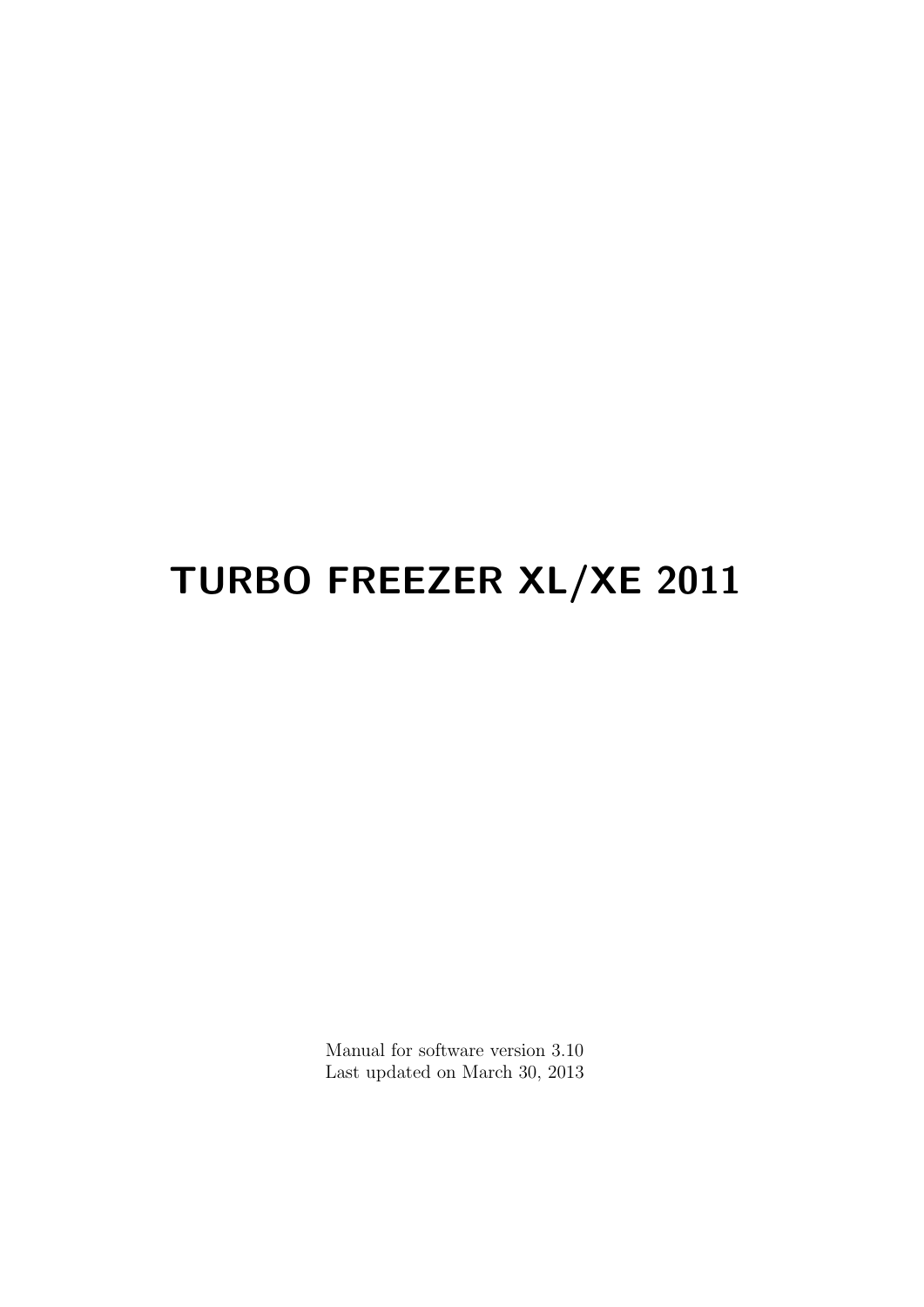Copyright (c)1987-2013 Peter Dell, Florian Dingler, Bernhard Engl, Matthias Reichl

This manual is protected by copyright and subject to Creative Commons license BY-NA-SA 3.0. <http://creativecommons.org/licenses/by-nc-sa/3.0/legalcode>

This means you must attribute the work in the manner specified by the author or licensor. You may not use this work respectively the licensed content for commercial purposes. If you alter, transform, or build upon this work, you may distribute the resulting work only under the same or similar license to this one.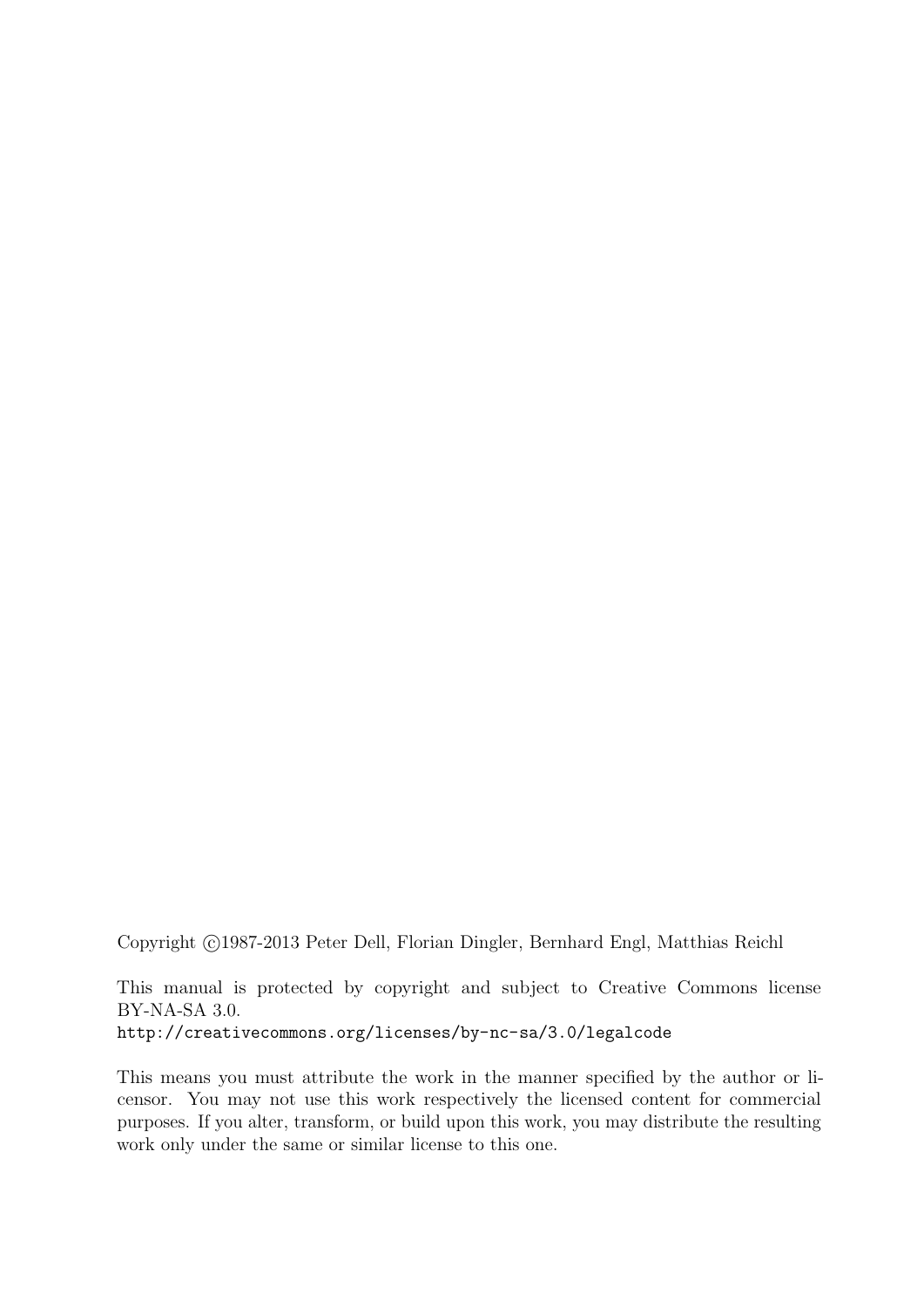# **Contents**

| $\mathbf{1}$   |              | <b>Installation</b> |                                                                                                     | 11 |
|----------------|--------------|---------------------|-----------------------------------------------------------------------------------------------------|----|
|                | 1.1          |                     | Verifying the power supply $\dots \dots \dots \dots \dots \dots \dots \dots \dots \dots \dots$      | 12 |
|                | 1.2          |                     |                                                                                                     | 12 |
|                |              | 1.2.1               | Protecting from electro-static discharge                                                            | 12 |
|                |              | 1.2.2               | Connecting the freezer electronic with the adapter board $\ldots \ldots$                            | 12 |
|                |              | 1.2.3               | Disconnecting the freezer electronic from the adapter board $\ldots$ .                              | 13 |
|                | 1.3          |                     |                                                                                                     | 13 |
|                |              | 1.3.1               |                                                                                                     | 13 |
|                |              | 1.3.2               |                                                                                                     | 14 |
|                | 1.4          |                     |                                                                                                     | 14 |
|                |              | 1.4.1               |                                                                                                     | 14 |
|                |              | 1.4.2               |                                                                                                     | 14 |
|                |              | 1.4.3               |                                                                                                     | 15 |
|                |              | 1.4.4               | Activating the stereo POKEY mode (optional)                                                         | 16 |
|                |              | 1.4.5               | Activating the integrated 512k RAM extension (optional) $\ldots \ldots$                             | 16 |
|                |              | 1.4.6               |                                                                                                     | 16 |
|                | 1.5          |                     | Extended configurations for experts in soldering $\hfill\ldots\ldots\ldots\ldots\ldots\ldots\ldots$ | 16 |
|                |              | 1.5.1               |                                                                                                     | 16 |
|                |              | 1.5.2               |                                                                                                     | 17 |
|                |              | 1.5.3               | Providing compatibility with 1MB RAM extensions $\ldots \ldots \ldots$                              | 17 |
| $\overline{2}$ | <b>Usage</b> |                     |                                                                                                     | 19 |
|                | 2.1          |                     |                                                                                                     | 20 |
|                | 2.2          |                     | Freezing and resuming a program $\ldots \ldots \ldots \ldots \ldots \ldots \ldots \ldots$           | 20 |
|                | 2.3          |                     | Saving a frozen program $\ldots \ldots \ldots \ldots \ldots \ldots \ldots \ldots \ldots$            | 21 |
|                |              | 2.3.1               |                                                                                                     | 22 |
|                |              | 2.3.2               | Freezing a program that loads parts later                                                           | 22 |
|                | 2.4          |                     | Swapping the frozen and a saved program $\ldots \ldots \ldots \ldots \ldots \ldots$                 | 23 |
|                | 2.5          |                     |                                                                                                     | 23 |
|                | 2.6          |                     |                                                                                                     | 23 |
|                | 2.7          |                     | Starting the menu of the cartridge emulation $\ldots \ldots \ldots \ldots \ldots \ldots$            | 23 |
| 3              |              |                     | <b>Debugger and DOS</b>                                                                             | 25 |
|                | 3.1          |                     |                                                                                                     | 25 |
|                |              | 3.1.1               |                                                                                                     | 26 |
|                |              | 3.1.2               |                                                                                                     | 26 |
|                |              | 3.1.3               |                                                                                                     | 27 |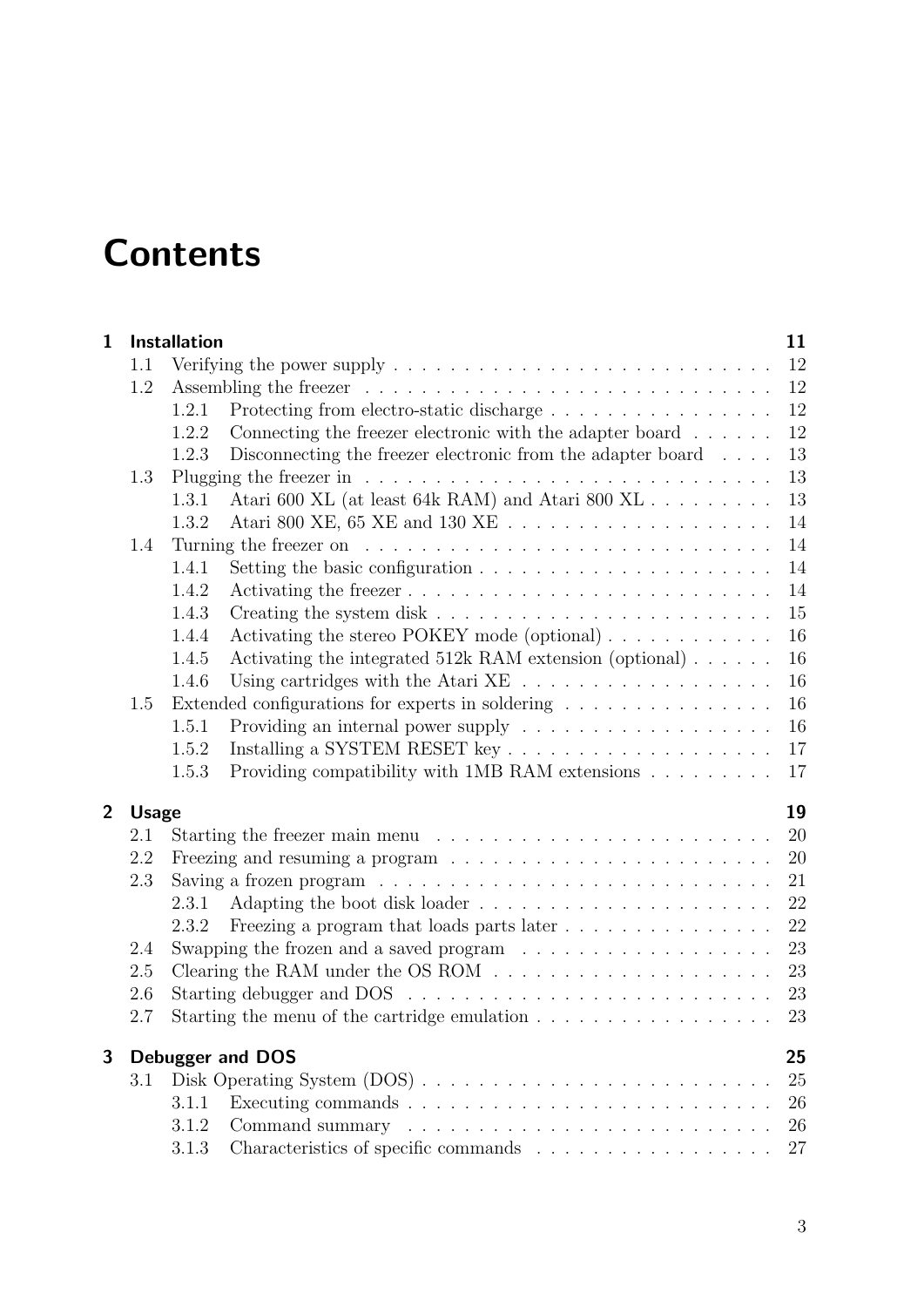|   |     | 3.1.4                                                                                      | 27     |
|---|-----|--------------------------------------------------------------------------------------------|--------|
|   | 3.2 | Debugger                                                                                   | $28\,$ |
|   |     | Access to memory and hardware registers<br>3.2.1                                           | 28     |
|   |     | 3.2.2                                                                                      | 29     |
|   |     | Input of values (hexadecimal, decimal, internal code) $\dots \dots$<br>3.2.3               | 31     |
|   |     | 3.2.4                                                                                      | 31     |
|   |     | 3.2.5                                                                                      | 31     |
|   |     | 3.2.6<br>Display display list $\ldots \ldots \ldots \ldots \ldots \ldots \ldots \ldots$    | 32     |
|   |     | 3.2.7                                                                                      | 32     |
|   |     | 3.2.8                                                                                      | 33     |
|   |     | 3.2.9                                                                                      | 33     |
|   |     | Activate direct I/O mode $\dots \dots \dots \dots \dots \dots \dots \dots \dots$<br>3.2.10 | 34     |
|   |     | 3.2.11 Display version number                                                              | 34     |
|   |     |                                                                                            | 34     |
|   |     |                                                                                            | 35     |
|   |     |                                                                                            | 35     |
|   |     |                                                                                            | 35     |
|   |     |                                                                                            | 35     |
| 4 |     | 512k RAM extension                                                                         | 37     |
| 5 |     | Oldrunner - Atari OS Rev. B                                                                | 39     |
| 6 |     | <b>Cartridge emulation</b>                                                                 | 41     |
|   | 6.1 | <b>Basics</b>                                                                              | 41     |
|   |     | 6.1.1                                                                                      | 41     |
|   |     | 6.1.2                                                                                      | 42     |
|   | 6.2 | Activation of the cartridge emulation $\ldots \ldots \ldots \ldots \ldots \ldots \ldots$   | 42     |
|   | 6.3 |                                                                                            | 43     |
|   | 6.4 |                                                                                            | 43     |
|   | 6.5 |                                                                                            | $45\,$ |
|   |     | Using "real" cartridges $\ldots \ldots \ldots \ldots \ldots \ldots \ldots \ldots$<br>6.5.1 | 45     |
|   |     | $TRIG3 - $D013$<br>6.5.2                                                                   | 45     |
| 7 |     | Programming the flash ROM                                                                  | 47     |
|   | 7.1 | <b>Basics</b>                                                                              | 47     |
|   | 7.2 |                                                                                            | 47     |
|   | 7.3 |                                                                                            | 48     |
|   | 7.4 | Using the flash program $\ldots \ldots \ldots \ldots \ldots \ldots \ldots \ldots \ldots$   | 48     |
|   | 7.5 | Programming the flash ROM and freezer RAM                                                  | 49     |
|   | 7.6 | Updating the freezer software $\dots \dots \dots \dots \dots \dots \dots \dots \dots$      | 49     |
| 8 |     | For experts: Technical details                                                             | 51     |
|   | 8.1 |                                                                                            | 51     |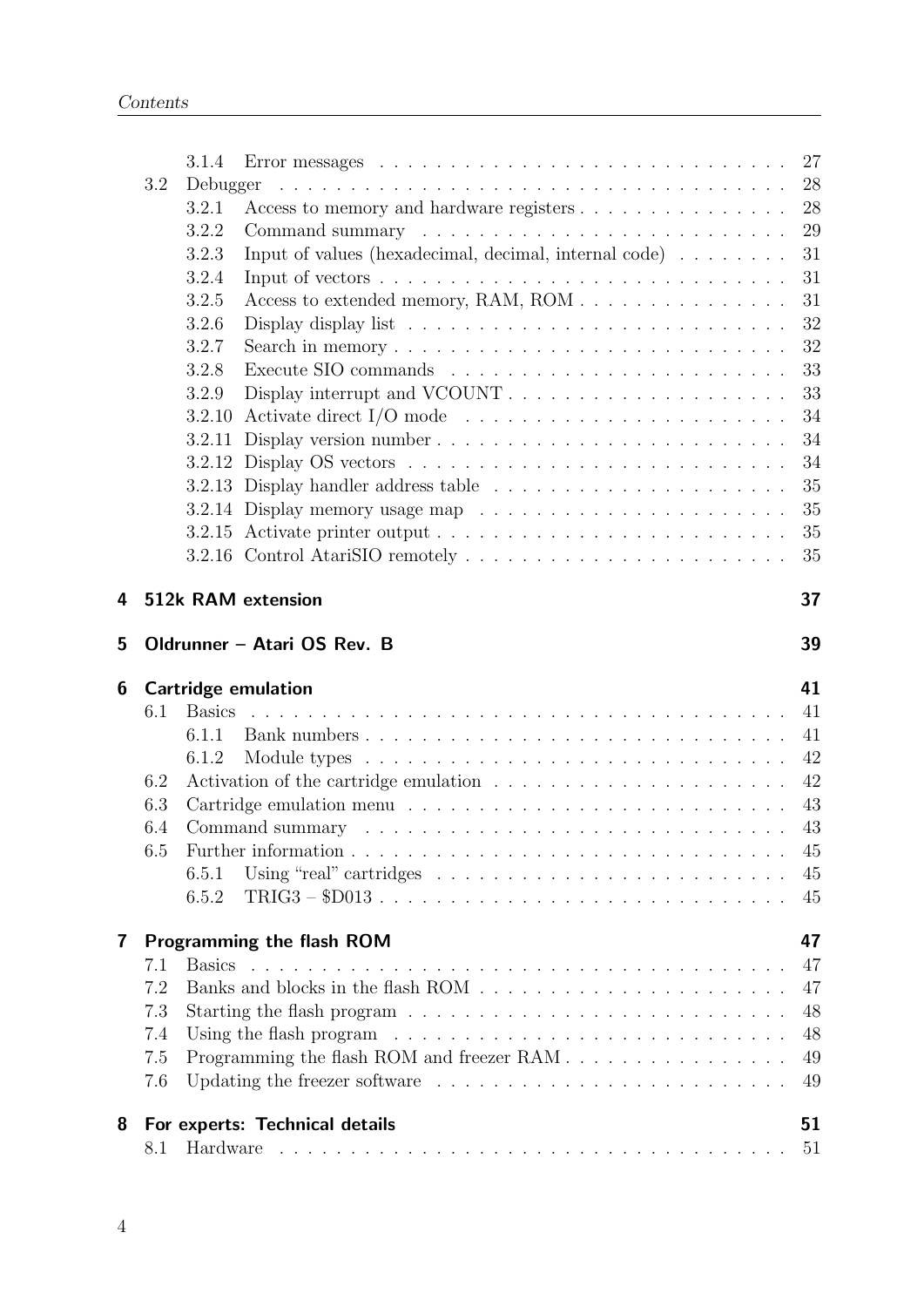|   | 8.2 |       |                                                                                                                                                                                                                                |      |  |  |
|---|-----|-------|--------------------------------------------------------------------------------------------------------------------------------------------------------------------------------------------------------------------------------|------|--|--|
|   |     | 821   | Freezer RAM recovery resources in the set of the set of the set of the set of the set of the set of the set of the set of the set of the set of the set of the set of the set of the set of the set of the set of the set of t | - 51 |  |  |
|   |     | 822   | Flash ROM $\ldots \ldots \ldots \ldots \ldots \ldots \ldots \ldots \ldots \ldots$                                                                                                                                              | 51   |  |  |
|   | 8.3 |       |                                                                                                                                                                                                                                | 52   |  |  |
|   |     | 8.3.1 | Shadowing of hardware registers $\ldots \ldots \ldots \ldots \ldots \ldots \ldots 52$                                                                                                                                          |      |  |  |
|   |     | 8.3.2 | Mirroring the freezer memory in $\dots \dots \dots \dots \dots \dots \dots \dots \dots$ 53                                                                                                                                     |      |  |  |
|   |     | 8.3.3 |                                                                                                                                                                                                                                |      |  |  |
|   |     | 8.3.4 |                                                                                                                                                                                                                                | -54  |  |  |
|   |     | 835   |                                                                                                                                                                                                                                | -55  |  |  |
|   | 84  |       |                                                                                                                                                                                                                                | 56   |  |  |
|   | 8.5 |       |                                                                                                                                                                                                                                | 56   |  |  |
|   | 8.6 |       |                                                                                                                                                                                                                                | 57   |  |  |
|   |     | 8.6.1 | Configuration switches $\ldots \ldots \ldots \ldots \ldots \ldots \ldots \ldots 57$                                                                                                                                            |      |  |  |
|   |     | 8.6.2 |                                                                                                                                                                                                                                |      |  |  |
| g |     |       | <b>Further information and downloads</b>                                                                                                                                                                                       |      |  |  |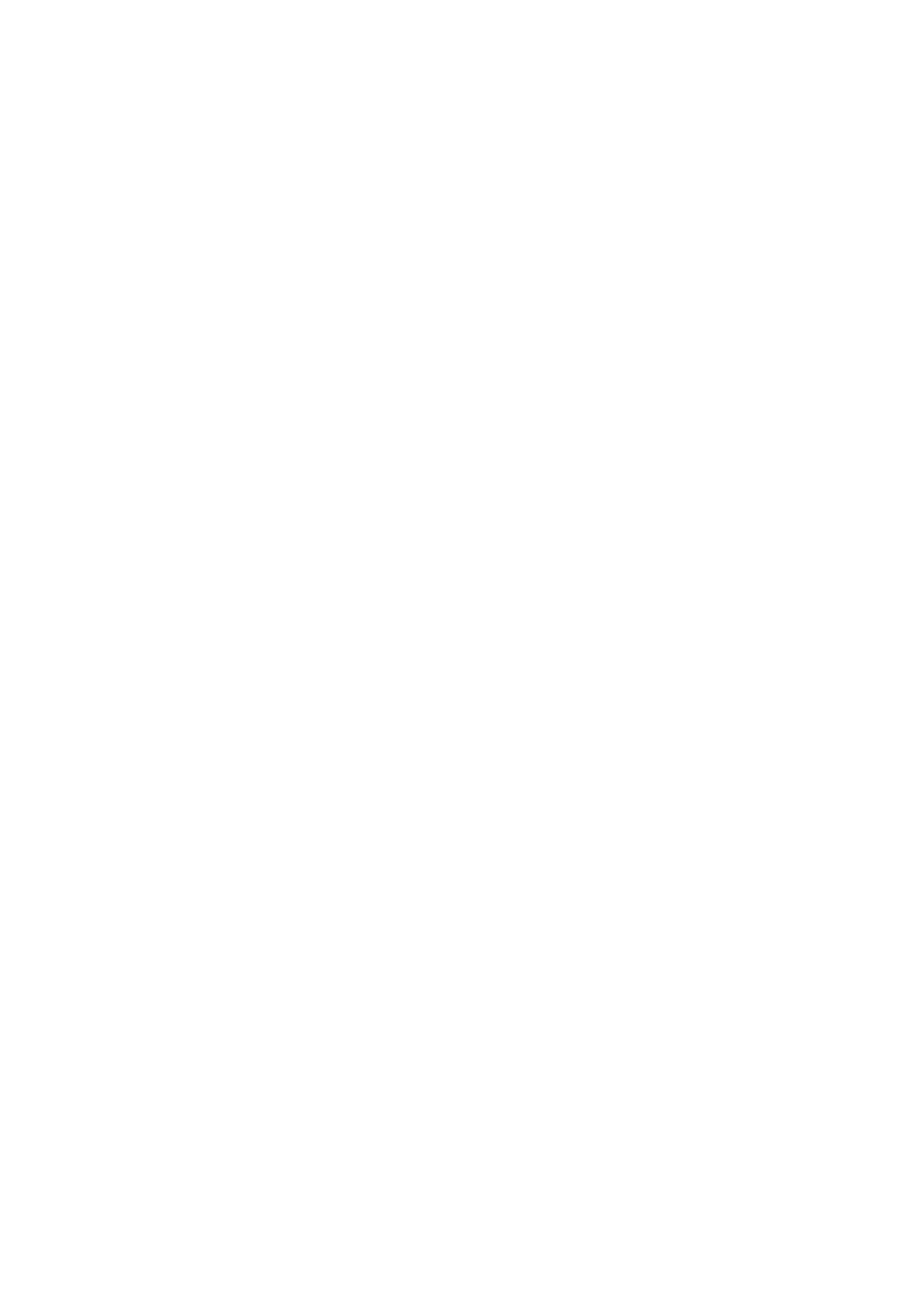# Preface

# Preface by the designer of the new freezer (2012)

TURBO FREEZER 2005 was a big success. It was very well received in the Atari community and we got lots of positive feedback and ideas for new features. The decision to use a flash ROM instead of an EPROM proved being particularly helpful. It enabled users to enjoy software updates and new features as the flash ROM could be updated from the Atari.

In particular the debugger has been extended considerably since the first release 2005. An online help, commands for moving and comparing memory blocks, a memory usage map and an OS vector overview, the possibility to log the screen output of debugging sessions to printer in parallel and many additional things have been added. Special thanks go to Erhard Pütz and Carsten Strotmann for many good ideas.

The initial run sold out fairly quickly and requests for more kept coming. In 2010 things became more concrete. Together with Wolfram Fischer, who also participated in the first run, I started planning a new production run. Meanwhile the Lattice M4A5 CPLD had become relatively hard to get and was clearly more expensive than comparable chips. We also wanted to use a slightly "larger" chip in order to implement some new ideas and features. So we decided to use a Xilinx XC95144XL as the basis for the new freezer. Having about the same price it offered more than twice the power (I/O pins and space for logic) than the Lattice CPLD. This way we had the possibility of implementing long-awaited features – for example the RAM extension which had been there in the very first freezer from 1987.

By the end of 2010 Wolfram had created the first prototype of the new hardware. This was the basis for starting the development of the new logic and software at the begin of 2011. I realized quickly that the best way would be to develop the logic from scratch and to separate the functional blocks (freezer, cartridge emulation, etc.). This simplified extensions in each functional block.

The logic of the cartridge emulation was completely redone; the freezer logic has intentionally been kept compatible with old TURBO FREEZER 2005 logic. I wanted to keep the changes to the freezer software at a minimum, so it can also be used with the "old" freezer. This way the users of the old freezer may also benefit from further updates.

In summer 2011, after several new hardware revisions and many changes to the software and the logic, the new freezer was completed! Unfortunately the start of the mass production, which had been planned for end of 2011, had to be postponed by almost one year. Wolfram had to move to a new residence and was busy at his job – hence we both had almost no time left for our hobby. Thanks to the support from the ABBUC the production finally started in autumn 2012! Many thanks to Wolfgang Burger for the support. Also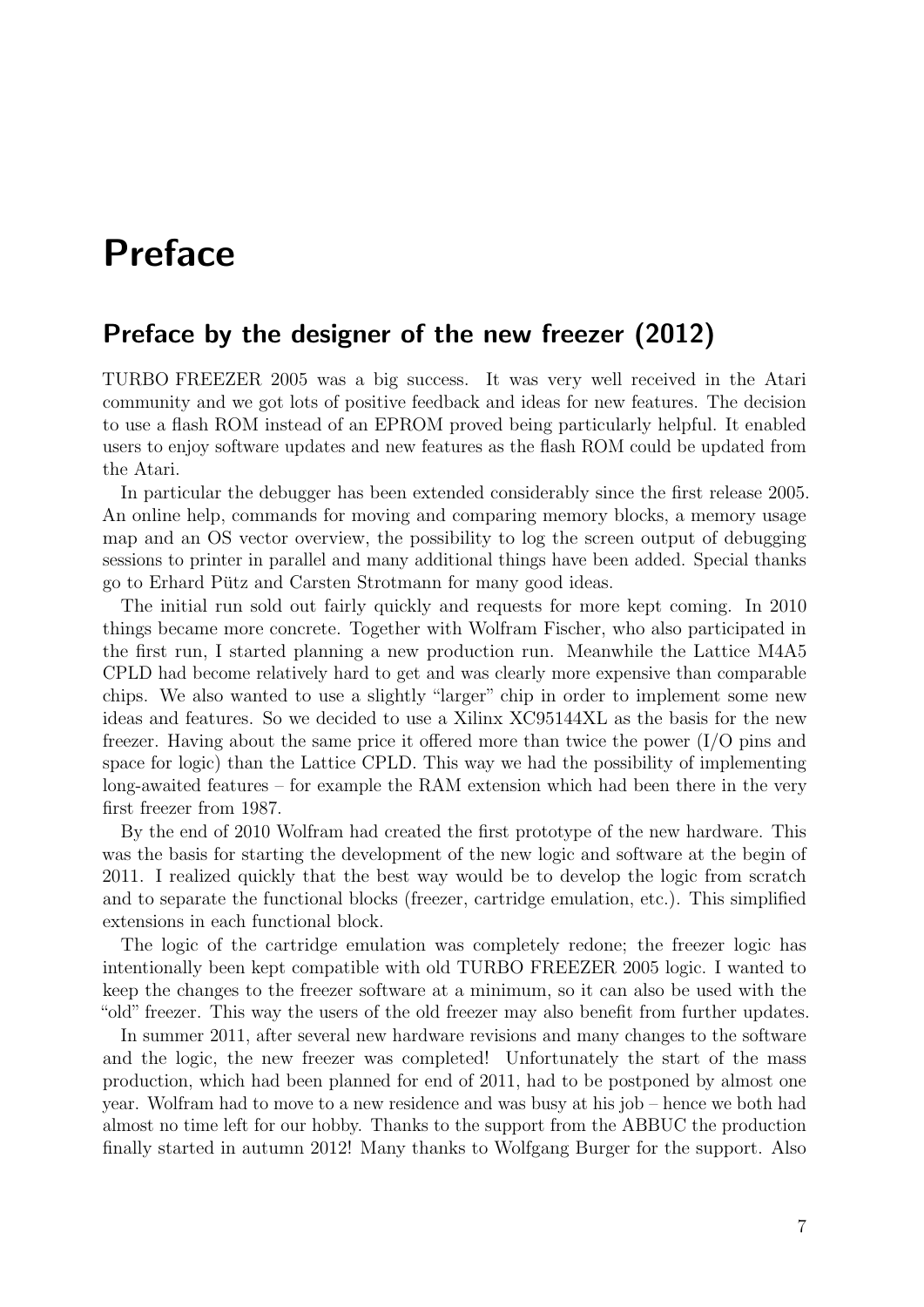thanks to all who ordered the new freezer in advance and waited so patiently.

Salzburg, November 2012

Matthias Reichl

P.S. (March 2013): I'd like to add a big "thank you" to Peter Dell who took over the job of translating the German manual into English. At the end this was a whole lot more of work than expected, but Peter was really brave and did an awesome job – thanks Peter!

## Preface by the designer of the new freezer (2005)

The project to design a new TURBO FREEZER started in early 2004, when Bernhard Engl gave permission to the ABBUC to remake his products (The TURBO 1050 and the TURBO FREEZER). To me, the TURBO FREEZER has always been the most interesting piece of hardware extension that has ever been available for the Atari and before starting the project, I had already studied and analyzed how it worked. That's why it was pretty obvious that I would engage in rebuilding the TURBO FREEZER. There were more participants in the team: Bernhard Pahl, Florian Dingler, Torsten Schall, Guus Assmann, Frank Schröder and towards the end also Wolfram Fischer.

So I would like to express big thanks to all of you. The project wouldn't have come this far without you!! And some special thanks to Guus, for the many ideas for extensions, designing the PCBs and producing the prototypes. Thanks as well to Bernhard Engl for his tips and the detailed information for the original TURBO FREEZER. All other team members, thanks for the support and the testing!

My original plan was to remake the freezer, using modern parts. At this point, I never imagined that the result would be such extensive and powerful improvements! During the project, both hardware and software have been gradually extended and improved up to a point where only the basic (and genius) principle idea of the freezer was left. Everything else had been changed.

Some of the extensions came by as pure coincidence. For example the cartridge emulation: As 16K EPROMs were much more expensive, Guus suggested using a flash ROM. To enable programming this flash ROM from the Atari, it was needed to map the chip into the memory-map of the Atari. This formed the basis for the cartridge emulation :-)

Likewise with the RAM: The original 2K RAM was hard to get and also quite expensive. So the first step was to upgrade to a 32K chip and also use 128K flash ROM. The next step was to go to 128K RAM and this made it possible to put a memory-snapshot into this RAM. And the flash ROM size was increased to 512K. To enable this, the logic had to be improved. And a bigger logic chip gave space for the emulation of the 16K OSS modules and the SpartaDOS X module.

With the current state of the logic chip's internals, there's no space left and we're all content to have gotten the maximum out of the parts that were used. For the software, there are some more ideas for extensions, but that's all I'll say for now.

During the development process, I've constantly kept in mind that I wanted to create an open basis for further developments. For this reason, all design information is freely available and there's even a JTAG interface on board so the logic can be reprogrammed.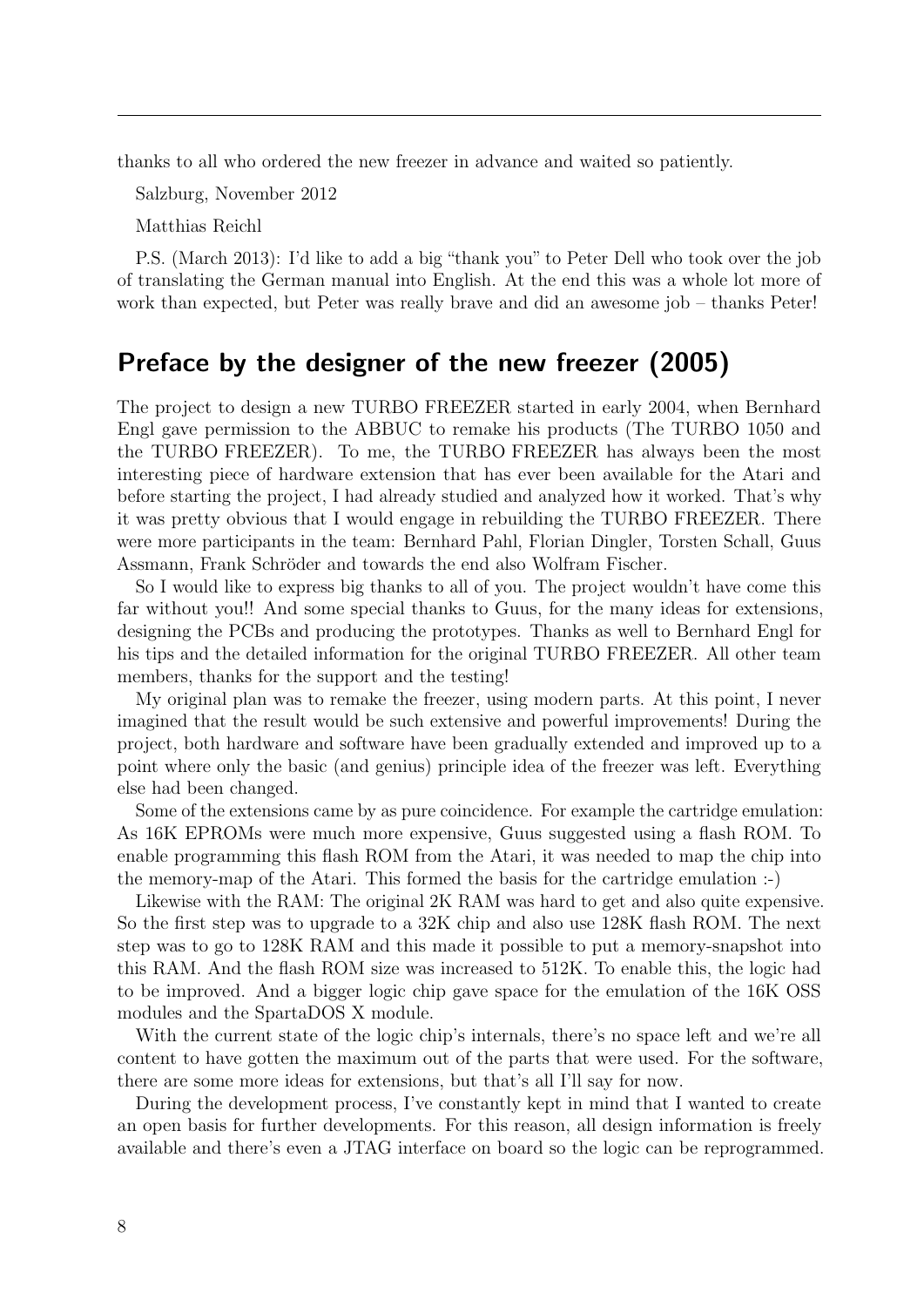This will help anyone who wants to expand the freezer or even make something completely new with it.

All relevant information and updates for the TURBO FREEZER XL/XE 2005 are available on the internet at <http://turbofreezer.horus.com/>. There's also a manual on how to alter the logic of the TURBO FREEZER. For technical questions, write an e-mail to [hias@horus.com](mailto:hias@horus.com).

The many features of the TURBO FREEZER have not only convinced the team members, but also many members of the ABBUC. In their Hardware Contest 2005, it was awarded a very convincing first prize.

I wish you a lot of fun using the TURBO FREEZER and stay loyal to the Atari 8-bit computers for many years to come.

Salzburg, December 2005

Matthias Reichl.

# Preface by the developer of the original freezer (2005)

As a designer, the best recognition of achievement one can get, is that a once successful product is continued and enhanced by a competent successor. However, if this happens after 16 years and for a home-computer product, it's downright sensational and means that the product has attained cult status. While using original concept of the 1980's, Matthias Reichl has made a real masterpiece of the TURBO FREEZER XL/XE 2005. The application of modern micro-chips has led to a great extension of the functionality. He even managed to remove some minor bugs that were known, but couldn't be prevented using the electronics of that time, without making the product economically impossible because of the higher chip-count.

The improvements and enhancement, especially the ingenious cartridge emulation that was not present in the original, make the TURBO FREEZER XL/XE not only the best and most perfect freezer for the 8-bit Atari that ever existed, but also is an all-rounder talent, having the potential to become a legendary cult product. At this point in time, it's a high-light of a technical development that started more than 20 years ago. In my notebook, which has turned yellow now, the first sketches of the concept date back to the autumn of 1984. Finding this out even surprised myself.

Experiencing a vastly improved, enhanced and rejuvenated new series of a computer extension product, is not only a miracle, but also a special joy and honor to me, so I wish all proud owners of the new TURBO FREEZER XL/XE a lot of pleasure using it.

Zurich, November 2005 Bernhard Engl

## Preface by the developer of the original freezer (1987)

After one year development, hundreds of used-up integrated circuits, 5300 lines of assembler code and five-digit costs, it's there at last: The TURBO FREEZER XL. It's not only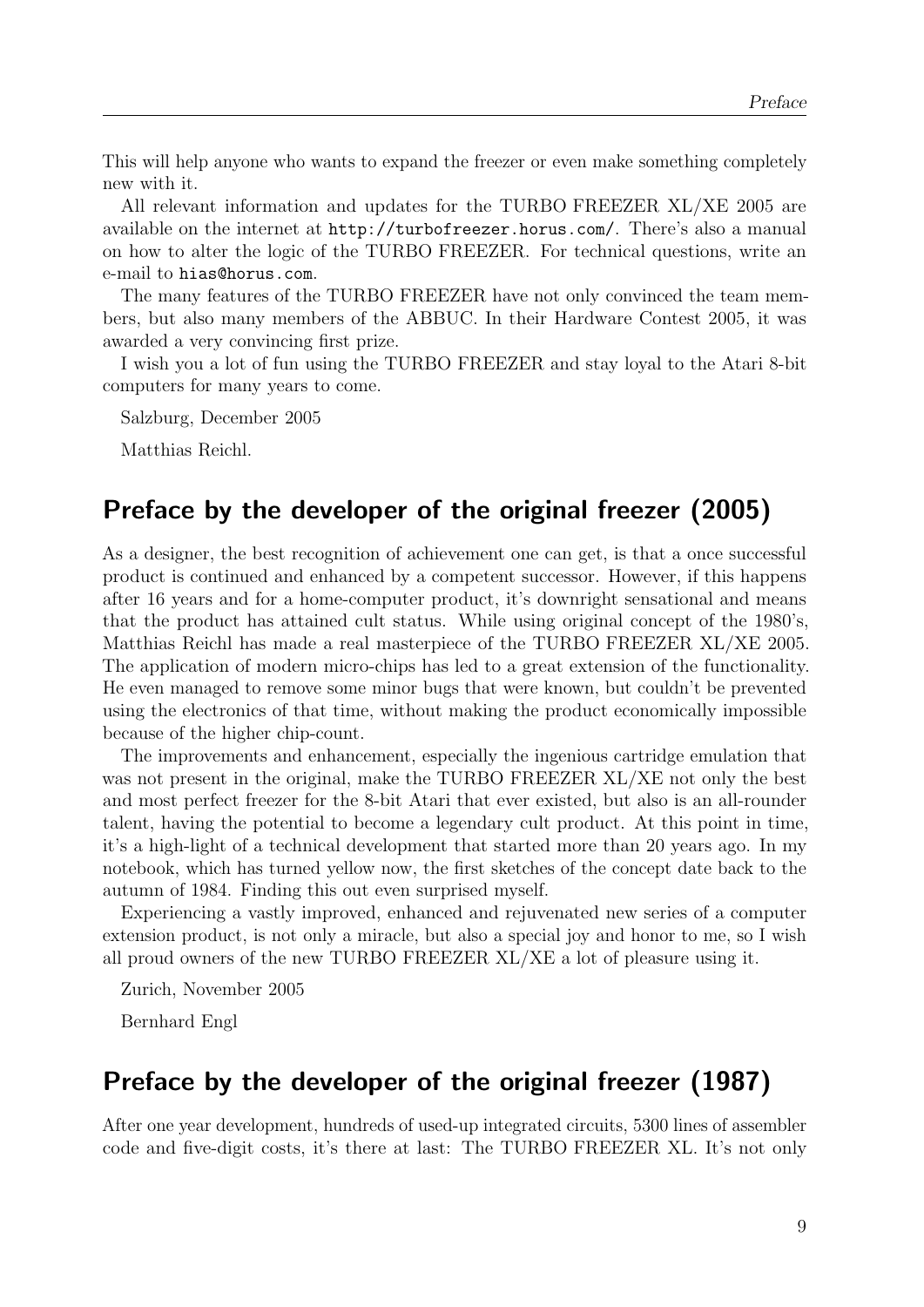the first real freezer for the Atari, it is also the only extension a freak needs to get the optimum and maximum usage out of his Atari. This is because apart from freezer, the board also offers a socket for an Oldrunner and for 256k of RAM so an 800 XL can be extended to up to 320k.

By using three ASICs containing the equivalent of over 40 TTL circuits and by avoiding a costly multi-layer PCB, all this could be implemented at an unbeatable price. In addition, thanks to the very powerful memory management that is anyway needed for the freezer, the computer doesn't need to be opened.

The careful same tuning of all components can be found in the built-in software which consists of the freezer, a mini-DOS and a debugger. Combined with the hardware, this power-tool gives an unprecedented possibility of control over programs to the user. That's why anyone who's seen the TURBO FREEZER XL in action, wanted to have one as well. The thrill of having total control over the computer, even though the programmer did not want this, is well worth the price. And then there's also the money save from buying separate extensions that would be needed to get the same functions that are present in the TURBO FREEZER XL.

More about this in the description of the individual functions! I wish every proud owner lots of fun with the most fascinating product that was ever available for the Atari.

Munich, May 1987

Bernhard Engl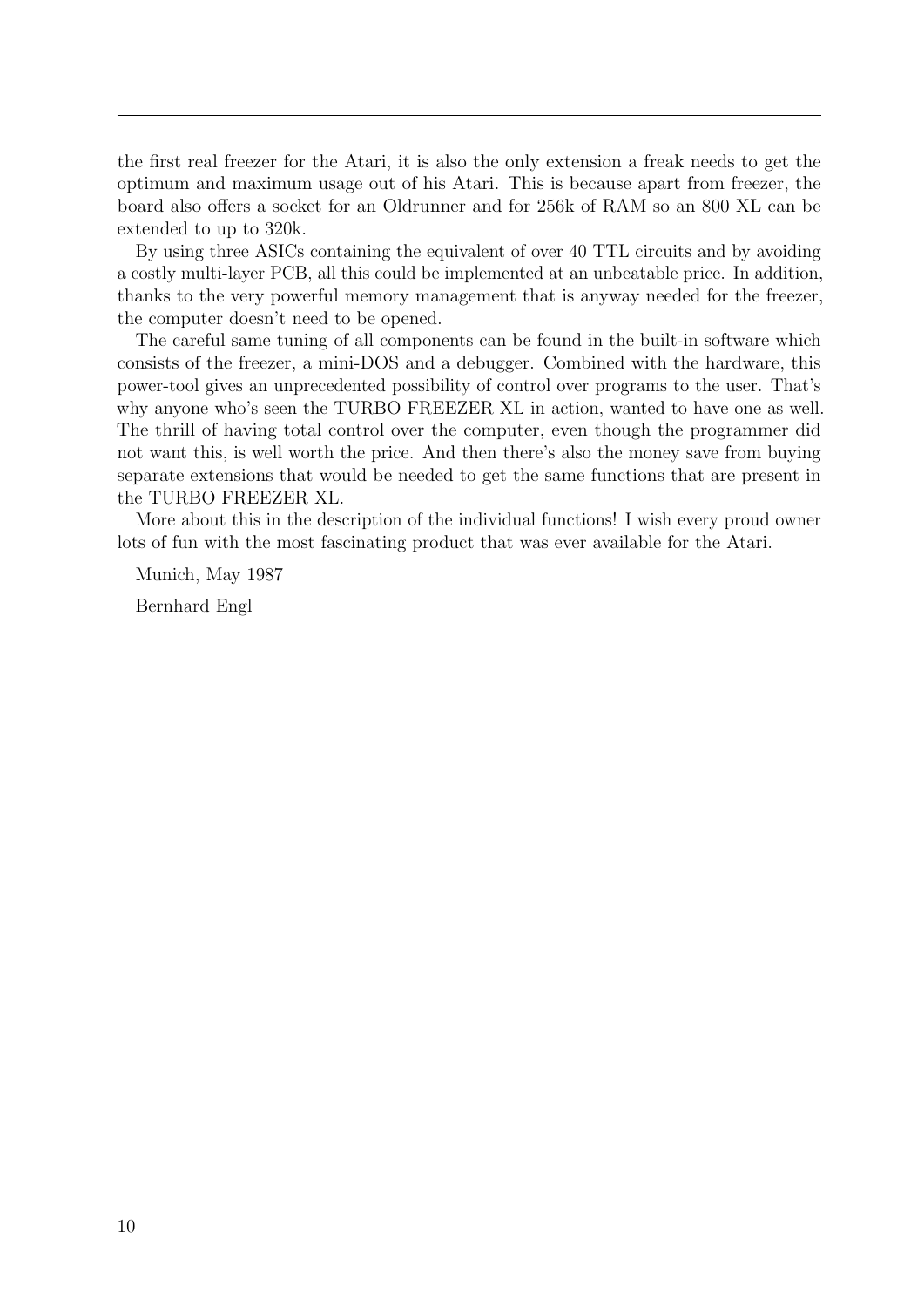# <span id="page-10-0"></span>1 Installation

The TURBO FREEZER is simply attached to the parallel bus. The parallel bus differs between Atari XL and XE computers. In Atari XL computers the parallel bus consists of the Parallel Bus Interface (PBI) which is labeled "Parallel Bus". In Atari XE computers the parallel bus consists of the cartridge port and the Enhanced Cartridge Interface (ECI) which are labeled "Cartridge" and "Expansion". The power supply of the TURBO FREEZER is taken from the parallel bus. In Atari 600 XL and older Atari 800 XL computers the required power is available directly on the parallel bus. It is no longer available there in new Atari 800 XL models and therefore has to be taken from the joystick port using the power supply wire that is soldered to the freezer. Neither opening the Atari nor soldering of any kind is required. Yet users with experience in soldering and with the appropriate equipment have the option to add additional features.

The TURBO FREEZER consists of two parts, the freezer electronic in the black case and an adapter board which establishes the connection to the PBI or ECI. The adapter boards are available separately and hence provide a simple and cheap way to use a TURBO FREEZER with Atari XL as well as with Atari XE computers.



Figure 1.1: Atari XL and XE adapter boards

There is a small number of models from the XE series (mainly 65 XE) which do not have an ECI port. These models only have a "Cartridge" port and have no "Expansion"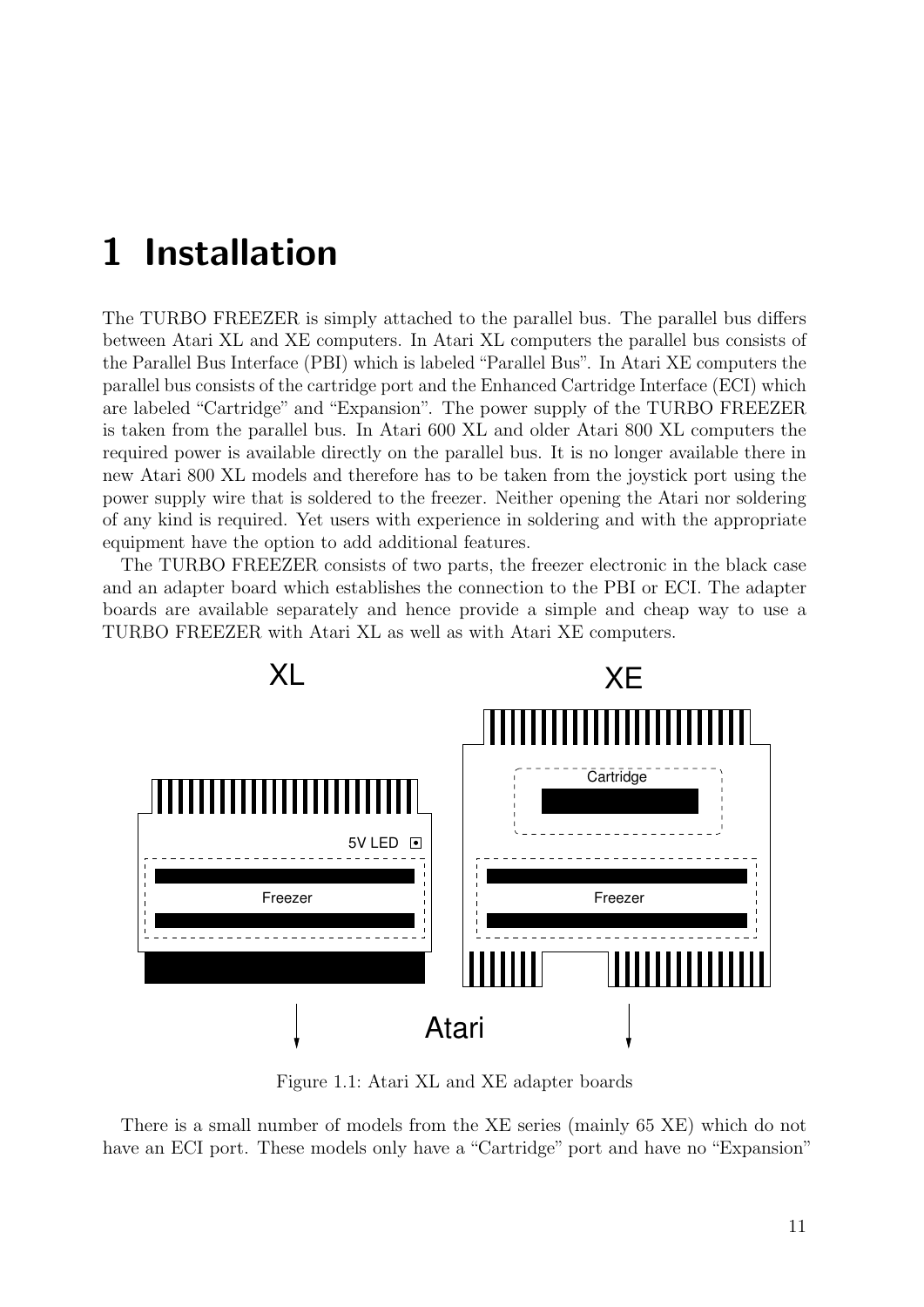port. The freezer can unfortunately not be used with these XE models.

Caution: The freezer electronic and the adapter board are not connected when they are shipped to prevent damage during transport. The Atari should always be switched off to also prevent damage when attaching or detaching the adapter board to/from the Atari or when attaching or detaching the freezer electronic module to/from the adapter board.

# <span id="page-11-0"></span>1.1 Verifying the power supply

Owners of Atari XL computer should verify the availability of the 5V power supply on the PBI before assembling the freezer. Owners of Atari XE computer can skip this step.

First switch the Atari off. Then attach the empty Atari XL adapter board without the freezer electronic module to the PBI. Now switch the Atari on. If the 5V LED on the adapter board lights up, then the 5V power supply is available on the PBI and the power supply wire to the joystick port is not required. Even so, the external power supply wire should not be cut off, but rolled up and put away because it may be required for use on a different Atari without the PBI power present. After that, switch the Atari off again and detach the adapter board from the PBI.

## <span id="page-11-1"></span>1.2 Assembling the freezer

#### <span id="page-11-2"></span>1.2.1 Protecting from electro-static discharge

You should **electrically ground** yourself before assembling the freezer to discharge electrostatic potentials which may be caused for example by the carpet, shoes, clothing and so on. These potentials can reach several 1000 volts and might destroy the XILINX chip and other ICs of the freezer. Also never touch the multi-pin connectors of the freezer without being grounded. This is true in general for all kinds of electronic parts. And though the Atari is not too sensitive in this regard, it may still get damaged.

You best touch the heating or the protective earthing conductor pin of a power outlet. Well suited, and very common in the professional area, are ESD (electro-static discharge) wristbands to ground you permanently.

#### <span id="page-11-3"></span>1.2.2 Connecting the freezer electronic with the adapter board

At the bottom of the module with the freezer electronic there are two multi-pin connectors with 2x25 pins each. On the adapter board there are two female connectors with  $2x25$ pins each. The freezer module with the freezer electronic must be plugged into the adapter board in a way that the front side with the switches points towards the PBI or ECI port of the Atari. The module must never be plugged in the other way around because that may destroy the freezer.

At first the module with the freezer electronic must be positioned over the female connectors in a way that all pins of the multi-pin connectors are located over the corresponding female connectors. No pins must overlap. The best way is to hold the module with the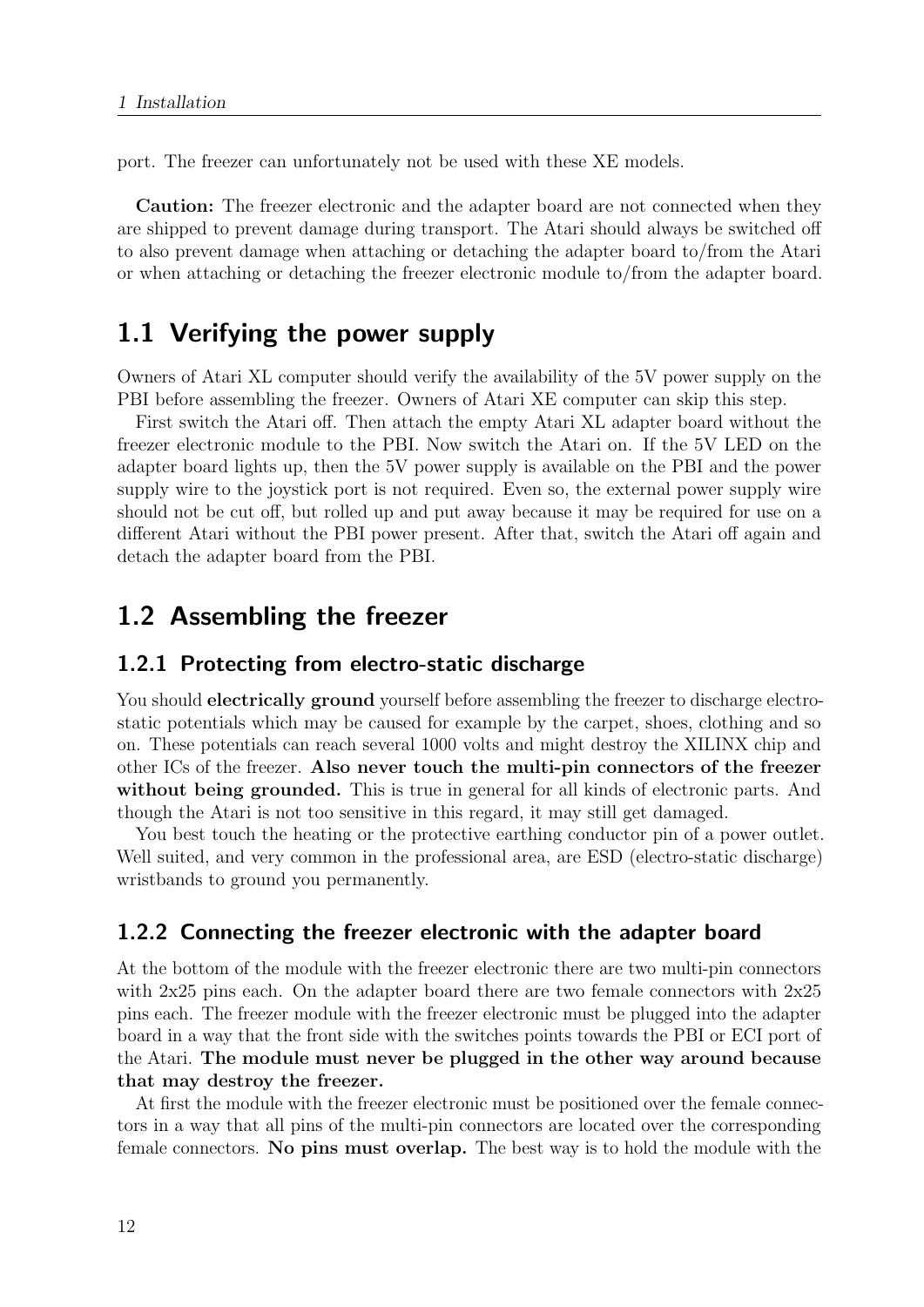electronic in one hand and the adapter board in the other hand. Then place the module carefully on the board but do not press it and check from all sides that the pins are aligned correctly. Now connect the module with the adapter board using firm pressure. This works best if you turn the freezer upside down. Use the fingers of both hands to hold the module on the left and right side and then press the adapter board firmly in from the bottom with your thumbs.

After plugging the module in you should verify that all pins are completely inserted in the female connectors. If there are pins overlapping on one side, the module with the freezer electronic must be unplugged and must be plugged in again with correct alignment. If the pins are not completely inserted into the female connectors you should firmly press until no part of the pins can be seen anymore.

#### <span id="page-12-0"></span>1.2.3 Disconnecting the freezer electronic from the adapter board

First the Atari must be switched off and the freezer must be detached from the PBI or ECI port. The freezer electronic and the adapter board are quite tightly connected via the 50 pin connectors. You must never use too much force or perform abrupt moves otherwise the pins may break and the freezer can be destroyed.

The following procedure works best: Lift the freezer module with the thumb by pushing the left and the right edge of the freezer module in the middle between the two multi-pin connectors. Lift it step by step carefully by 0.5 up to at most 1 mm on one side and then on the other side. Make sure to pull out the contacts equally on the left and right edge as well as in the front and the back row.

After about 2 mm the female connectors lose their grip. Now you have to proceed with special precaution because otherwise the pins will be bent easily. After about 5 mm you are done and the freezer electronic is disconnected from the adapter board.

# <span id="page-12-1"></span>1.3 Plugging the freezer in

#### <span id="page-12-2"></span>1.3.1 Atari 600 XL (at least 64k RAM) and Atari 800 XL

Remove the snapped in PBI plastic cover, bend the metal shielding carefully away a little bit with your fingers and attach the freezer without using force.

If the PBI has a 5V power supply (see section [1.1\)](#page-11-0), the connection to the joystick port can be omitted. If the power supply is not available on the PBI, the power supply wire must be connected to pin 7 of the joystick port 2. Pin 7 is marked in the figure on the right.



Caution: The power supply wire must never be disconnected while the Atari is switched on, otherwise the Atari and/or the freezer can be damaged. If the power supply wire is disconnected accidentally, the Atari must be switched off immediately.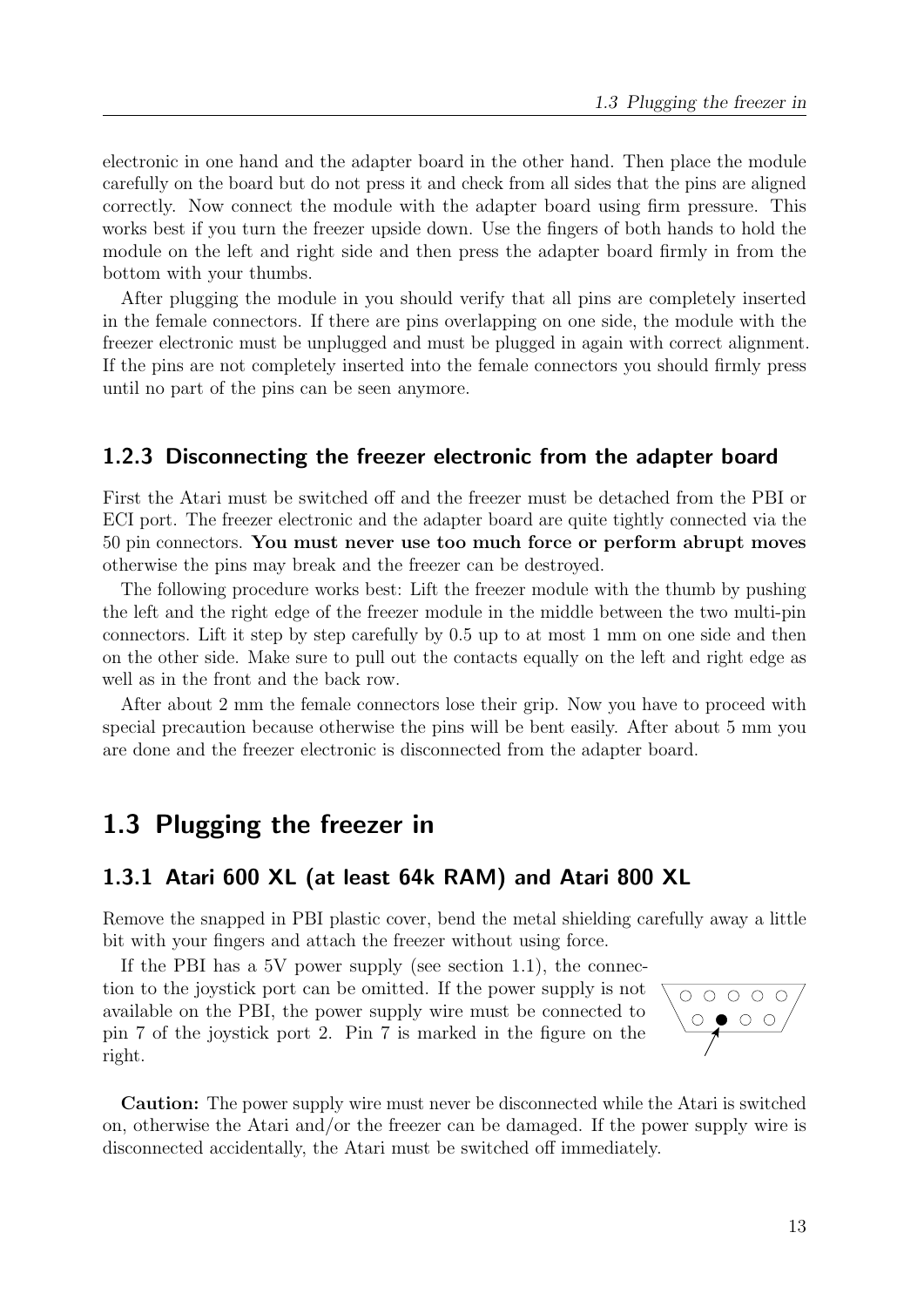# <span id="page-13-0"></span>1.3.2 Atari 800 XE, 65 XE and 130 XE

Attach the freezer to the cartridge port and the ECI port at the back of the Atari.

# <span id="page-13-1"></span>1.4 Turning the freezer on

### <span id="page-13-2"></span>1.4.1 Setting the basic configuration

Turn all freezer switches to the left to activate the following basic configuration:

- "CartEmu": OFF, cartridge emulation off
- "FlashWrite": OFF, write enable for flash ROM off
- "OldOS": OFF, Oldrunner off
- "Stereo": OFF, stereo POKEY mode off (not present)
- "Ramdisk": OFF, 512k RAM extension off



Figure 1.2: Switches on the TURBO FREEZER

#### <span id="page-13-3"></span>1.4.2 Activating the freezer

Switch the Atari computer on and leave all other hardware switched off. If the READY message of the BASIC does not appear after the usual short delay, but other suspicious symptoms occur (system crash, black screen, smoke), switch the system off immediately and look for the problem. If the Oldrunner is active, the message ATARI COMPUTER - MEMO PAD is displayed instead of the READY message. If the cartridge emulation is active, the green screen with the TURBO CARTRIDGE menu of the cartridge emulation is displayed. In these cases verify that you have really setup the basic configuration according to section [1.4.1.](#page-13-2)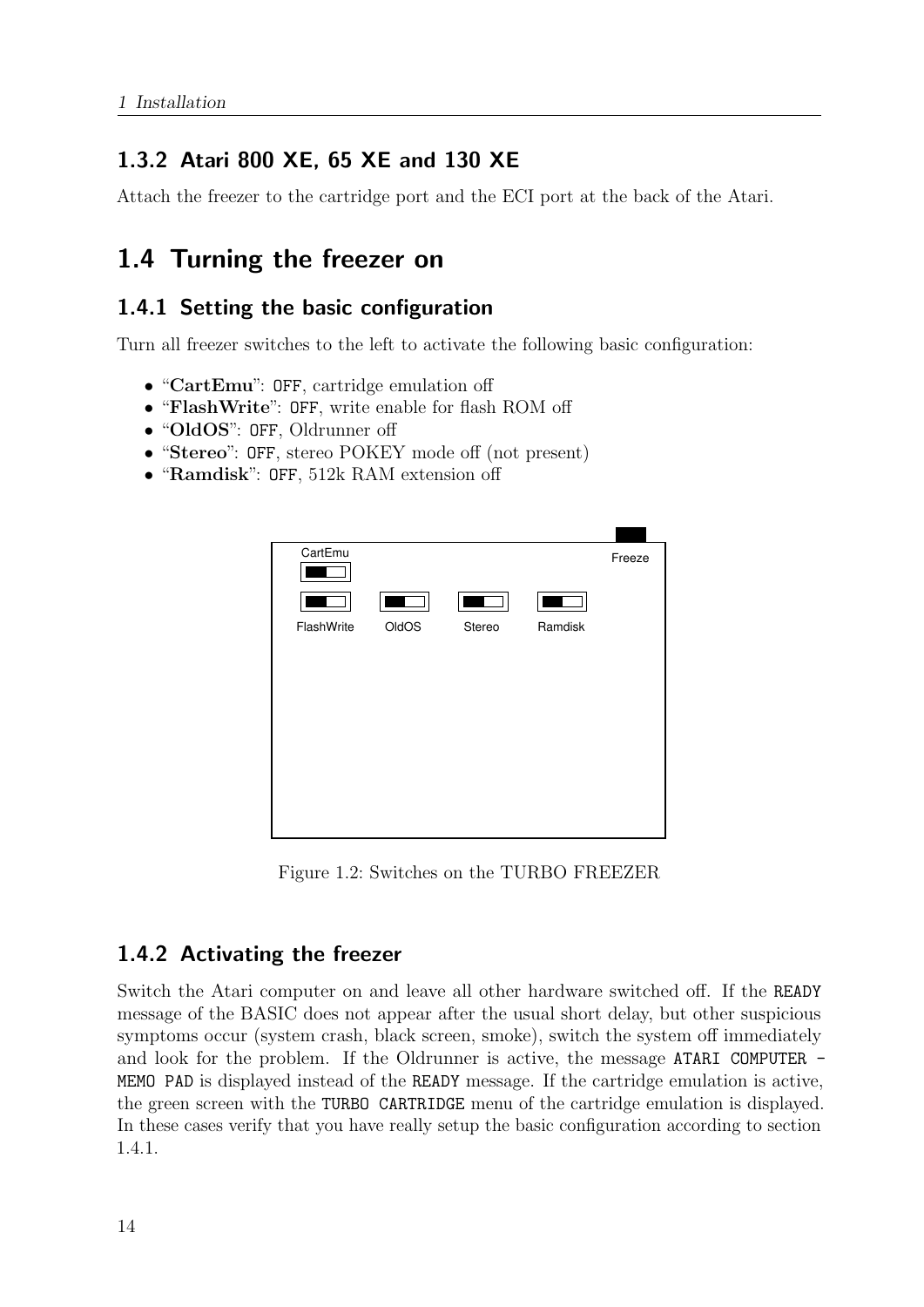If READY is displayed, simply press the "Freeze" button on the upper right to display the freezer main menu. If nothing happens, the freezer is attached poorly, the power supply wire (if present) is not connected correctly or the freezer broke down. By pressing the [SPACE] key you can return from the freezer main menu to the BASIC. Now verify if BASIC reacts to keyboard input. If this is not the case, then there is a problem. If everything worked fine up to this point the freezer is ready.

If the freezer does not work correctly for any reason, send a letter or e-mail with the description of the symptoms first before sending the freezer back. Because of the 100% final assembly tests of every freezer it is practically impossible that the problem is due to the freezer. Most likely the assembly or the Atari itself are the cause for the problem. It is better to rule out these possible reasons before sending the freezer back for verification. This prevents unnecessary delays and costs.

#### <span id="page-14-0"></span>1.4.3 Creating the system disk

Right after the successful installation of the TURBO FREEZER a system disk should be created. The system disk contains the flash program for writing to the flash ROM from the Atari and the freezer software. With this disk the TURBO FREEZER can be reset at any time to its state at delivery. In the state at delivery the flash ROM contains the software required for creating the system disk as follows:

- 1. Switch the Atari off and connect a disk drive.
- 2. Turn the "CartEmu" switch right to activate the cartridge emulation.
- 3. After switching the Atari on the menu of the cartridge emulation should appear.
- 4. Press [D] to load the default settings and confirm them with [RETURN].
- 5. Now you are in the "TURBO FREEZER System Disk Writer" software. Insert an empty disk in the disk drive "D1:" and press [RETURN]. The software now formats the disk in medium density and writes the freezer software. If an error occurs (e. g. due to a disk defect), the message ERROR is displayed and you have to insert a new disk and restart the program. To this end simply confirm the restart program? prompt with [Y]. To be on the safe side, a second copy of the system disk should be created. Write protect this second copy and store it in a safe location.
- 6. After creating the system disk successfully, switch the Atari off and turn the "CartEmu" switch back (to the left) again to its original position.

If anything goes wrong and you lose the system disk or overwrite it accidentally (yes, things like that can happen sometimes), there still is the option to download an ATR disk image of the system disk from the internet at <http://turbofreezer.horus.com>.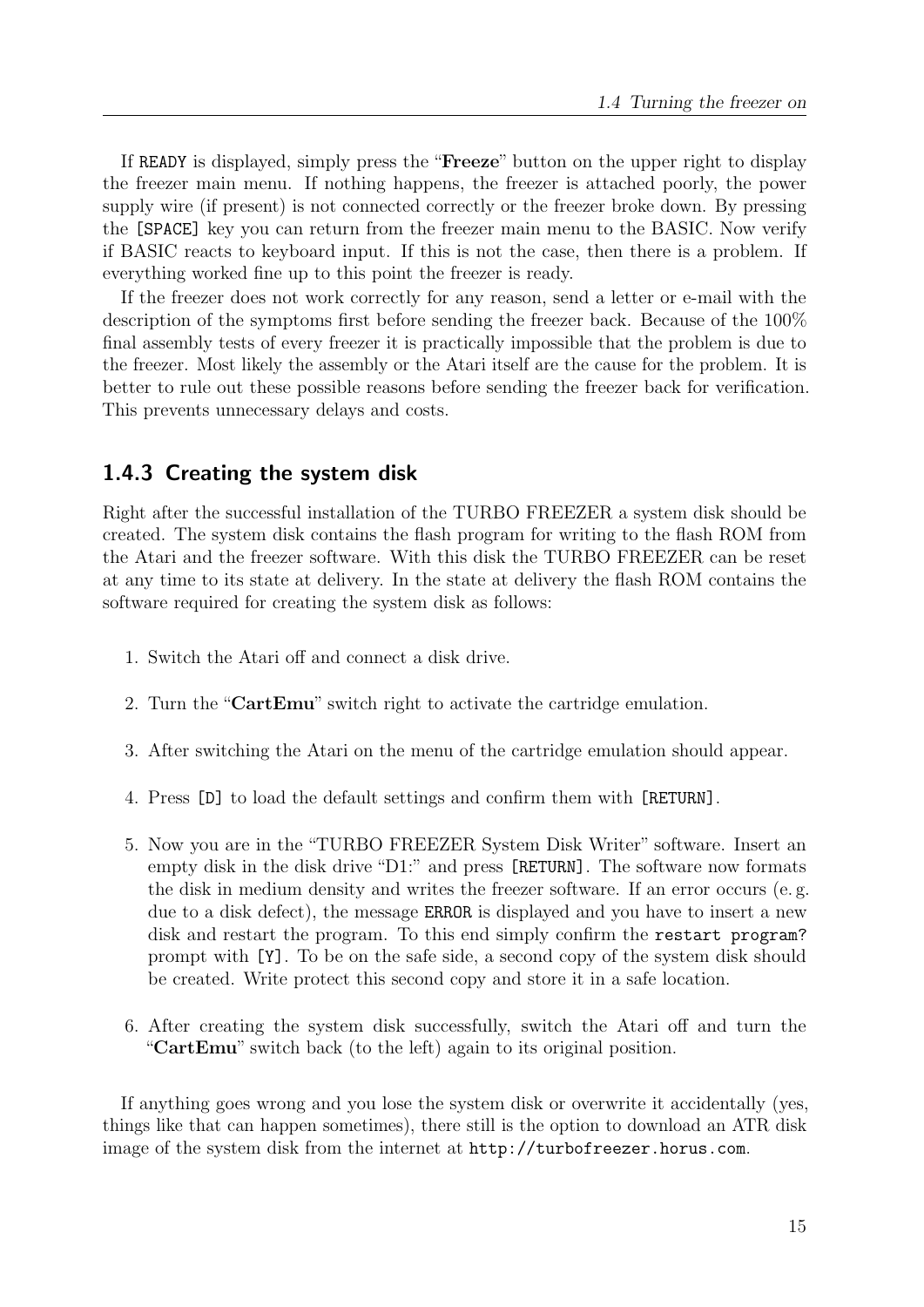#### <span id="page-15-0"></span>1.4.4 Activating the stereo POKEY mode (optional)

If the Atari has a stereo POKEY extension that is in stereo mode, the "Stereo" switch must be turned right. This way the freezer also saves the hardware registers of the second POKEY in the shadow RAM. When the freezer is activated, the second POKEY is disabled. When the program is resumed, its correct previous state is restored again.

The general rule is that the position of the switch must correspond exactly to the configuration of the Atari. Changing the switch position during operation is allowed, but then the shadow RAM will contain wrong information. To fix this you have to press [RESET] to trigger a re-initialization of the custom chip area by the operating system. Alternatively change the switch position only when the Atari is switched off.

### <span id="page-15-1"></span>1.4.5 Activating the integrated 512k RAM extension (optional)

As a special feature the freezer contains an integrated, battery backed 512k RAM extension. With this every Atari can be extended easier than ever from 64k to a total of 576k. And since the RAM extension is battery backed, the data in the RAM extension remains intact also after switching the Atari off.

Turning the "Ramdisk" switch right activates the RAM extension. A possibly present internal RAM extension in the Atari is automatically deactivated then.

#### <span id="page-15-2"></span>1.4.6 Using cartridges with the Atari XE

Because the freezer occupies the cartridge port on Atari XE computers, there is an additional cartridge port present on the XE adapter board. With this you can continue to use cartridges even though the freezer is attached. The cartridges have to be plugged in the adapter board with the label towards the Atari. Never plug the cartridge in the wrong way, otherwise the cartridge, the freezer and the Atari can be damaged.

There are cutouts around the cartridge port where a "plastic tray", like those that are present in the cartridge port of Atari XL computers, can be inserted. This relieves you from the tedious unlocking some cartridges require. These "plastic trays" are unfortunately not available separately. The only way to obtain one is taking a defective Atari XL computer apart.

# <span id="page-15-3"></span>1.5 Extended configurations for experts in soldering

Warning: All of the following extensions are definitely only for experts in soldering. If you are not such an expert strongly consider finding one rather than trying this yourself. It is not worth ruining the poor Atari or the freezer due to unhandiness.

#### <span id="page-15-4"></span>1.5.1 Providing an internal power supply

Whoever owns an Atari 800 XL without power supply on the PBI can add this retroactively, but this is difficult and requires good skills. If you are not confident enough you can simply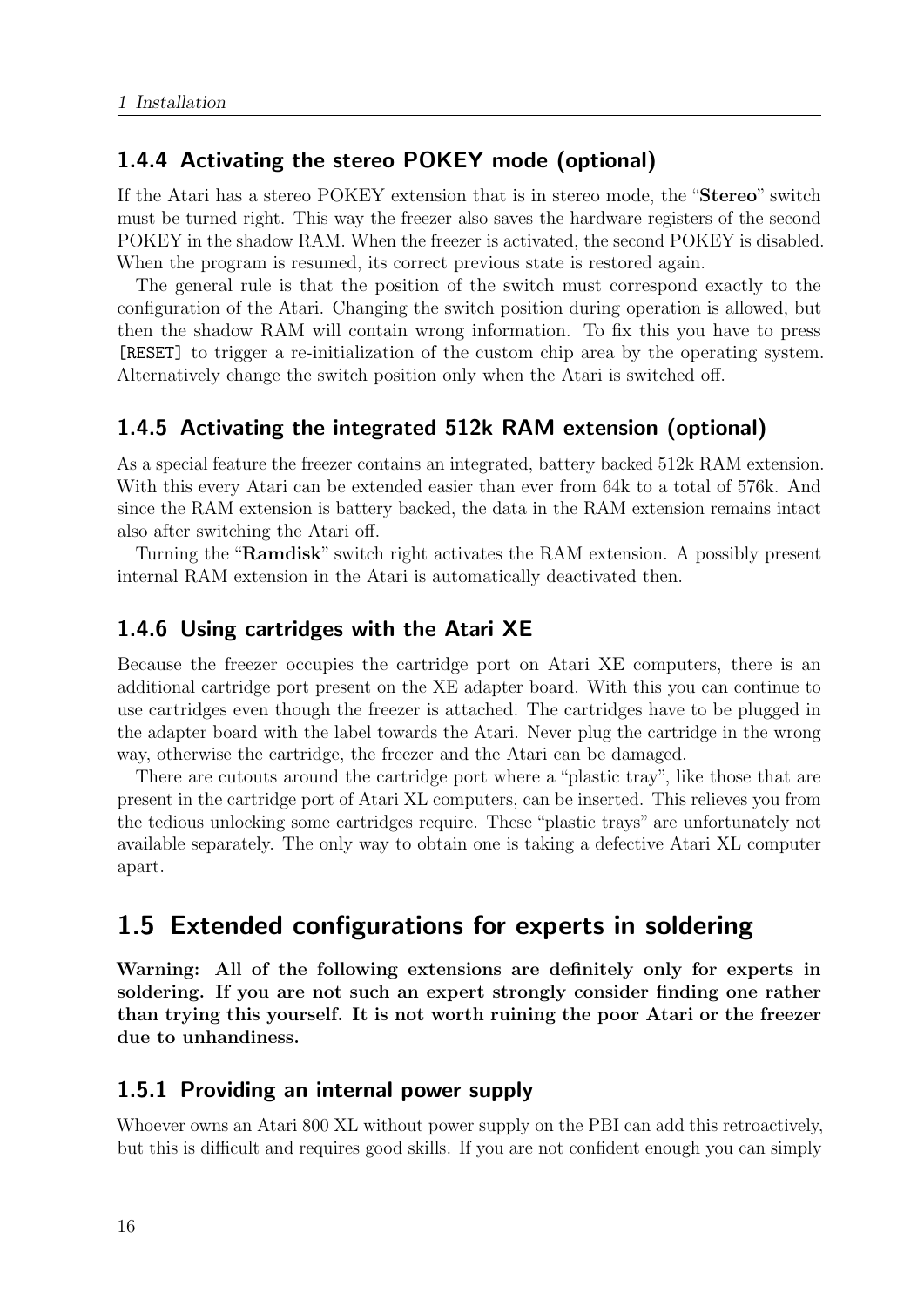prolong the power supply wire of the freezer to the power supply inside the Atari. In both cases the joystick port remains free for its actual purpose.

To discourage beginners, the following description of the modification is limited to the absolute minimum. Experts will get along without problems. If you found an "expert" and realize that he is groping in the dark, then this is the last chance to stop this obvious amateur.

You can tap the power supply at the end of L1 from where a conductor path leads to the shielded part. The ferrite bead is located within spitting distance to the power switch. To this spot you can either solder the prolonged power supply wire of the freezer, or use two wires to connect the 5V power to pins 47 and 48 of the PBI. These pins are the second to last pins before pin 49 and 50. One is one the upper side of the board, one is on the lower side of the board. Soldering to the lower side is much more difficult because the Atari must be disassembled completely for this. In addition soldering to the ends of the mating surface without having solder creeping to the active part of the mating surface is finicky. The latter must be prevented in any case.

#### <span id="page-16-0"></span>1.5.2 Installing a SYSTEM RESET key

For using the Oldrunner and for freezing programs which do not use interrupts, it is beneficial to install a [SYSTEM RESET] key which triggers a non-maskable interrupt (NMI) that cannot be disabled. The key button is installed such that pin 6 of the ANTIC can be switched to ground. It is best to connect the key button to the corresponding pull-up resistor. You can tap the pin at best at the pull-up resistor. In the Atari 800 XL and all Atari XE models this resistor is R31. In the Atari 600 XL it is R34, and in the Atari 1200 XL it is R7.

Warning: In addition to the general warning from the first section it applies here that mechanical works are required to install the key button. These works require additional tools and manual skills to achieve a good-looking result.

#### <span id="page-16-1"></span>1.5.3 Providing compatibility with 1MB RAM extensions

The TURBO FREEZER uses the refresh line to stop the Atari. Unfortunately this leads to compatibility problems with all internal RAM extensions that use an own refresh logic based on the refresh signal of the ANTIC. This applies mainly to 1MB RAM extensions such as the Newell RAM extension. Most of the 256k RAM extensions and the extended memory of the Atari 130 XE are not affected. The problem can be solved easily with two additional components. You require a small signal Schottky diode, e. g. of type "BAT 85" and a 4.7kOhm resistor.

Warning: In addition to the general warning from the first section it applies here that the pin of the ANTIC must be treated with special precaution. The pin breaks very easily if it is bent too much.

After opening the Atari pin 8 of the ANTIC must be bent up. The wire that leads from pin 8 to the RAM extension must be unsoldered first. If the ANTIC is socketed, pull the ANTIC out of the socket and bend the pin up carefully. It is sufficient to bend the pin up only far enough that it stays outside of the socket when the ANTIC is put back into the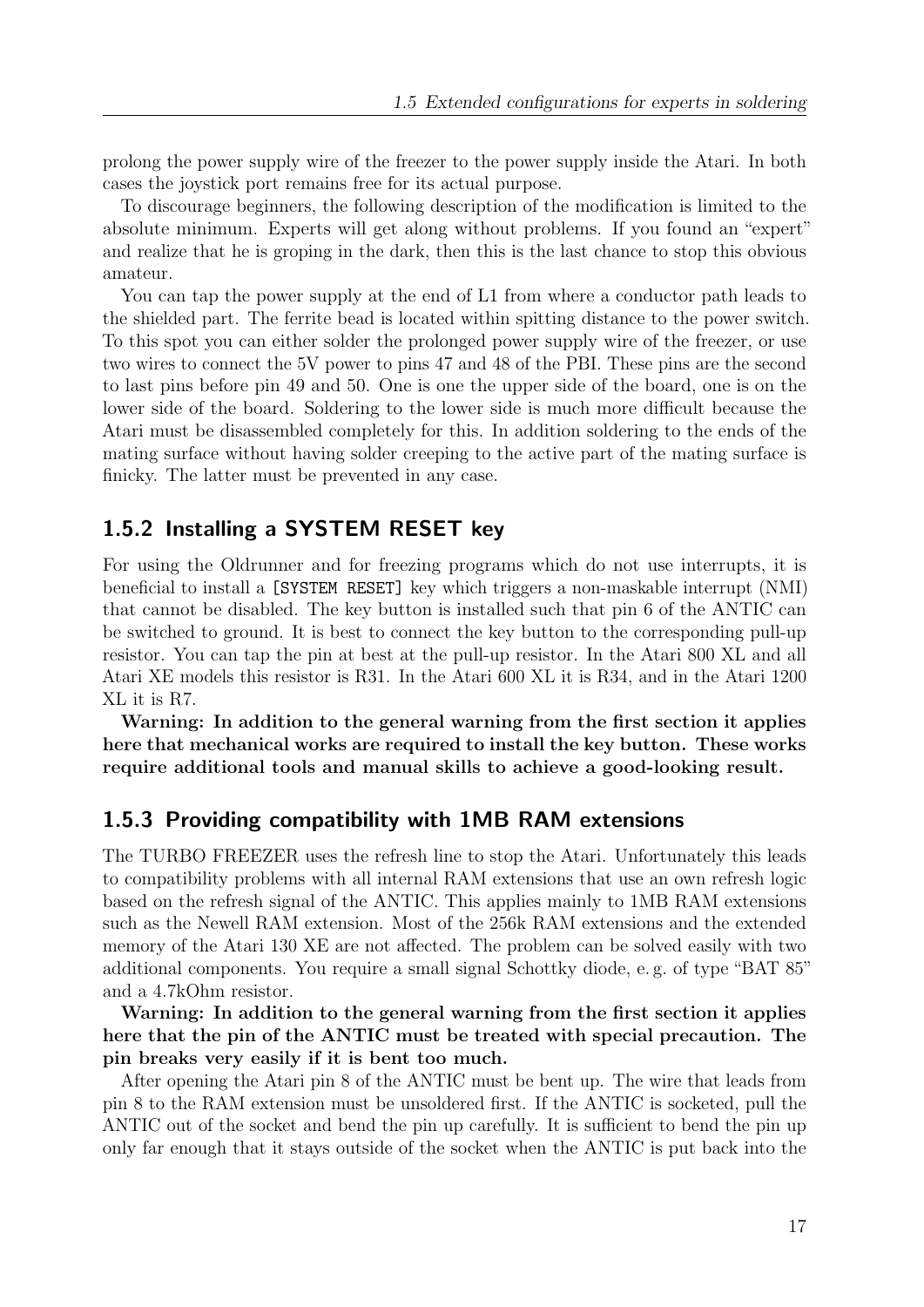socket. If the ANTIC is soldered to the board, cut the pin right above the board with a mini wire cutter and bend it up carefully.

At first solder the diode between the bent up pin 8 and pin 8 of the socket (or the Atari main board if there is no socket). The cathode (marked with a ring on the housing) must be connected to the ANTIC; the anode must be connected to the socket. The most simple solution for this is to solder the diode directly to pin 8 of the ANTIC and to solder a thin wire from the anode to the lower side of the board and connect it there to pin 8.

One end of the resistor must be connected to the anode of the diode; the other end of the resistor must be connected to pin 21 of the ANTIC  $(+5V)$ . Now the wire that was unsoldered from pin 8 of the ANTIC can be soldered again to pin 8 of the ANTIC.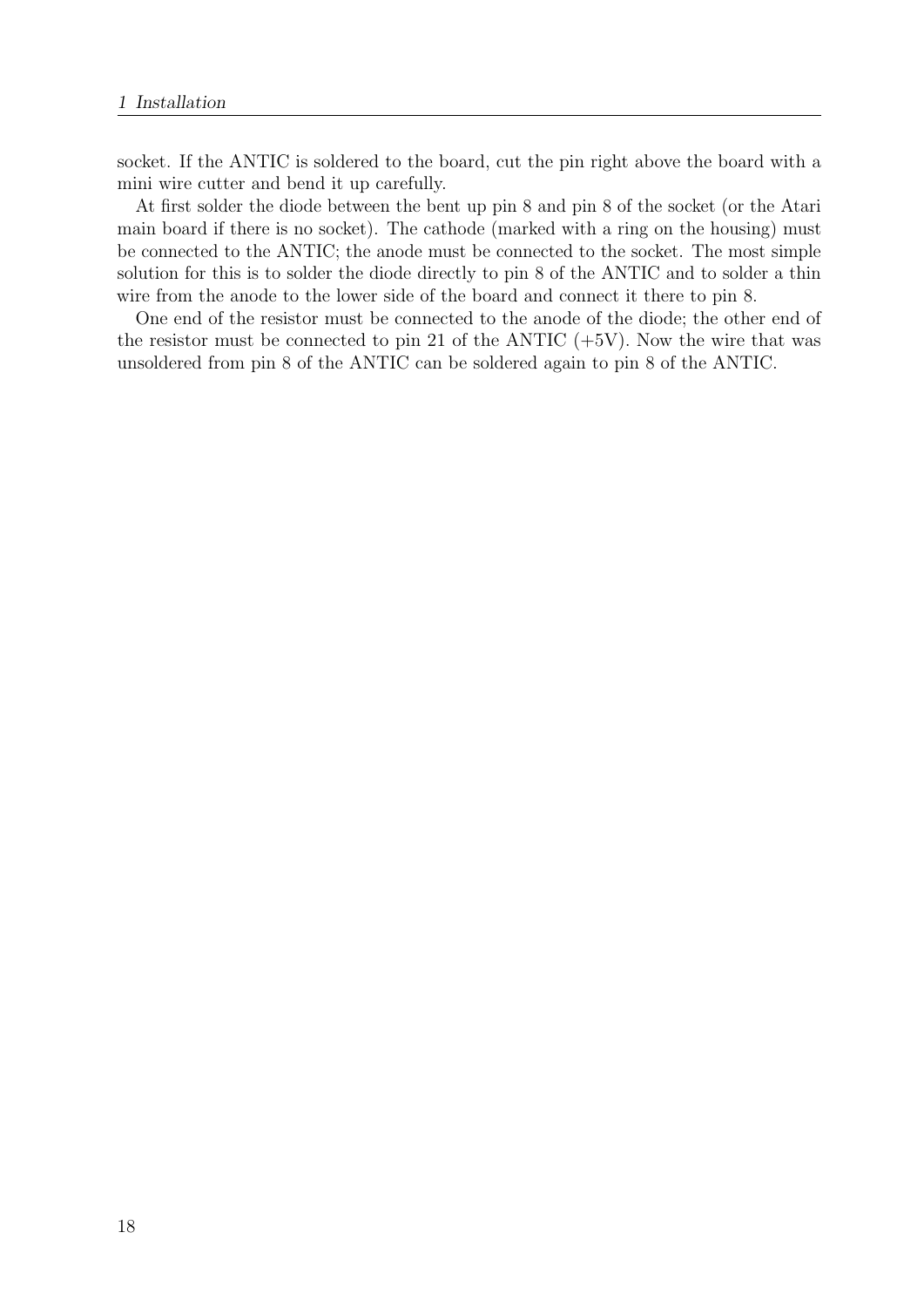# <span id="page-18-0"></span>2 Usage

Did you ever feel annoyed by a game that is really great but has no pause function that can be activated at any time? Or by games of the frustrating kind where you have to start all over again at the beginning after you lost all lives and then have to play forever to get to the point that you had already reached before? Or those games where the action only starts in the higher levels but where you have to waste huge amounts of time reaching these levels? In this case the freezer is exactly the right thing for you: a program can be frozen at any time in any situation and can be saved to any mass storage. From there it can be loaded at a later point in time and can be resumed at exactly the point where it was frozen. And this can be repeated as often as required, so it is no problem to spend a hundred lives to master a challenge though you only have one or two lives left.

In order to really be fun, a freezer must be available at any time, must have resident software (so it can work without cumbersome loading from disk or cassette) and must work fully automatic and within seconds. Therefore no cost cutting measures, like for example partly reconstruction of the hardware registers by user input or loading the freezer software from disk, were applied. Instead of applying such dubious cost cutting measures, as they can sometimes be seen in the freezers for other computer systems, the TURBO FREEZER represents the best possible solution that can be achieved with today's technology. And the invested effort was not in vain, as the result proves.

If you know the cumbersome primitive freezers of other computers you will simply be excited by the easy and instant usage of the TURBO FREEZER. For example freezing a game, saving it to the RAM extension and resuming the game three seconds later takes no more than three keystrokes. The same is true for loading and resuming the game from the RAM extension later on.

But the freezer can do much more. It is possible to perform any conversion between cassette and disk. Users of cassette tape drives who recently bought a disk drive can take their beloved software collection with them on disk. Users of disk drives can now use programs that are only available on cassette without tedious loading or can save money by buying the cheaper cassette versions.

And there is one more important point. The TURBO FREEZER is a freezer which has a DOS and debugger built in. They are always available and can be used without damaging the frozen program. Full disks or other fatal events are now no longer a problem anymore – even not when using application programs without DOS functions. The same is true for the evil bugs which can never be located without insight into the hardware registers and the unmodified system state.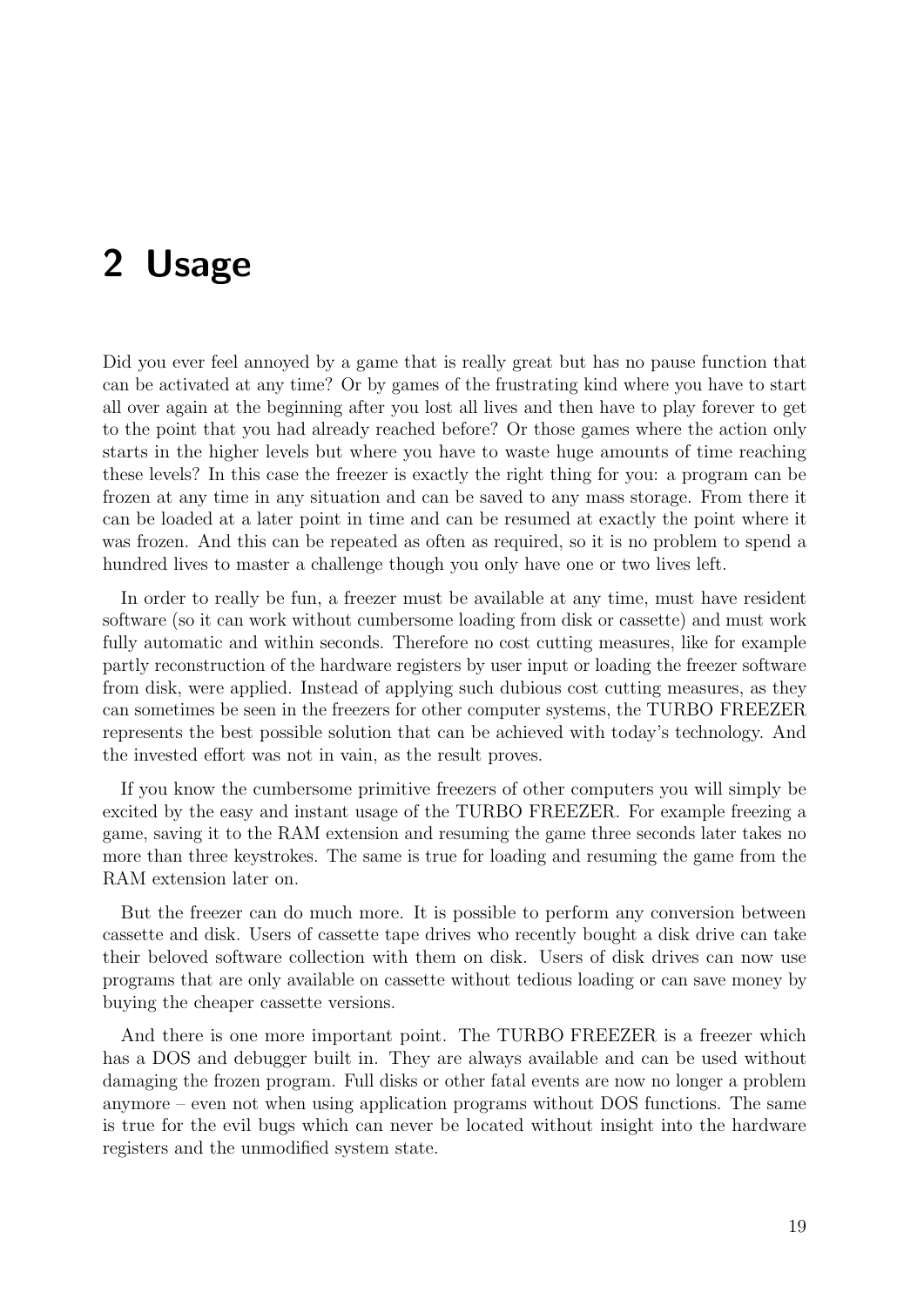# <span id="page-19-0"></span>2.1 Starting the freezer main menu

After pressing the "Freeze" button the program is frozen when the next interrupt occurs and the freezer takes over control of the Atari. From the freezer main menu all other functions can be reached. Resuming the frozen program is possible by pressing [SPACE]. The program will continue to run from exactly the same position where it was frozen. The freezer main menu offers the following options:

| [SPACE]         | Resume frozen programm                                                                                                   |
|-----------------|--------------------------------------------------------------------------------------------------------------------------|
| [RESET]         | Perform cold start and deactivate freezer                                                                                |
| [S]             | Save frozen program to disk or cassette                                                                                  |
| [F]             | Save frozen program to freezer RAM                                                                                       |
| [R]             | Save frozen program to RAM extension                                                                                     |
| [E]             | Load and start frozen program from disk or cassette                                                                      |
| [C]             | Load and start frozen program from freezer RAM                                                                           |
| [X]             | Load and start frozen program from RAM extension                                                                         |
| [W]             | Swap frozen program with program in freezer RAM and start                                                                |
| [A]             | Swap frozen program with program in RAM extension and start                                                              |
| [Z]             | Clear RAM under the OS ROM                                                                                               |
| [D]             | Start debugger                                                                                                           |
| [K]             | Start menu of the cartridge emulation                                                                                    |
| $[Shift] + [K]$ |                                                                                                                          |
|                 | Start menu of the cartridge emulation without clearing the RAM (warm start)                                              |
|                 | $[Shift] + [SPACE], [E], [C], [X], [W], [A]$<br>Like above, but clear player/missile collision registers before resuming |
|                 | $[Control] + [E], [C], [X], [W], [A]$                                                                                    |

Like above, but frozen program is only loaded and not started

# <span id="page-19-1"></span>2.2 Freezing and resuming a program

In principle, any program can be frozen at any point even during a disk or cassette operation. Yet this is not recommended as this operation will remain incomplete. After resuming the program the operation system has the opportunity to retry the disk operation but this is not safe. Retrying an operation on the cassette is even impossible for the operation system since the cassette tape drive is simply too "stupid". Therefore it is better to freeze programs only when there is no operation with peripherals in progress.

In very rare cases nothing happens when the "**Freeze**" button is pressed and the program continues unaffectedly. This is the case when the program does not use interrupts at all. It's only possible if the program is very simple like for example converted Apple programs which do not really use the capabilities of the Atari. To also freeze such programs you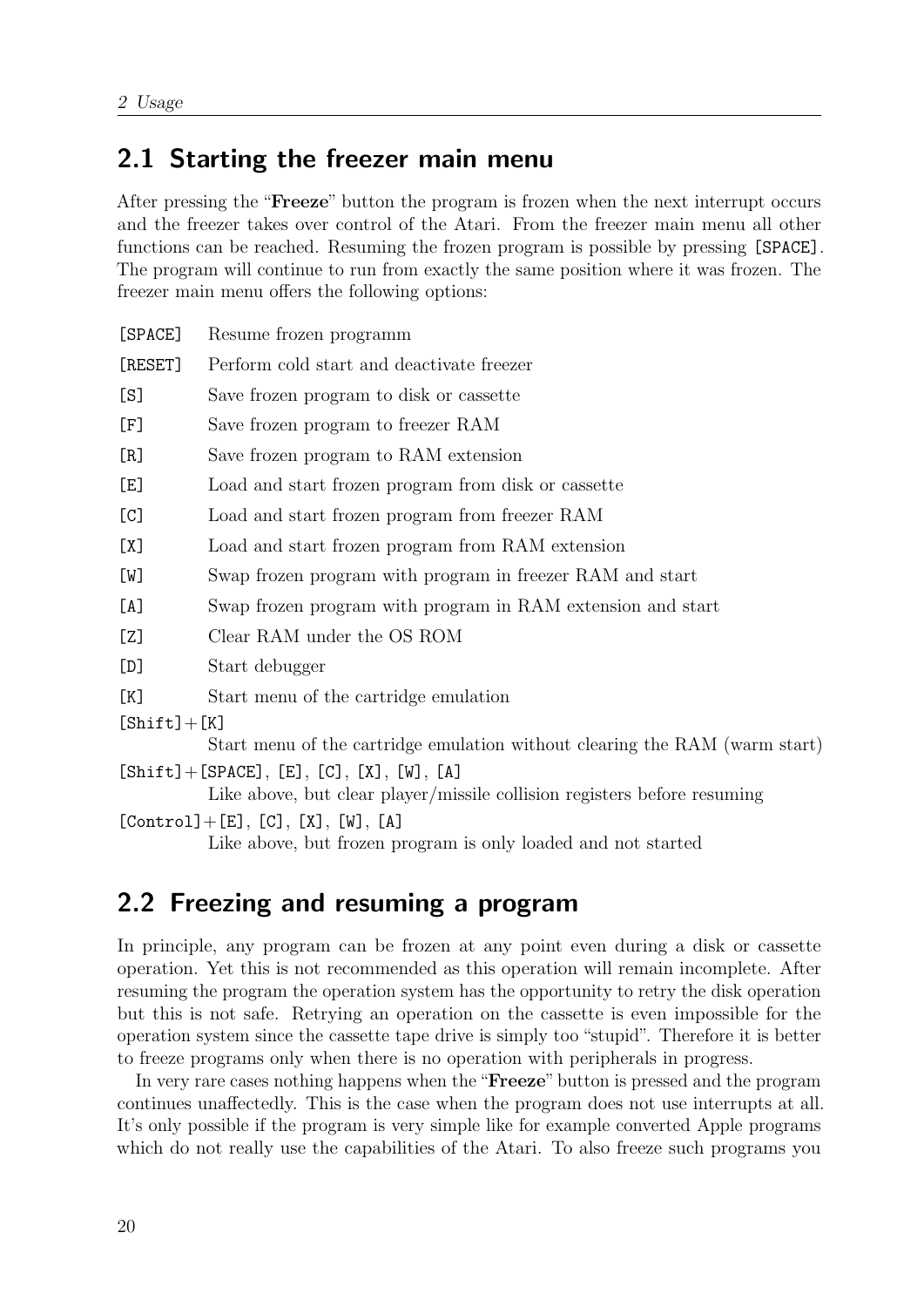can install a [SYSTEM RESET] key in the Atari as described in section [1.5.2.](#page-16-0) The interrupt triggered by this key can by no means be suppressed, so there is no counter measure against the TURBO FREEZER anymore.

When a frozen program is resumed with  $[Shift] + [SPACE]$ , the player/missile collision registers are cleared before control is handed over to the frozen program. Usually this function is not required, but in some games this prevents losing a life immediately after resuming. When loading frozen programs the same function is also available. Simply press  $[Shift] + [E] / [C] / [X] / [W] / [A]$  to apply it.

When a frozen program is loaded from disk, cassette, freezer RAM or RAM extension it is resumed by default. When loading a frozen program with  $[Control]+[E] / [C] / [X] /$ [W] / [A] it will not be resumed automatically. Instead you stay in the freezer and can for example change memory locations before resuming. This comes very handy if you search for the memory location that contains the number of lives, the amount of energy and so on. To this end you can freeze the program and save it immediately. Then you change the memory location and resume the program. If you used the wrong memory location, simply activate the freezer and load the frozen program with  $[Control] + [E]/[C]/[X]$ and try the next memory location. This way you have the same starting point and you don't have to worry about undoing the previous changes.

## <span id="page-20-0"></span>2.3 Saving a frozen program

The functions [S], [F], [R] can be used to save frozen programs to external mass storage like cassette or disk ([S] key), to the RAM extension ([R] key) or to the freezer RAM ([F] key). When using [S] a submenu will prompt if the frozen program shall be saved to cassette, as a boot disk or as a single file. Insert a cassette resp. disk before confirming your choice. When saving as a single file to a disk an additional menu will prompt for the file name.

Caution: When you save the frozen program as a boot disk, the disk that is present in "D1:" will be overwritten directly. All data possibly present on the disk will be lost in this case.

If you simply press [RETURN] without entering a file name, the file name CORE for "core dump" will be used. As a special feature wild cards can be used to overwrite an existing file. If you omit the  $D:$ ,  $D1:$ ,  $D2:$  etc. at the begin of the file name,  $D1:$  will be used automatically. The freezer supports up to 8 disk drives D1: to D8:.

In order to achieve the maximum possible speed the freezer menu is sometimes disabled during I/O operations. By accepting that the screen may "jump" when it's switched back on again, saving to the RAM extension only takes half of the time, what legitimates this dirty method.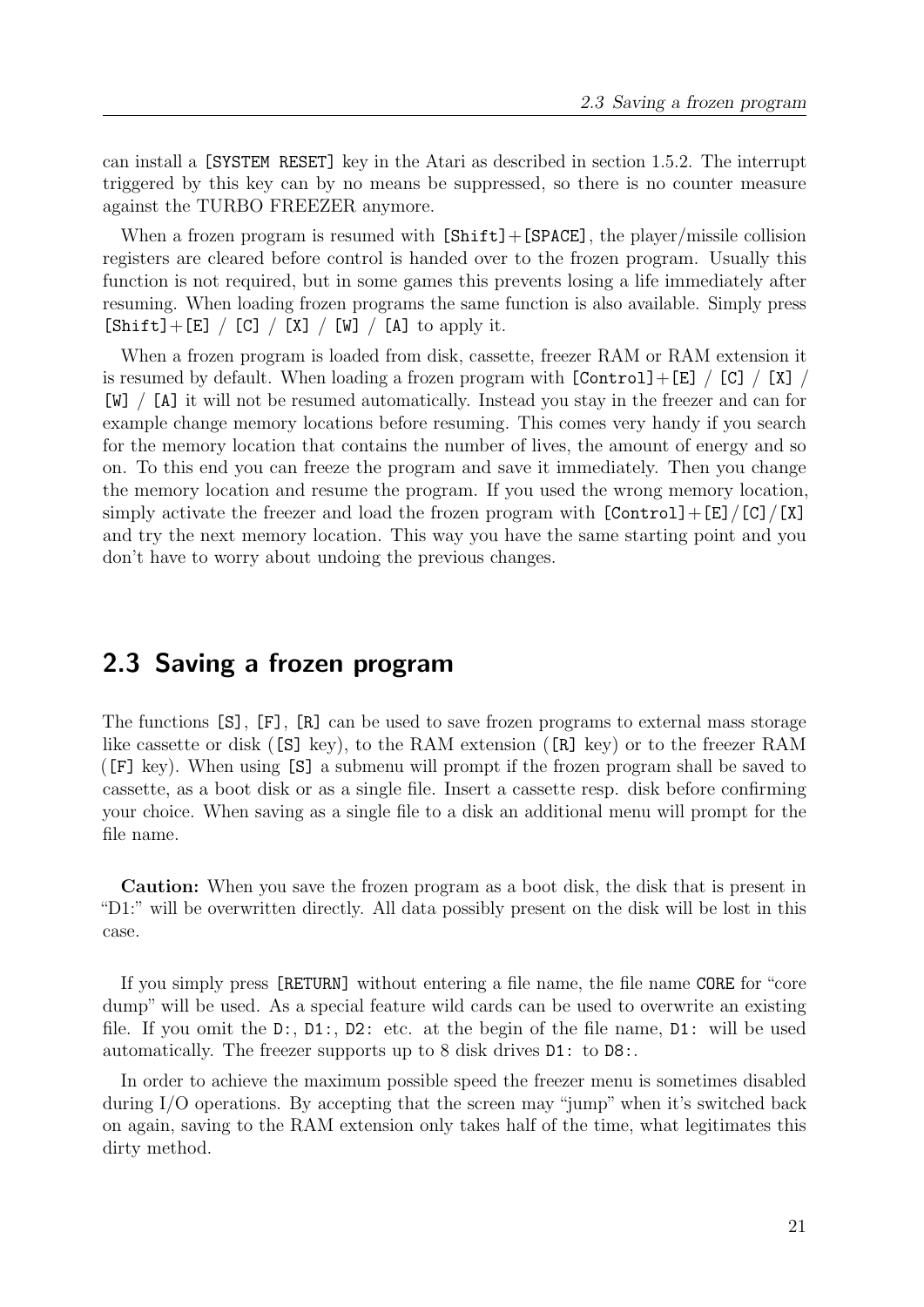#### <span id="page-21-0"></span>2.3.1 Adapting the boot disk loader

When a frozen program is saved as boot disk, the freezer also writes a loader to the disk. This inherently will not work with every program because the loader itself requires about 2k of memory. If the frozen program requires already the complete memory of the Atari, it will not work together with the loader.

By default the loader uses the area between \$C000 and \$C6FF. This normally guarantees correct operation with all programs that only require 48k of memory. The start address of the loader can be adapted easily in case a program still runs into problems.

The first byte of the boot sector contains the start page of the loader (by default \$C0). Adapting this byte is very easy with the TURBO FREEZER. Start the debugger, load the first sector, change the byte to the desired value and write the sector back to the disk. Please note that only values from \$05 to \$C9 and from \$D8 to \$F9 are allowed. If you use other values, you will obtain a BOOT ERROR when booting the disk. The following sequence of commands can be entered in the debugger to adapt the start page of the loader for example to \$F0:

SR 1 C D700<F0 SW 1

#### <span id="page-21-1"></span>2.3.2 Freezing a program that loads parts later

Freezing programs that load parts later is of course always possible. The only thing to remember is that the original disk must be inserted into the disk drive after resuming the program and before any further operation is performed in the running program. This of course wears out the disk over time. Therefore it is desirable to have a backup disk at hand so the original disk can be locked away in a safe location. But even with floppy speeders that include a copy function not all new programs can be copied by far.

The TURBO FREEZER does not remove the copy protection from the original disk, it only saves the current program state. In order to resume from this state later as often as you like, the original copy protected disk must be inserted into the disk drive again, before the program is resumed. If you use an additional disk to save the frozen game state, the original disk should be equipped with a write protection. This prevents accidentally overwriting the original disk.

If the game loads additional parts from multiple disks without copy protection (e. g. an adventure), it is advisable to copy these disks and use the copies instead to not wear the original disks out.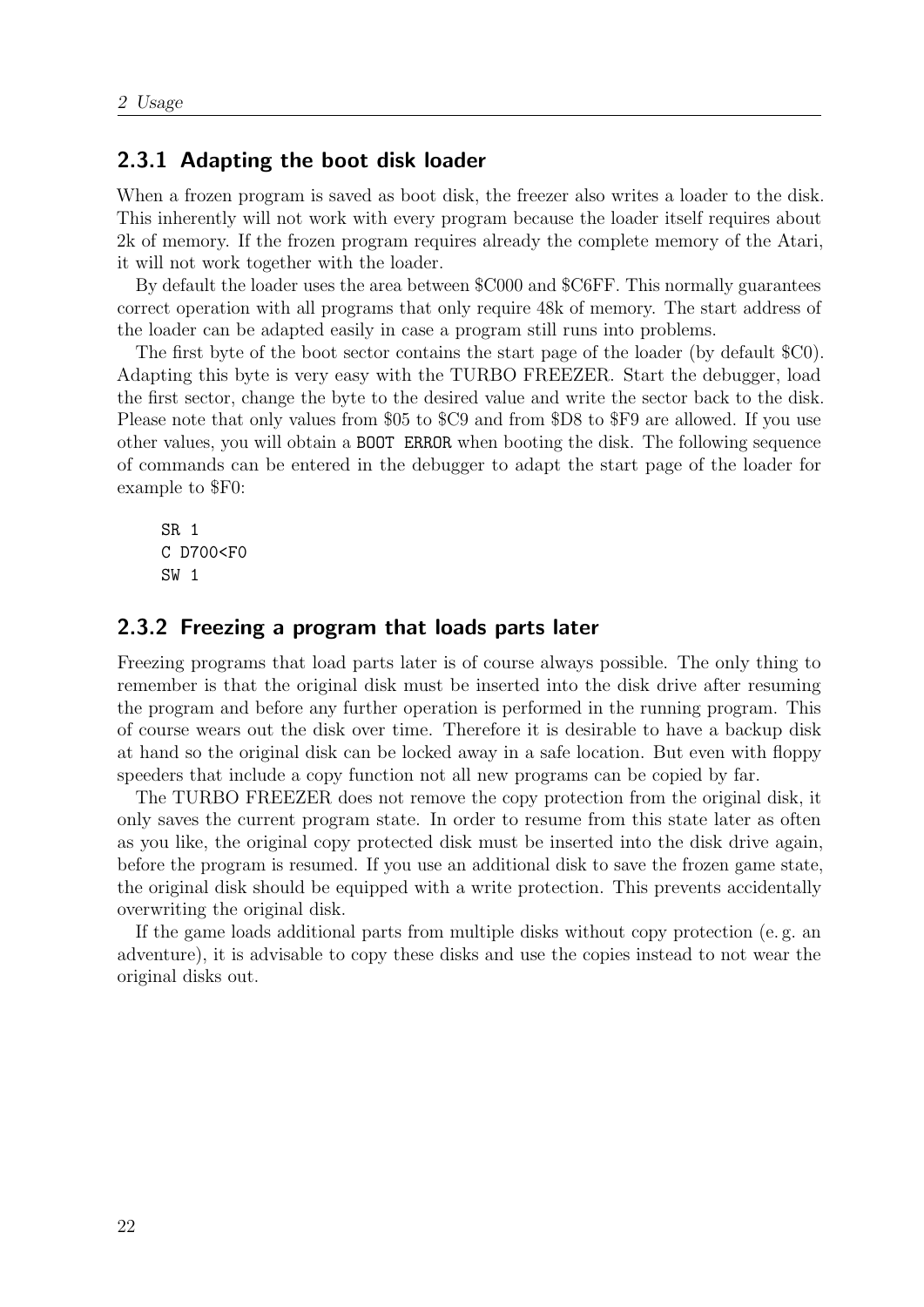### <span id="page-22-0"></span>2.4 Swapping the frozen and a saved program

The swap function in the freezer main menu can be used to swap the current frozen program with the program that was saved to the freezer RAM ([W] key) or the RAM extension ([A] key) before. This way you can jump quickly between two different programs. You should be sure to really have a frozen program in the freezer RAM resp. in the RAM extension, otherwise the Atari will crash when resuming.

The modifier keys [Shift] for clearing the player/missile collision registers and [Control] for loading without starting automatically can be used with the swap function just like with the normal functions for resuming.

### <span id="page-22-1"></span>2.5 Clearing the RAM under the OS ROM

Because there are programs which require and also use 64k RAM, the freezer must also take the RAM under the OS ROM into consideration. After switching the computer on, this area is filled with useless random data. Because this data is ineligible to compression, a certain inefficiency and waste of space are the consequence when saving 48k programs to an external medium. In order to avoid this, the RAM from \$C000. . . \$FFFF can be cleared with the function [Z], in case the program only uses 48k RAM. The result is a reduction of the file size of about 25% to 50% and consequently shorter loading times.

The function can be used before booting the program or before saving the program. The first alternative is recommended if you are not completely sure that the program really does not store anything in this RAM area.

# <span id="page-22-2"></span>2.6 Starting debugger and DOS

The function [D] starts the built-in debugger with DOS functions. The debugger uses a command line and the complete screen, so controlling it via a menu would not be sufficient. Yet no RAM in the Atari is used or modified by this function. The states of the frozen hardware registers of course also remain intact. The complete description of the debugger and the DOS function can be found in chapter [3.](#page-24-0)

## <span id="page-22-3"></span>2.7 Starting the menu of the cartridge emulation

The function [K] starts the menu of the cartridge emulation. This function is only available if the "CartEmu" switch or the "FlashWrite" switch (or both) are on, i. e. are turned right. Otherwise the cartridge emulation is completely deactivated and consequently the menu of the cartridge cannot be started. The complete description of the cartridge emulation can be found in chapter [6.](#page-40-0) The freezer performs the following steps when the menu of the cartridge emulation is started: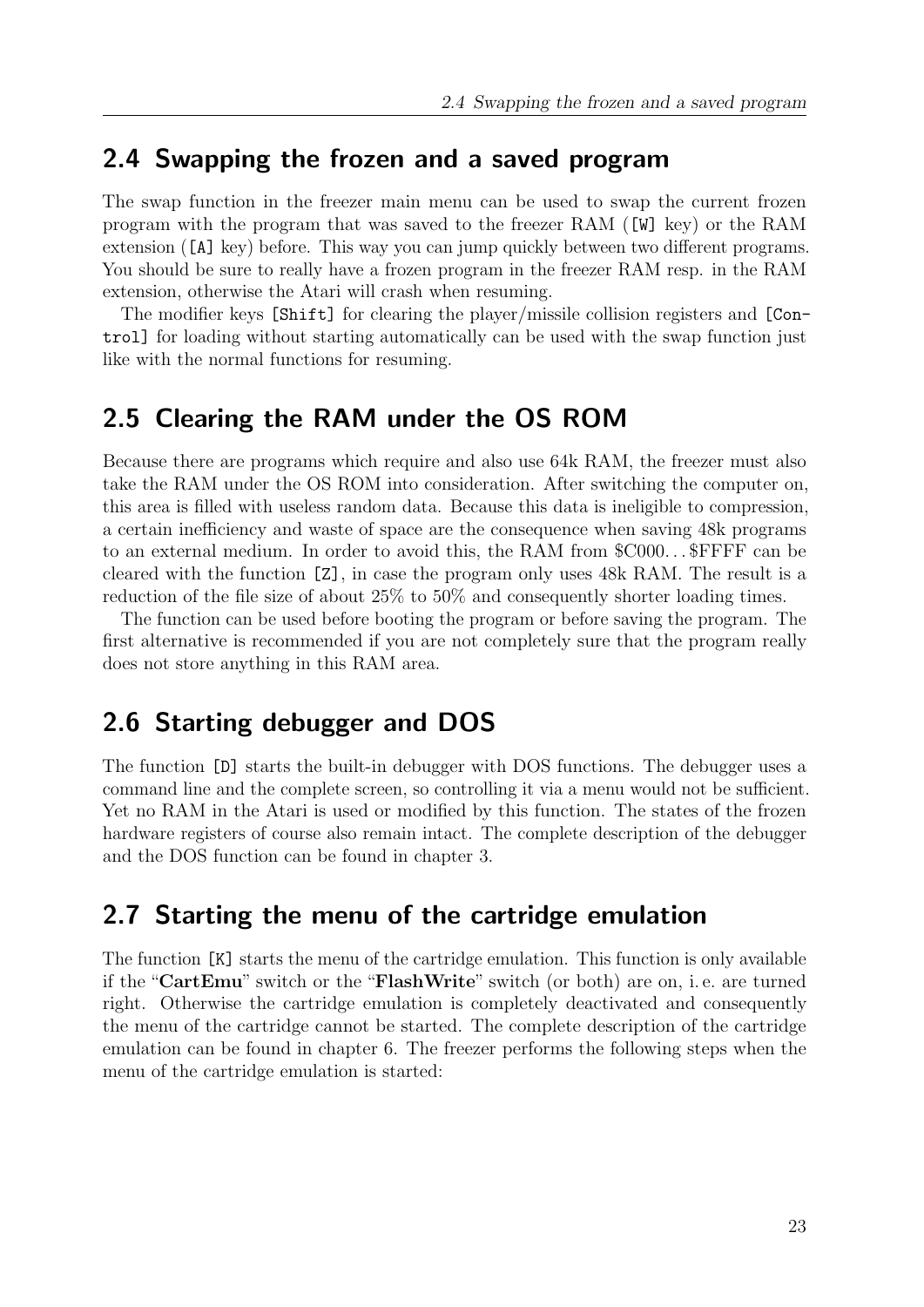- Leave the freezer main menu
- Activate the menu of the cartridge emulation
- Disable IRQs and NMIs
- Enable the OS ROM
- Set the return address to \$E477 (cold start)
- Resume as usual (corresponds to pressing [SPACE])

With the function  $[Shift] + [K]$  a warm start is performed instead of a cold start (i.e. the return address set to \$E474). This can be useful to keep the content of the internal RAM of the Atari when starting a module.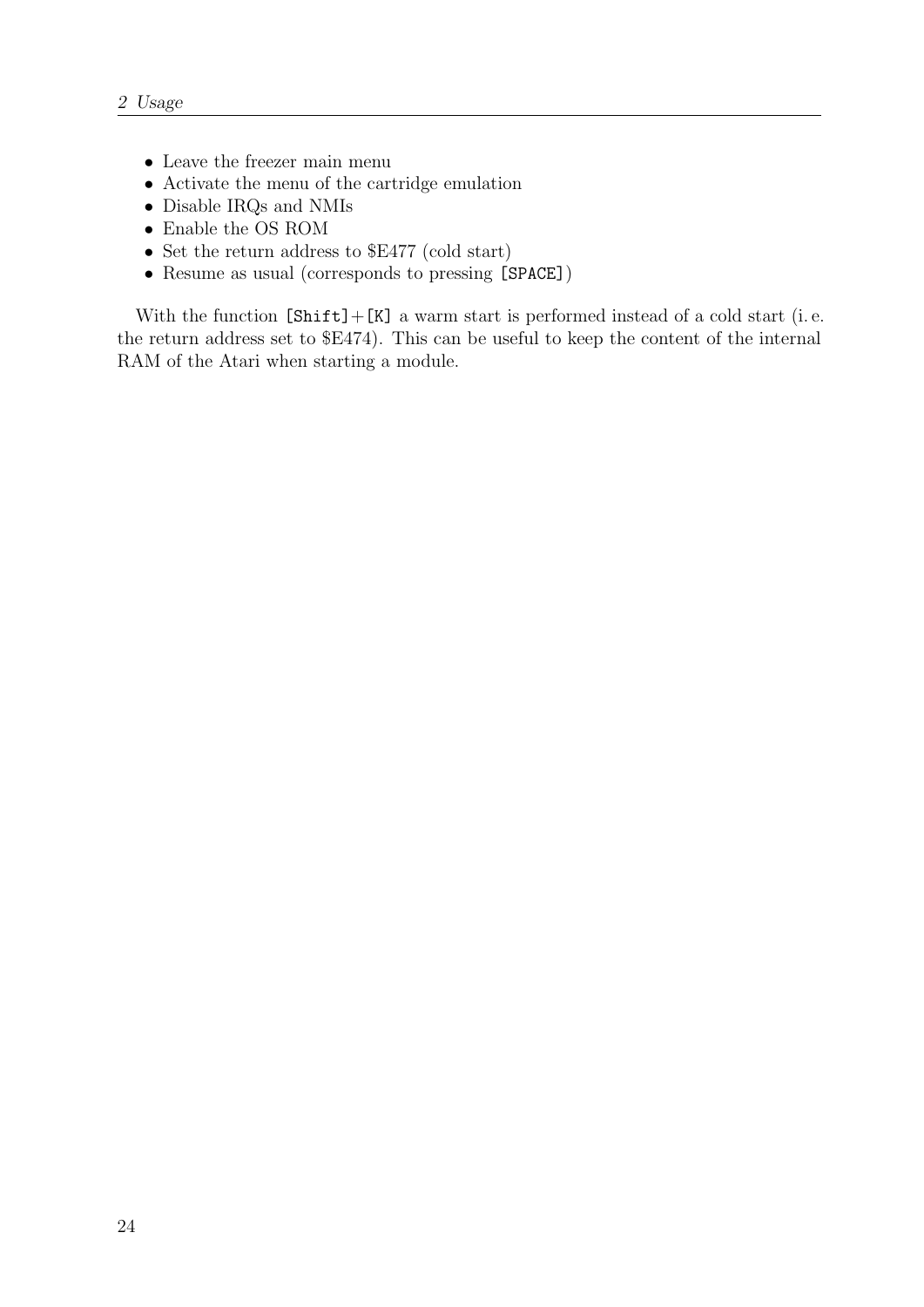# <span id="page-24-0"></span>3 Debugger and DOS

Pressing [D] in the freezer main menu takes you to the built-in debugger with DOS functions.

Commands are entered in the command line at the bottom of the screen. Editing inside the command line is possible in the usual manner. The cursor cannot leave the command line. Using the arrow keys [CURSOR UP] and [CURSOR DOWN], the previous commands can be recalled. The freezer keeps the last 4 commands that were entered.

The debugger also supports the unfortunately little used [HELP] key. Pressing this key displays a short help with an overview of all commands. Using the keys [1], [2]. . . you can navigate to the individual help pages. Use [DEL] to display the previous page and [SPACE] or [HELP] to display the next page. Every other key ends the help display. The content of the command line remains unchanged when you enter the help. This means you can also open the help while entering a command if you forgot the exact syntax.

# <span id="page-24-1"></span>3.1 Disk Operating System (DOS)

Who didn't encounter the following situation: you have spent the past 3 your editing your program and now it's time to save it again. But instead of the expected success message you get a File locked or Disk full error message. Now it's hard to know what to do. Starting the DUP via DOS will make you lose your program because you didn't activate "MEM.SAV", as it takes forever to execute.

As the freezer is capable of stopping any program at any point, it suggests itself to also include a DOS with the most commonly used commands. Then it's no problem to handle the situation and continue the frozen program afterwards. The built-in DOS of the TURBO FREEZER contains all required functions to deal with the situation mentioned above. It supports single-, enhanced-, and double-density and is fully compatible to DOS 2.0 and DOS 2.5. The functions of the Turbo 1050 floppy speeder are fully supported, as well as the high SIO speed of Happy/Speedy compatible disk drives and XF-551 drives. Also any other tuned or standard disk drive can be used as well.

A disk command consists of a three character long command or a command followed by one or more spaces and a filename. Some commands also allow for specifying an option that may be added to the command, separated by a slash. The command must start immediately after the prompt. And besides the before mentioned space, no additional spaces must be entered. File names may contain the wildcard "\*" replacing any character sequence, as well as "?" replacing any single character. Illegal commands will simply be ignored and will not cause an error message. Error messages are only be displayed if they were caused by the execution of a command.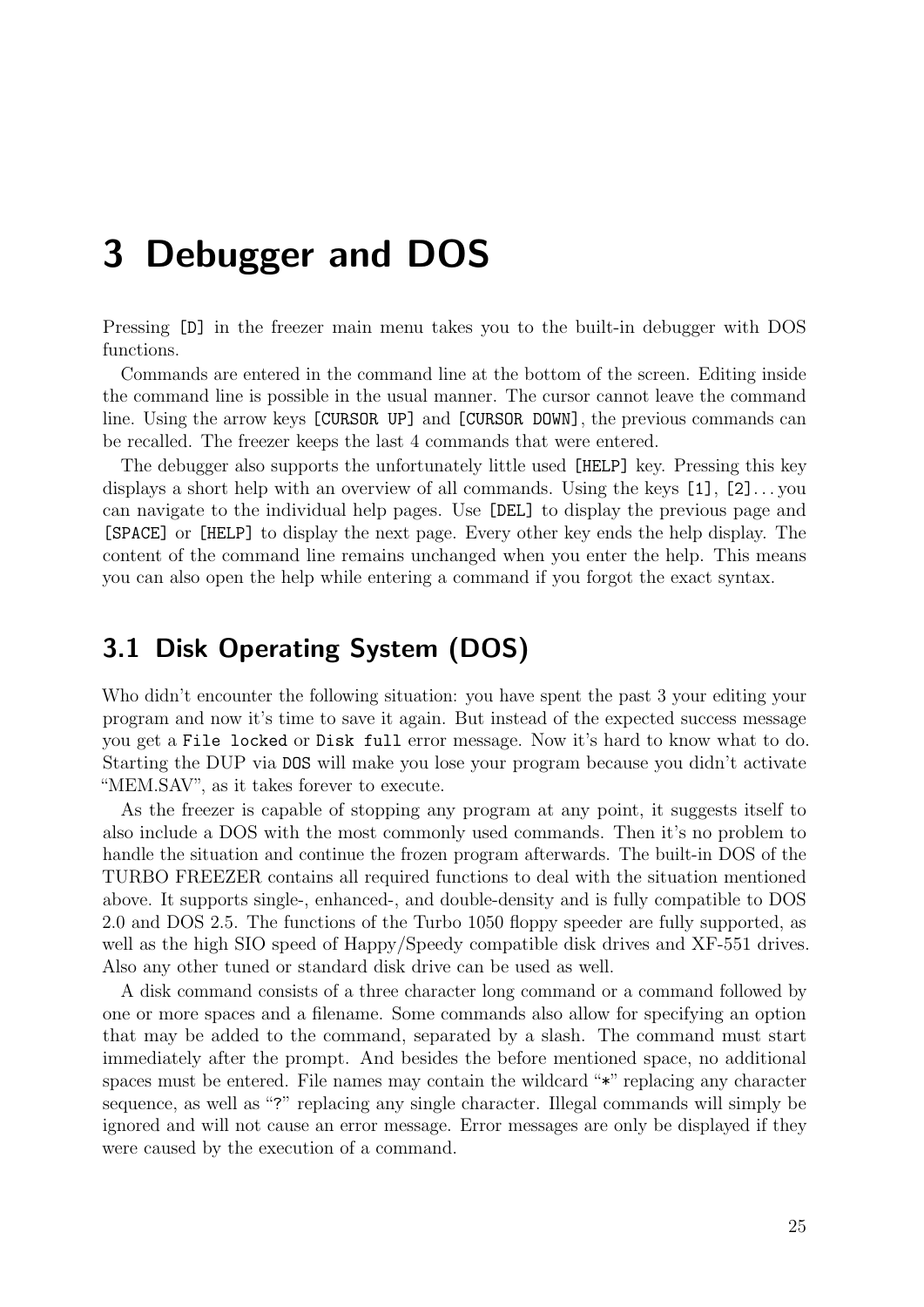#### <span id="page-25-0"></span>3.1.1 Executing commands

If the prefix D: is not included in a file name, the default D1: will be used. RAM disks are not supported, as they always depend on the DOS and RAM disk driver that is used. Because of technical reasons PBI devices can unfortunately also not be used. Wildcards may also be used in the destination file names. In this case, the first matching file name is used. The only exception is the rename command [REN] which will be described in the next section.

The commands DEL, LOC, UNL, and REN for manipulating directory entries may operate on multiple files in a row. To prevent unwanted actions, an option has to be added to have the command be effective on multiple files with similar names. If no option is added, only the first matching file will be processed. The option /Q will ask for confirmation with [Y] for every matching file name. Pressing any other key than [Y] will skip the file. Stopping the command is possible using the [BREAK] key. And if you're sure, use the option /A to process all files with matching file names without confirmation. Errors that occur during execution will be displayed in readable text and will result in the return to the freezer main menu.

### <span id="page-25-1"></span>3.1.2 Command summary

The commands are listed here in table form only, as they are not new or unknown. Beginners may look up the commands in any DOS manual, like the one that comes with the Atari 1050 disk drive.

| DIR | List directory with all files                                     |
|-----|-------------------------------------------------------------------|
|     | DIR filename                                                      |
|     | List directory with certain files                                 |
|     | DEL filename                                                      |
|     | Delete file                                                       |
| FMS | Format in single density                                          |
| FME | Format in enhanced density                                        |
| FMD | Format in double density, requires special or enhanced disk drive |
|     | LOC filename                                                      |
|     | Lock file                                                         |
|     | UNL filename                                                      |
|     | Unlock file                                                       |
|     | REN filename, newname                                             |
|     | Rename file                                                       |
|     | LOA filename                                                      |
|     | Load object file                                                  |
|     | LOA filename/N                                                    |
|     | Display object file load address(es) but do not load              |
|     | LOA filename, start                                               |
|     | Load raw data file to address start, ignore COM header            |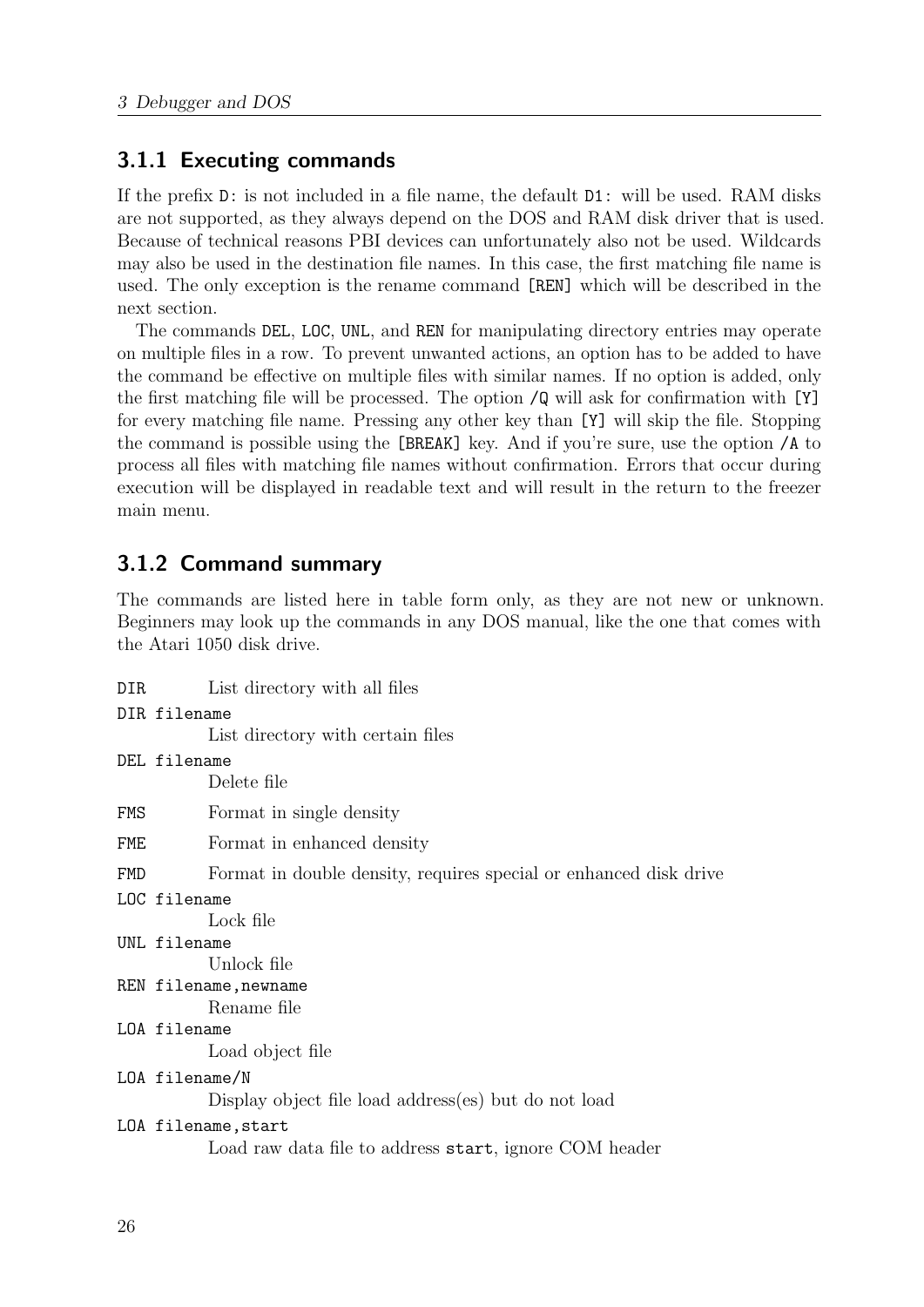SAV filename, start, end

Save object file with the memory content from address start to (and including) end

SAV filename/N,start,end

Save file without COM header (raw file) with the memory content from address start to (and including) end

#### <span id="page-26-0"></span>3.1.3 Characteristics of specific commands

Some commands have specific characteristics compared to standard DOS commands. These characteristics are either improvements or are the logical result of working in a freezer environment.

While renaming files with REN command, the specification of the new file name may contain arbitrary wildcards. The wildcard characters are replaced by the characters from the original file name. This allows for working on groups of files efficiently, not being restricted to the primary or secondary name (i.e. the extension) of the file.

Object files can be loaded using LOA. The memory area to which the file is loaded is also displayed. In case of compound files, all memory areas are displayed. The complete 64k memory area can be used as target. This includes loading directly into the hardware registers, which are currently frozen. The loaded program will not be started, to prevent conflicts with the memory management logic of the freezer in case multiple segments are loaded.

Adding the option /N to the load command will display the memory area into which the program would be loaded but will not actually load the data into memory. This is useful in case you are only interested in the memory location to which an object file would be loaded, i. e.

LOA FONT.COM/N

The command LOA can also be used to load raw data (without COM header). In this case the address to which the data shall be loaded must be specified, i. e.

LOA FONT.DAT,8000

#### <span id="page-26-1"></span>3.1.4 Error messages

When using the DOS and the load and save functions of the freezer for frozen programs, errors can occur. The corresponding error messages are displayed as plain English text.

FILE NOT FOUND

The file could not be found

FILE# MISMATCH

The (internal) file number does not match, the file structure is likely to be damaged. Rescue the other files if possible and format the disk

BAD DISK I/0

The command cannot be executed due to a bus or disk error or because the write protection is active

NO DRIVE The disk drive does not respond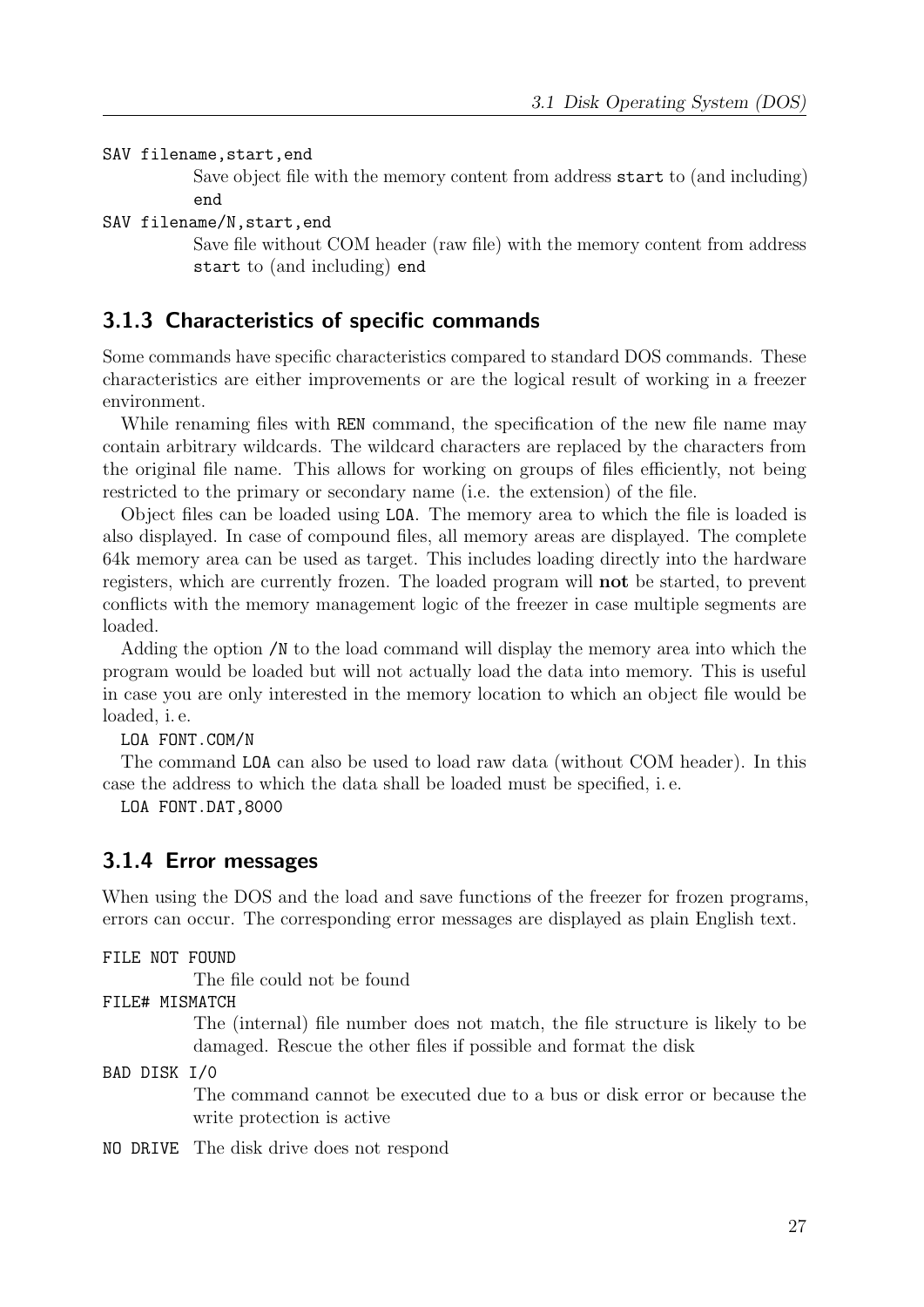DISK FULL The disk is full FILE LOCKED The file is locked DIRECTORY FULL The directory is full (at most 64 files per disk)

# <span id="page-27-0"></span>3.2 Debugger

A debugger is used by machine language programmers to display, alter and improve object code and other memory contents directly in the computer memory. Doing this in the environment of a freezer brings certain advantages. Because of the way the freezer works, there are also some limitations that may be circumvented by using the right procedures.

#### <span id="page-27-1"></span>3.2.1 Access to memory and hardware registers

Without a doubt, the biggest advantage is the possibility to work with the frozen system state. Doing this creates the impression of having a second computer, that's linked into the first, stopped Atari. It enables you to "look into" and change the stopped Atari and to resume any time. A debugger without freezer always has severe problems because of its own memory usage and because the I/O operations of the debugger itself change the system state. A programmers' term for this is "trashing", meaning turning the content of the system into "trash".

A standard debugger requires RAM for its own operation and will trash the data that was put there by the program that's being looked at. And even if the debugger is more sophisticated (and comes with its own RAM), it will still trash the hardware registers of ANTIC, POKEY and GTIA. There are no OS shadow registers for player missile graphics and sound registers and the existing OS shadow register will be deactivated by many programs anyway. As a result of the trashed hardware registers, it will be a lot of work, if even possible, to resume a program. And apart from this, debuggers without a freezer don't have the ability to display the content of the non-readable (write-only) hardware registers. So even if the register contents are not trashed by the debugger, the values in the registers remain unknown.

Using the built-in debugger of the TURBO FREEZER, all information about the system state is available. The contents of the hardware registers (i.e. what has been written there, not the status returned by a read operation) can be viewed in the I/O area and may be changed, without having to fear a system crash. The changes are applied only to the frozen program. You can work with the complete RAM area (even the RAM under the OS ROM), without trashing or fearing a crash.

In addition, there are various advantages resulting from running in the environment of the TURBO FREEZER. The load and save functions and the DOS functions allow for instantaneous testing and retrying, without lengthily reloading a program. And if the change works not as expected, it may be undone instantly without problems. Using this, even horrendous code monsters that overwrite parts of the DOS and that cannot be processed in a simple way, are not frightening anymore.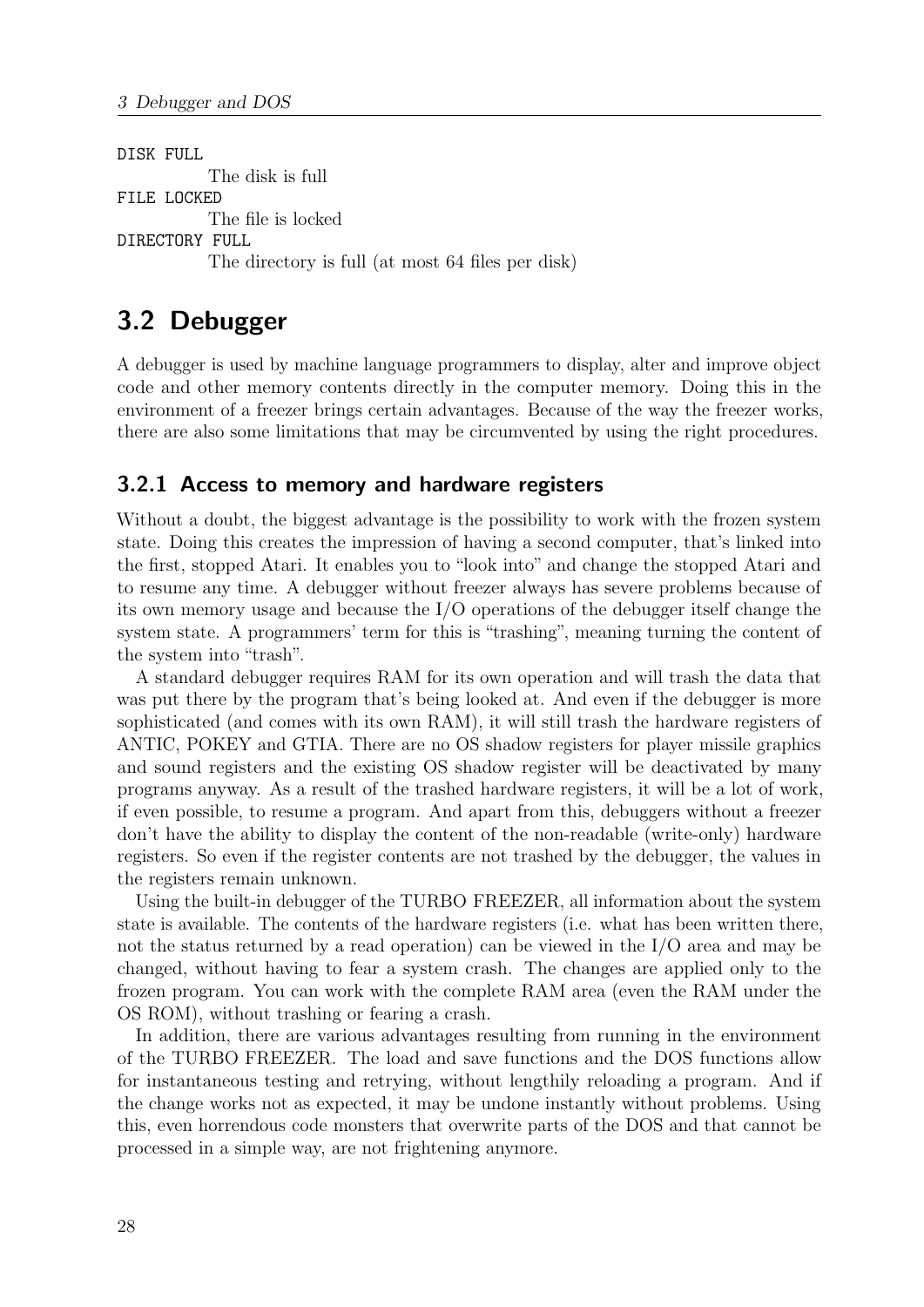The software of the original TURBO FREEZER from 1987 had some disadvantages, among other reasons due to size constraints. Changes were always only applied to the frozen system state and changes to the hardware registers were only visible after resuming. This made it hard for example to work with the RAM extension.

The extensions of the software that even been implemented over time have meanwhile removed the majority of the original constraints. Using the direct I/O mode, the debugger can access extensions in the custom chip area and bank switching modules directly. And the PB command allows direct control of the access to the RAM extension, the OS ROM and the RAM under the OS ROM.

#### <span id="page-28-0"></span>3.2.2 Command summary

The set of commands is kept minimal and is aligned with the Atari "Editor Assembler Cartridge" which makes it similar to many other debuggers. Hence a tabular summary of the command should suffice. The commands must not contain any spaces and must start immediately behind the prompt. Only the command line can be used for input. All changes are logged in the output area. All entries are in hexadecimal notation. By omitting a value, memory locations or registers may be left unchanged.

Example: C100<0A, 4D will change the content of the memory location \$100 to \$0A and of the memory location \$102 to \$4D. After this, the internal address counter will point to \$103. The content of the memory location \$101 remains unchanged.

For all commands, the address may be omitted and the debugger will use the internal address counter or an end address that will yield a reasonable output. The output can be stopped at any time by pressing [S] and resumed by pressing [Q].

Q Go to freezer main menu D start Display 8 bytes plus ATASCII characters starting at address start D start, Display 128 bytes starting at address start D start,end Display memory content from address start to end I start Display 8 bytes plus characters in internal Atari screen code starting at address start I start, Display 128 bytes starting at address start I start,end Display memory content from address start to end L start Disassemble starting at address start, display one screen page L start,end Disassemble from address start to end DL start Display display list starting at address start DL start,end Display display list from address start to end C start<br/>byte1,byte2... Change memory content starting at address start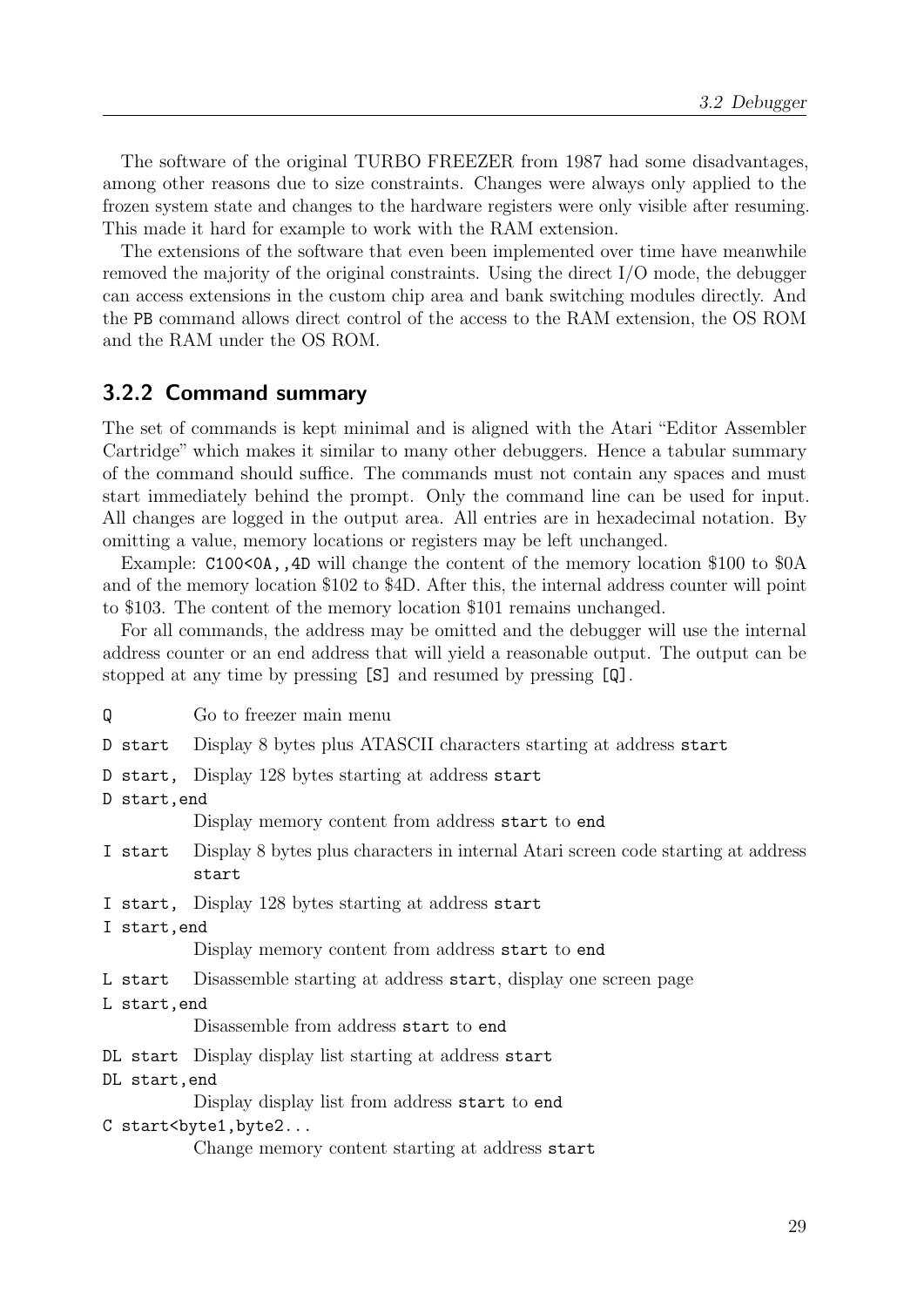| <b>VEC</b>                                                                                                             | Display OS vectors                                                                                       |  |  |  |  |  |
|------------------------------------------------------------------------------------------------------------------------|----------------------------------------------------------------------------------------------------------|--|--|--|--|--|
| HAT                                                                                                                    | Display handler table                                                                                    |  |  |  |  |  |
| M                                                                                                                      | Display memory usage map                                                                                 |  |  |  |  |  |
| PB                                                                                                                     | Display content of the memory management register PORTB (controls access to<br>RAM extension, OS, BASIC) |  |  |  |  |  |
| PB <value< td=""><td>Set content of the memory management register PORTB to value</td></value<>                        | Set content of the memory management register PORTB to value                                             |  |  |  |  |  |
| DI0                                                                                                                    | Display direct $I/O$ mode                                                                                |  |  |  |  |  |
| DI0 <value< td=""><td></td></value<>                                                                                   |                                                                                                          |  |  |  |  |  |
|                                                                                                                        | $\text{Active}/\text{deactive}$ direct I/O mode, use with caution                                        |  |  |  |  |  |
| R                                                                                                                      | Display registers                                                                                        |  |  |  |  |  |
| $R$ <value1, td="" value2<=""><td>Change registers</td></value1,>                                                      | Change registers                                                                                         |  |  |  |  |  |
| G start                                                                                                                | Set return address for resuming to start                                                                 |  |  |  |  |  |
|                                                                                                                        | $\sqrt{\text{start}, \text{end}/\text{value}} \dots$                                                     |  |  |  |  |  |
|                                                                                                                        | Search for value in the memory area from address start end                                               |  |  |  |  |  |
|                                                                                                                        | BM start, end, target<br>Move the memory area from startend to<br>targettarget+(end-start)               |  |  |  |  |  |
| BS start, end, value                                                                                                   | Set memory area from startend to value                                                                   |  |  |  |  |  |
|                                                                                                                        | BC start, end, start2<br>Compare memory area from startend to the memory area starting at<br>start2      |  |  |  |  |  |
| PR <value< td=""><td>Activate/deactivate printer output</td></value<>                                                  | Activate/deactivate printer output                                                                       |  |  |  |  |  |
| ; TEXT<br>SR number                                                                                                    | Print a text or comment                                                                                  |  |  |  |  |  |
|                                                                                                                        | Read sector number                                                                                       |  |  |  |  |  |
| SW number                                                                                                              |                                                                                                          |  |  |  |  |  |
|                                                                                                                        | Write sector number                                                                                      |  |  |  |  |  |
| $SIO$                                                                                                                  | Execute SIO command                                                                                      |  |  |  |  |  |
| SIOR                                                                                                                   | Reset high speed SIO routine                                                                             |  |  |  |  |  |
| V                                                                                                                      | Display interrupt and content of the register VCOUNT at the time of the freeze                           |  |  |  |  |  |
| V <value< td=""><td>Set the content of the register VCOUNT for the time when program will be<br/>resumed</td></value<> | Set the content of the register VCOUNT for the time when program will be<br>resumed                      |  |  |  |  |  |
| a COMMAND                                                                                                              |                                                                                                          |  |  |  |  |  |
|                                                                                                                        | AtariSIO remote control                                                                                  |  |  |  |  |  |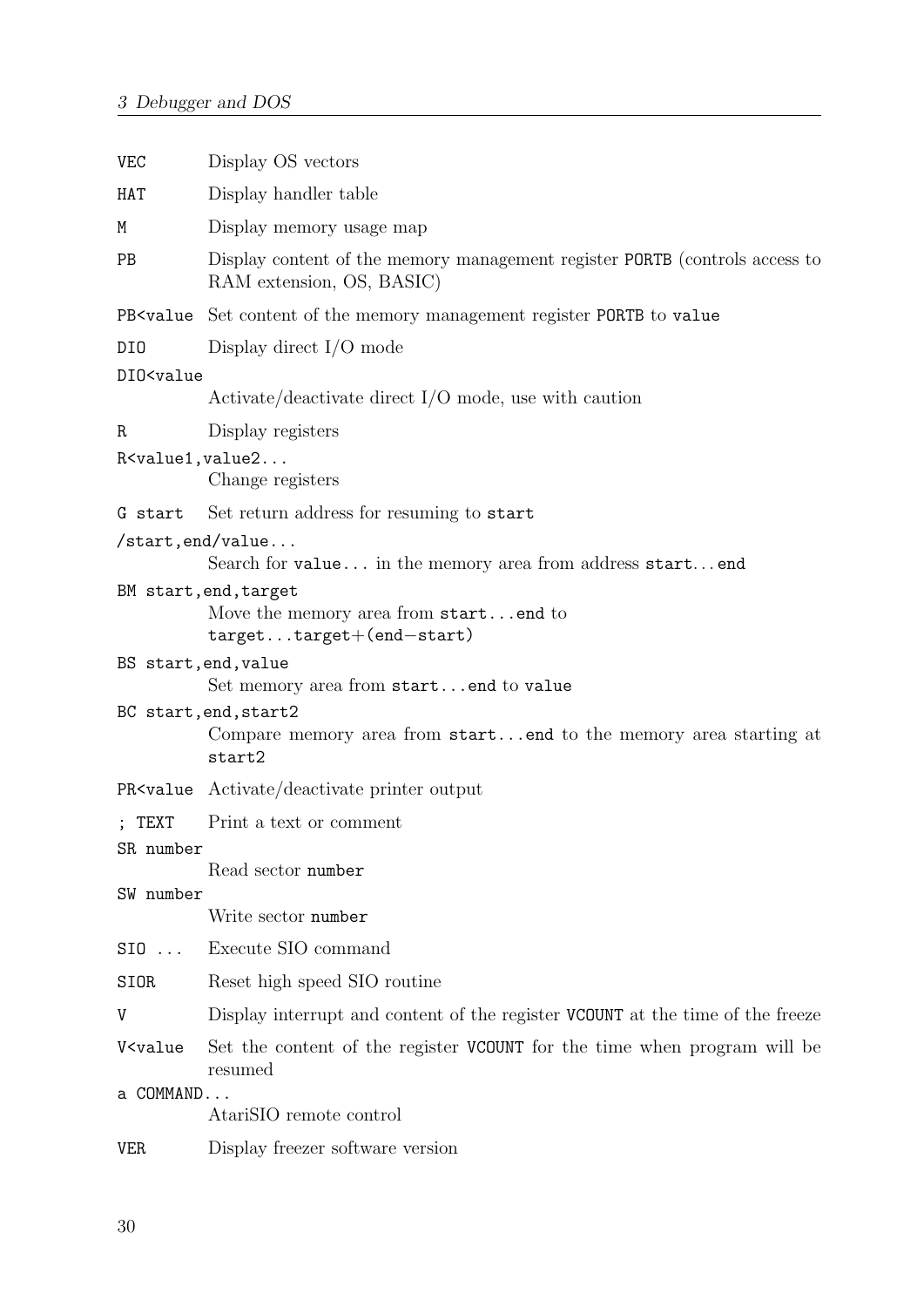Remark: With the exception of the spaces immediately following the command, all spaces in the above list are only there for readability and must not be entered with the command. The program counter (PC) cannot be changed using R< due to its special handling. Use the G command to change its value.

### <span id="page-30-0"></span>3.2.3 Input of values (hexadecimal, decimal, internal code)

Addresses and byte values are input in hexadecimal notation by default. Use the percent sign "%" as a prefix to enter an address or byte value as decimal number. The following command corresponds to the statement "POKE 710,10" in BASIC.

C%710<%10

Byte values can also be given in ATASCII or internal Atari screen code. For ATASCII, the single quote "'" must be used as prefix, for screen code the at sign " $\mathbb{Q}$ " must be used.

C0600<'H,'a,'l,'l,'o C9C40<@S,@c,@r,@e,@e,@n

#### <span id="page-30-1"></span>3.2.4 Input of vectors

For working with vectors (i. e. display list or interrupt vectors) an additional variant for specifying addresses is available. If the prefix "\*" is used for an address, the 2 byte vector at that address is evaluated and the content of the vector is used as effective address. This can be used for example to display the current display list very effectively.

DL\*230 DL\*%560

#### <span id="page-30-2"></span>3.2.5 Access to extended memory, RAM, ROM

The debugger offers full control over the memory management functions of the Atari XL/XE when accessing the memory content. The memory management unit is controlled by the register PORTB (\$D301) of the PIA. This way it is possible to read and change the content of the RAM extension (\$4000. . . \$7FFF) or the RAM under the OS ROM  $(\text{$8C000...$SCFFF, $D800...$FFFF) without problems.}$ 

The PORTB control only refers to the access from within the debugger. Changes do not affect the frozen program. To change the state after resuming, the frozen content of PORTB must be changed using C D301<br/>sbyte.

When the freezer is activated, the current value of PORTB is used as default for the debugger. That means you see the same state in the debugger as the frozen program would see. The PORTB control can be displayed and changed with the PB command:

PB Display current PORTB value

PB<value Set new PORTB value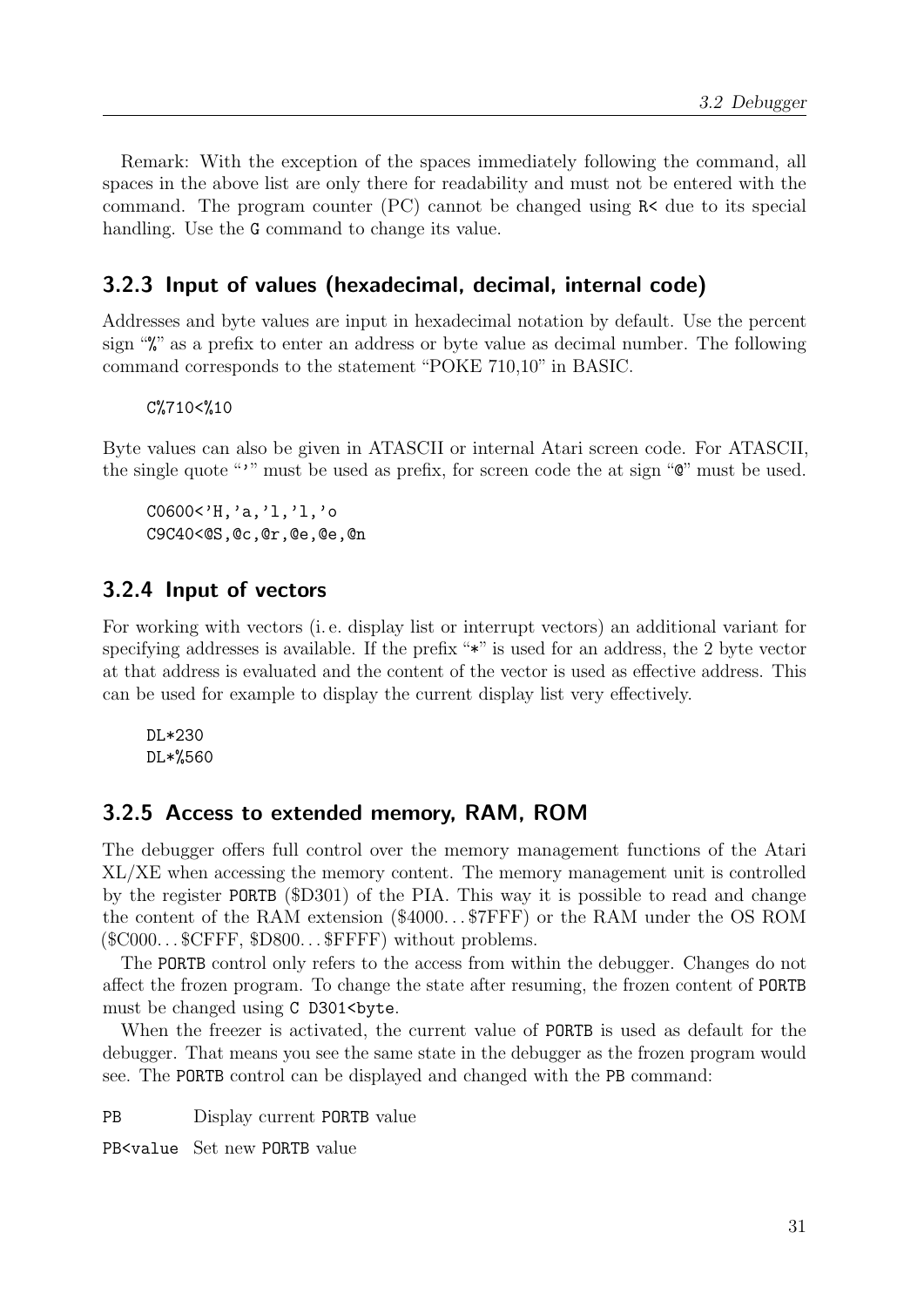If you would like to access the RAM under the OS ROM, enter PB<FE to set bit 0 of PORTB to 0. With PB<E3 access to the first bank of the RAM extension in Atari 130 XE is activated. The content of PORTB at the time of the freeze can be displayed using D D301 – provided it was not changed already using C D301<value.

The access to the frozen PIA registers (\$D3xx) is subject to a special handling in the freezer. Normally, the values of the PIA registers are repeated every 4 bytes in the Atari. In the debugger, 8 bytes are displayed instead.

```
$D300, $D301
```
are the normal registers PORTA and PORTB

\$D302, \$D303

contain the data direction registers for PORTA and PORTB. They are normally accessible via PORTA resp. PORTB if bit 2 of PACTL / PBCTL is set to 0.

#### \$D304, \$D305

contain the values of PACTL resp. PBCTL which are normally accessible via the address \$D302 resp. \$D303.

#### \$D306, \$D307

are unused

#### <span id="page-31-0"></span>3.2.6 Display display list

The DL command prints the ANTIC menmonics as described in the ANTIC data sheet, starting at the specified memory address.

| BLK x   | x blank lines                                                                   |
|---------|---------------------------------------------------------------------------------|
| CHR x   | Text mode x                                                                     |
| MAP x   | Bitmap mode x                                                                   |
| JMP adr | Jump to given address                                                           |
| JVB adr | Wait for vertical blank, then jump to given address                             |
|         | Right to the mnemonic the following options are printed, if present:            |
|         | LMS adr Load memory scan counter (pointer to the current screen memory address) |

H Horizontal scrolling enabled

- Vertical scrolling enabled
- I Trigger display list interrupt (DLI)

#### <span id="page-31-1"></span>3.2.7 Search in memory

The search command can be used in various manners. Use /start/value1, value2... to search the specified byte sequence starting at the specified start address. At the first occurrence of the byte sequence, the search stops and prints the address. The internal address counter is set to the found address, so you can disassemble from that address immediately using the L command. The search can be resumed with the / command.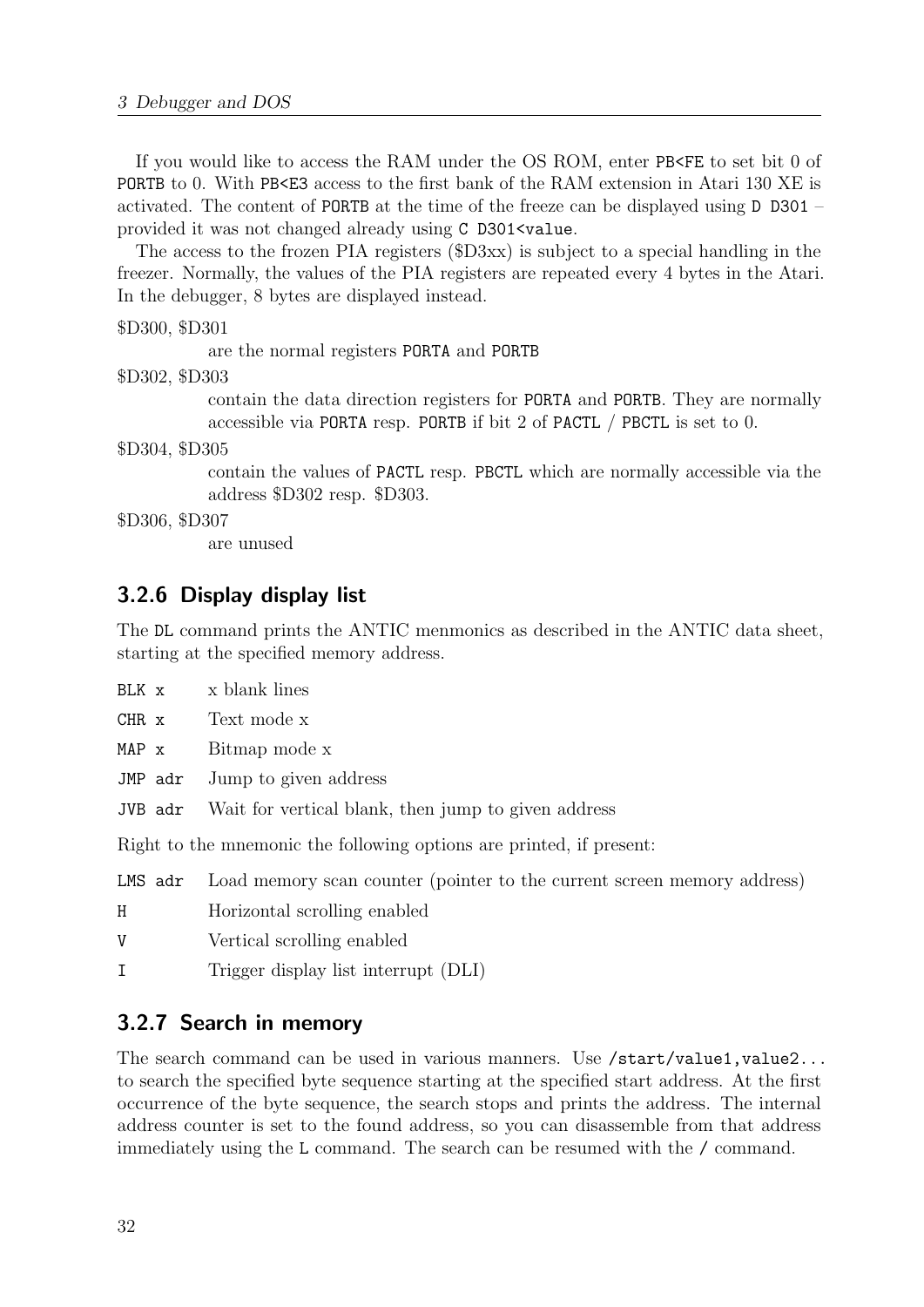The byte sequence can consist of up to 8 bytes, which is more than sufficient in most cases. It's also possible to omit bytes from the sequence. These bytes are ignored by the search. /1000/8D,,D4 will find the first address starting from \$1000 that contains the command "STA \$D4xx" to write a byte into the ANTIC.

The byte sequence can also contain a bit mask. To do this, the separator & followed by a bit mask must be appended to the byte, like for example 03&0F. The content of the memory will combined with the bit mask using AND and will then be compared with the byte value from the byte sequence.

If an end address is specified in addition to the start address, all addresses where the byte sequence is found are printed. That means the search does not stop at the first occurrence when entering for example /start,end/value1,value2.... Many times, the complete memory is to be examined. Therefore there is the very short variant //value1,value2... which is identical to /0000, FFFF/value1, value2....

If the byte sequence is long or the memory area is large, the search may take several seconds. Using the [BREAK] key, the search can be interrupted at any time. It can then be resumed with the / command.

#### <span id="page-32-0"></span>3.2.8 Execute SIO commands

The commands SW, SR, SIO as well as the built-in DOS use an internal sector buffer. The memory manager mirrors it to the address \$D700 in the frozen address space, where it can be edited by the debugger. Physically it is not present at that address. To read a sector from a different drive than D1: or to write it there, just prepend the sector number with  $Dx:$ .

SR 100 SR D2:200 SW D3:300

With the SIO command, arbitrary commands can be sent to the SIO, just like using the SIO vector \$E459. The values have the same meaning as the memory locations \$0300. . . \$030B in the Atari. The maximum allowed value for length is \$0100.

SIO device, unit, command, direction, timeout, length, daux

The SIO command retains the parameters of the previous execution, so they can be omitted in the next SIO command. If all parameters are omitted, the last SIO is repeated. At the beginning, the parameters are set to "Get Status" for D1:, so nothing wrong can happen in case SIO is entered without parameters.

In any case the SIO should always be used with caution and the parameters should be verfied thoroughly, because otherwise formatting the wrong disk may happen quickly.

#### <span id="page-32-1"></span>3.2.9 Display interrupt and VCOUNT

The freezer can freeze the running program when an interrupt occurs. To this end the freezer reroutes the interrupt vector and thereby forces the CPU to enter the freezer. The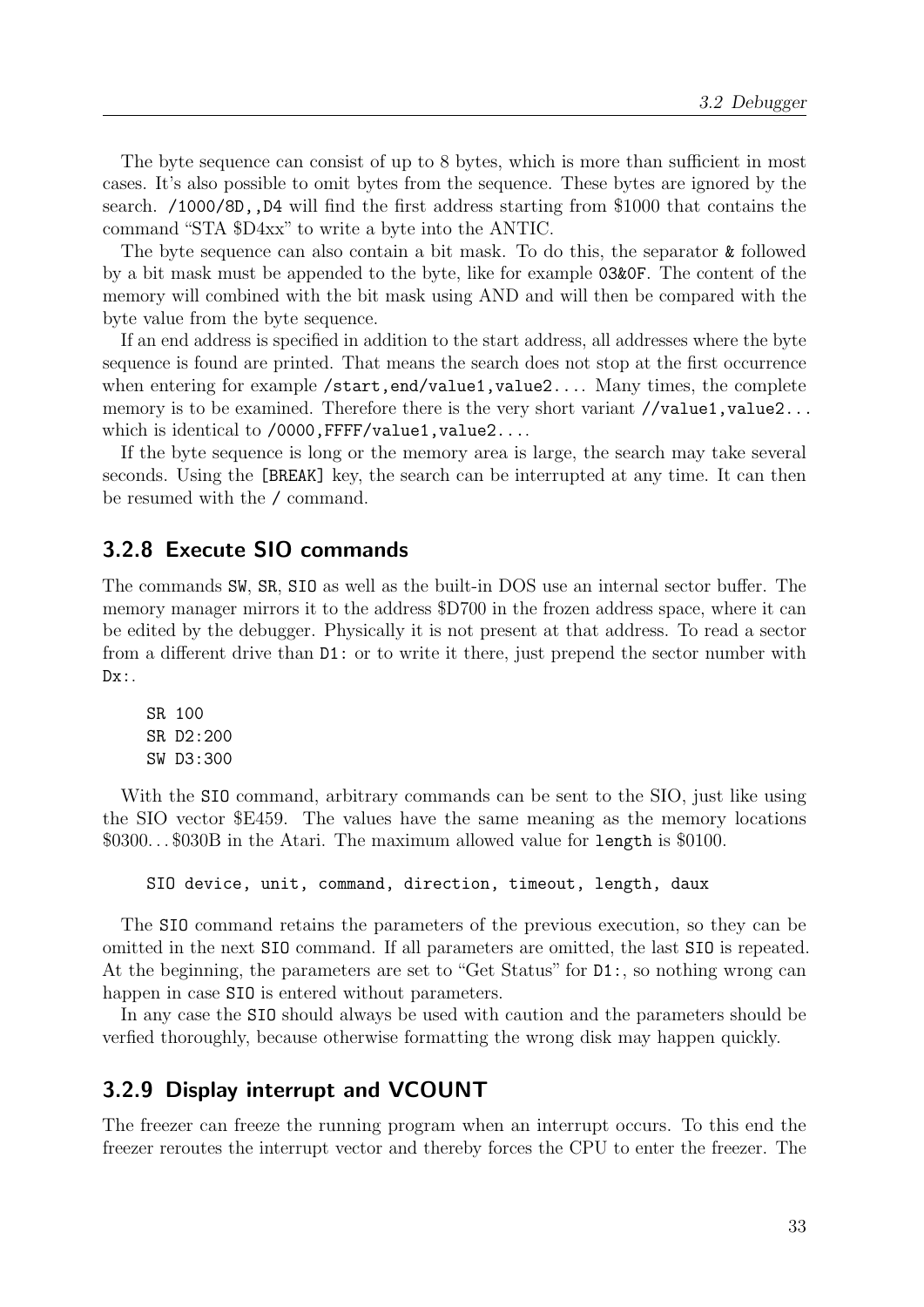V command displays the type of interrupt (IRQ or NMI) that caused activation of the freezer, together with the original value of the corresponding interrupt vector. Additionally the value of VCOUNT at the moment of the freezer activation as well as the calculated value of VCOUNT at the moment the interrupt occurred are displayed. This command was mainly introduced to test the freezer software and may be of little interest for most users. But here's a short description of the significance and origin of the values.

When the freezer is activated, it maps the ROM with the freezer software into the address space of the CPU and "reroutes" the high byte of the interrupt vector to the ROM's address, so the freezer software is started. Because the low byte is not changed, there's a full page of "NOP" instructions at the start of the freezer software. Therefore it may be the case that the Atari has to execute through several "NOP" instructions to get to the part that will read the value of VCOUNT.

Using the low-byte of the interrupt vector, the software tries to calculate the amount of time it took to get through the "NOP" instructions and adjusts the VCOUNT value accordingly. This way the program can be resumed at exactly the same position where it was interrupted. This calculation is not 100% correct and may vary according to the graphics mode. In the very rare case that the value is not correct and causes problems, the command V<value can be used to set the VCOUNT value manually.

#### <span id="page-33-0"></span>3.2.10 Activate direct I/O mode

Changes to hardware registers only become effective after resuming, because in the TURBO FREEZER only the frozen system state is manipulated, as opposed to normal debuggers which manipulate the real system sate. For experts the TURBO FREEZER offers the possibility to activate the "direct I/O mode" and manipulate the real system state also in the debugger.

DIO Display current mode:  $0 =$  deactivated (default),  $1 =$  activated

DIO<0 Deactivate direct I/O mode

DIO<1 Activate direct I/O mode

Caution: When direct I/O mode is active, the freezer is "bypassed" and it becomes likely to make mistakes. The freezer will not notice any changes to the hardware registers in direct I/O mode. Therefore the same changes should also be performed again with direct I/O mode switched off. Otherwise the freezer will overwrite the changes when resuming.

#### <span id="page-33-1"></span>3.2.11 Display version number

The command VER prints the version number and the date of the freezer software in the format 3.10 2012-11-09.

#### <span id="page-33-2"></span>3.2.12 Display OS vectors

The VEC command displays the most important OS vectors of page 0 and 2 as an overview. The output contains the symbolic name of each vector and its value.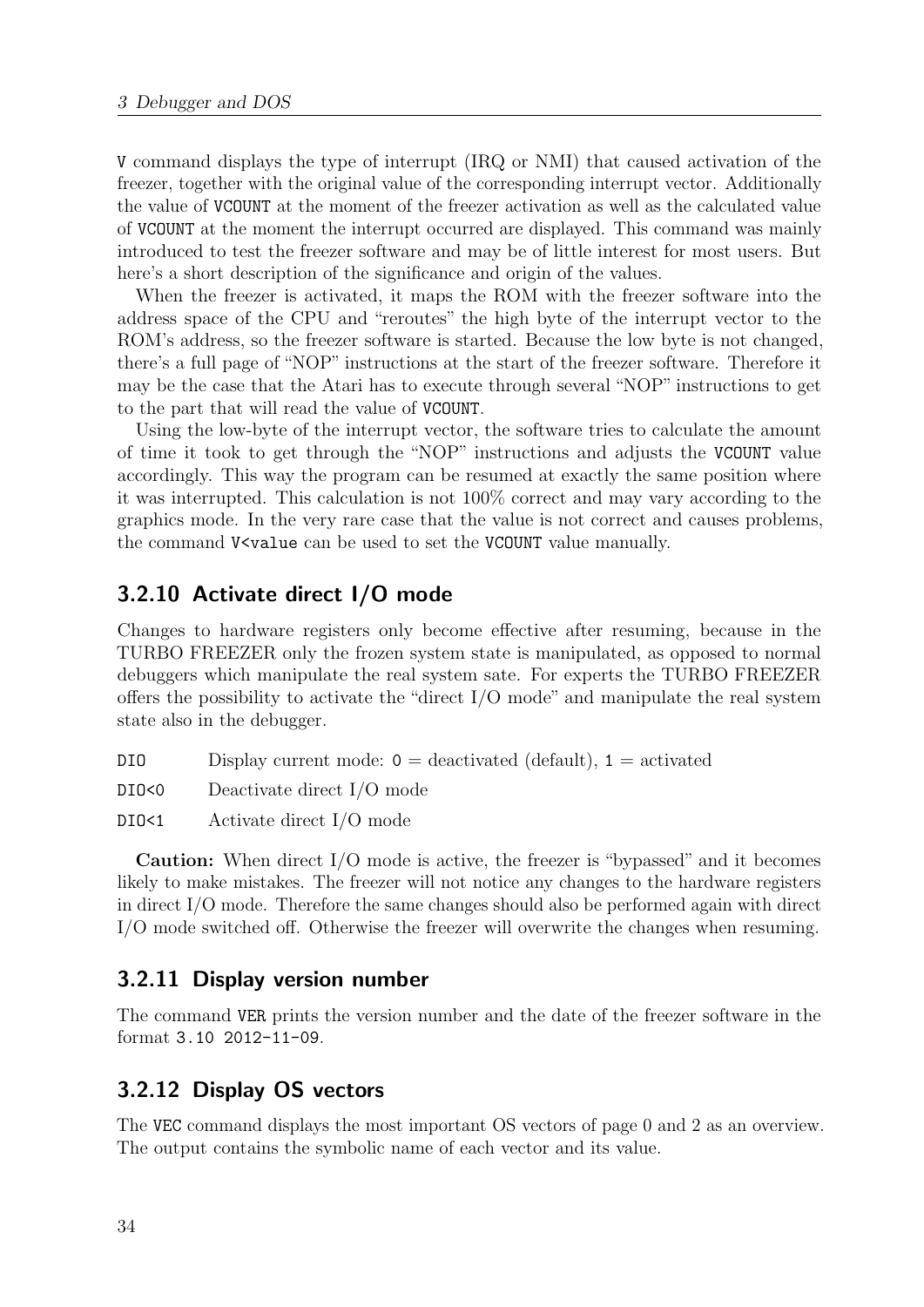DOSINI 000C: 0000 CASINI 0002: FFFF DOSVEC 000A: F223 VPRCED 0202: C0CD VINTER 0204: C0CD ...

#### <span id="page-34-0"></span>3.2.13 Display handler address table

The HAT command lists the entries of the handler table (\$031A. . . \$033A). It displays the address of the entry, then the 3 bytes of the entry followed by the device letter and the address of the handler table (resp. "-- 0000" if the entry is empty).

031A 50 30 E4 P: E430 031D 43 40 E4 C: E440 0320 45 00 E4 E: E400

#### <span id="page-34-1"></span>3.2.14 Display memory usage map

The command M displays a map of the memory which indicates used and unused memory pages. If a page contains only zeros, a period "." is displayed. If it contains at least one non-zero byte, a star "\*" is displayed. This is useful for example when searching for an empty memory area for the boot loader (see section [2.3.1\)](#page-21-0).

#### <span id="page-34-2"></span>3.2.15 Activate printer output

Printer output is controlled with the command PR<value. Values from 1 to 8 activate the output to printer P1: (default printer) to P8:. The value 0 deactivates printer output. Via PR, the current state of the printer output is displayed on the screen. If printer output if active, everything that is displayed on the debugger screen is also printed on the specified printer in parallel. This is a handy way of logging debugger sessions.

Especially for longer debugger sessions it can be very useful to insert comments into the logs. This can be achieved easily with the ";" command of the debugger. Everything that follows the semicolon is printed in the debugger window (and hence, if printer output is activated, also on the printer). This way you no longer need to grab pen and paper frequently and the logs of the debugging session will be understandable even months later.

#### <span id="page-34-3"></span>3.2.16 Control AtariSIO remotely

Using the a command, remote control commands can be sent to AtariSIO. This enables a complete remote control of AtariSIO without loading and additional program. More information can be found in the AtariSIO manual.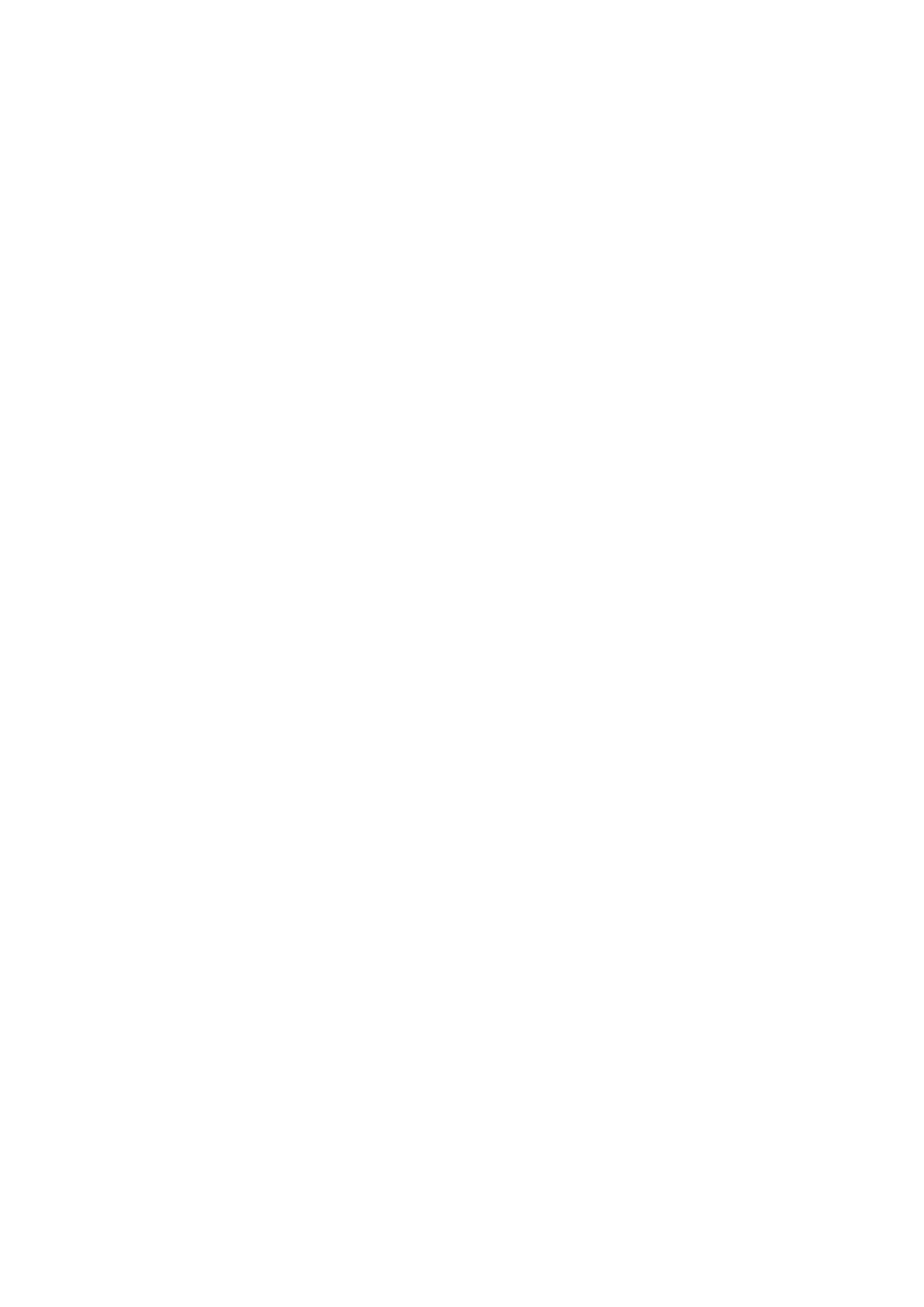# <span id="page-36-0"></span>4 512k RAM extension

The built-in RAM extension of the TURBO FREEZER is compatible with the wide spread Rambo/ATARI-Magazin extensions. Bit 4 of PORTB activates access to the extension (0  $=$  extended RAM at \$4000...\$7FFF enabled, 1  $=$  internal Atari RAM enabled). The bits 2,3,5,6 and 7 select one of the 32 16k banks. A separate ANTIC access, as it is present in the Atari 130 XE and some other extensions, is not supported. On the one hand, the required HALT signal is not available on the PBI bus. On the other hand, there are only very few demos which require this mode. And meanwhile most of them have been patched to work with RAM extensions that do not support separate ANTIC access.

The following restriction may arise with programs which require a RAM extension with separate ANTIC access. If a RAM extension which supports separate ANTIC access is present in the Atari, activating the built-in 512k RAM extension of the freezer may cause malfunction. If ANTIC access to the RAM extension is enabled (via bit 5 of PORTB), but CPU (or combined CPU/ANTIC) access is disabled (via bit 4 of PORTB), the ANTIC will access the internal RAM extension instead of the RAM extension of the TURBO FREEZER. The best solution is to prevent this situation by disabling either of the RAM extensions.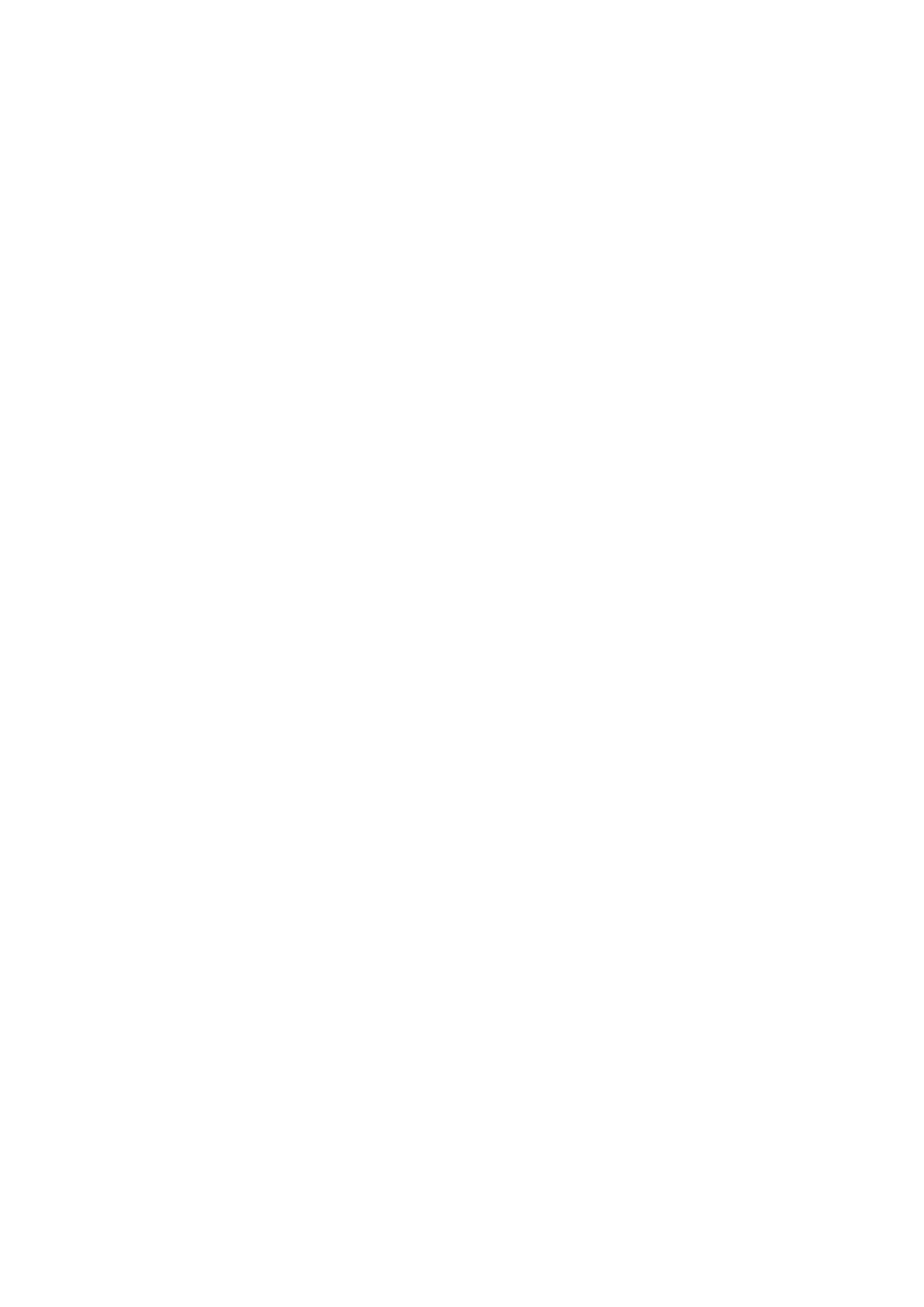# <span id="page-38-0"></span>5 Oldrunner – Atari OS Rev. B

The Atari 400/800 is the only 8-bit home computer class that contains a well-designed and structured operating system (OS). This allows for changes, extensions and improvements without the need to adapt current programs. That's why Atari could use a more sophisticated OS in the later Atari XL/XE series. Annoyingly, there are programs (from 1980-1983) that don't run on the XL series. This is the fault of the programmers who did not stick to the official programming guidelines.

To be able to use these incompatible programs on the Atari XL/XE, so called "Translator" disks were published. They disable the OS ROM and copy the old OS version "Rev. B" into the RAM which is located under the OS ROM. Although this works well in most cases, it's time consuming and unpleasant to always have to load this alternative OS. Only a hardware solution where the old OS is stored in a kind of ROM that is always available and unmodifiable will work with all incompatible programs. Unfortunately these so called "Oldrunners" normally require modifications within the Atari.

With the TURBO FREEZER it is now possible to implement an Oldrunner without modifications within the Atari. The memory management logic makes this possible. The Oldrunner can be activated and deactivated using the switch labeled "OldOS". Move the switch to the right position ON to activate the Oldrunner. Move the switch only while the Atari is off. Otherwise the content of the RAM will not match the required content of the newly selected OS version and the system will crash.

For various reasons, it's best to only activate the Oldrunner if it is the only way to get a program to work. While the Oldrunner is active, there is no built-in BASIC, no RAM extension and no warm start. Pressing the [RESET] key while the Oldrunner is active always (!) triggers a cold start and the content of the RAM will be lost. The key which corresponds to the [RESET] key of the Atari XL/XE was called [SYSTEM RESET] in the Atari 400/800 and triggered a non-maskable interrupt (NMI). It's not very difficult to retrofit this key (see section [1.5.2\)](#page-16-0) but it involves opening the Atari and is therefore rather an expert task. Besides that, this key is not really needed anyway because most of the incompatible programs are games which have mapped the [SYSTEM RESET] to a cold start or a system crash. This is the ridiculous attempt to annoy the "crackers", but misses the point and only annoys the user instead.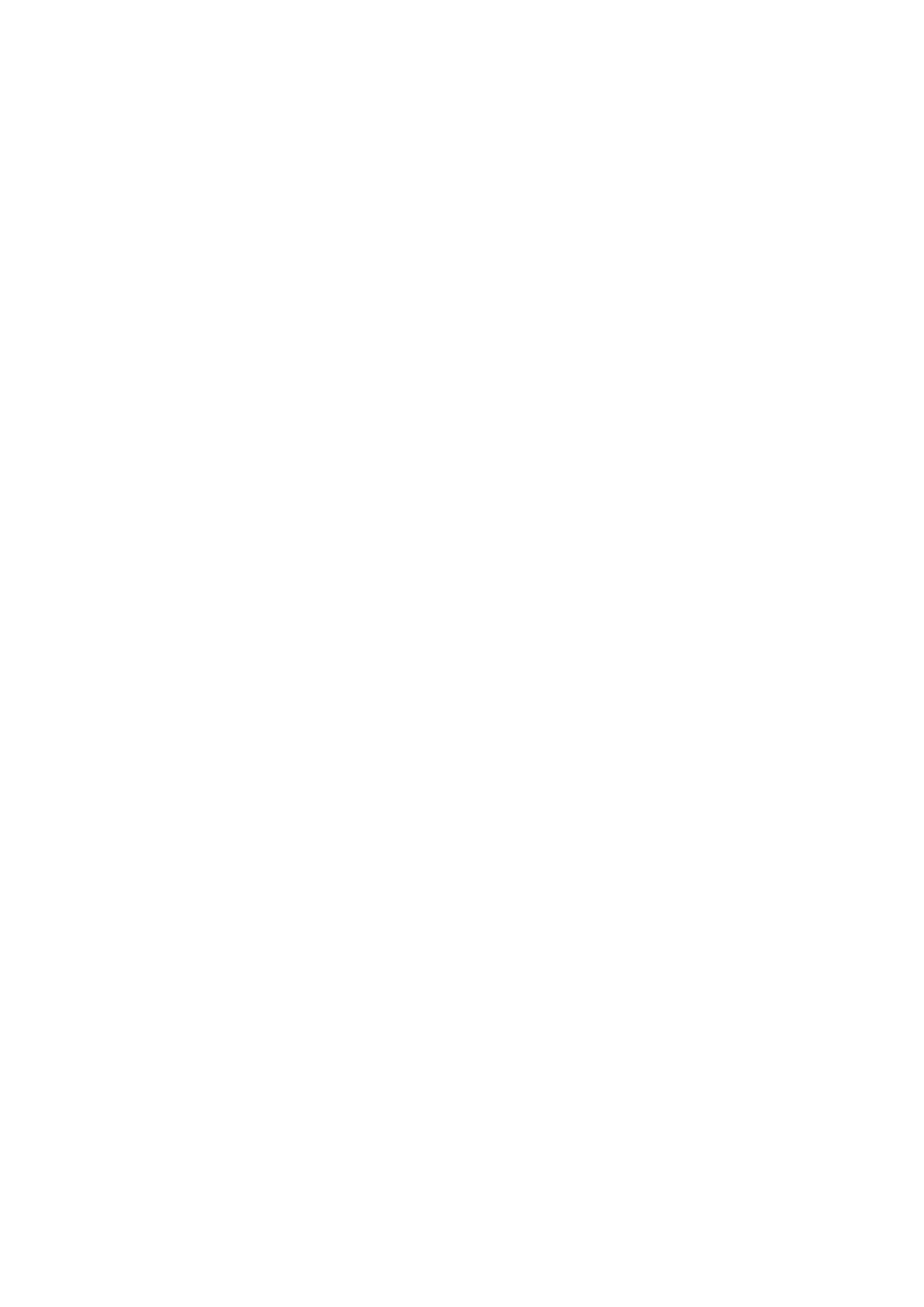# <span id="page-40-0"></span>6 Cartridge emulation

The cartridge emulation is another very powerful feature of the TURBO FREEZER. It is capable of emulating standard 8K and 16K modules as well as bank switching modules according to the AtariMax/MegaMax and OSS standards. Additionally the new SpartaDOS X (Ultimate1MB bank switching, up to 512k) can be emulated. Also combined usage of SpartaDOS X together with an OSS module is allowed.

The cartridge emulation can use all unused memory of the flash ROM (960k) and the freezer RAM (384K). This means the TURBO FREEZER gives you instant access to up to 168 different modules. The cartridge emulation is not only interesting for those who use many different cartridges and who became tired of changing the cartridges all the time (which heavily strains the cartridge port), but also for those who develop cartridge based software. Because the module data can not only be stored in the flash ROM but also in the freezer RAM, changes to the data can be performed and tested within seconds. Since the freezer RAM is battery backed its content is not lost after switching the Atari off. This means the freezer RAM can be used for storing permanent data, just like the flash ROM.

# <span id="page-40-1"></span>6.1 Basics

Leveraging the full potential of the cartridge emulation requires knowledge about the following details of the internal operation.

#### <span id="page-40-2"></span>6.1.1 Bank numbers

The flash ROM is internally divided into "banks" of 8K. With 1MB flash ROM, there are 128 8k banks with the bank numbers 0. . . 127 available. The topmost 64k of the flash ROM are used by the freezer software and cannot be used for cartridge emulation. This leaves the banks with the numbers 0. . . 119 for cartridge emulation.

In the 512k freezer RAM the topmost 128k are reserved for the freezer software, leaving 384k in the banks 0. . . 47 for the user. Snapshots are stored in the banks 48. . . 55 of the freezer RAM. If you don't use snapshots, you can use these banks also for cartridge emulation.

16k modules use 2 consecutive 8k banks. Their data must be aligned to a 16k boundary, i.e. an even bank number. If a 16k module is for example stored in the banks 2 and 3, then bank 2 will be visible at \$8000. . . \$9FFF and bank 3 will be visible at \$A000. . . \$BFFF.

512k modules, SpartaDOS X and modules with TURBO FREEZER 2005 bank switching (8k old) must be aligned to a 512k boundary. That means they can only start at bank 0 or 64 in the flash ROM or at bank 0 in the freezer RAM.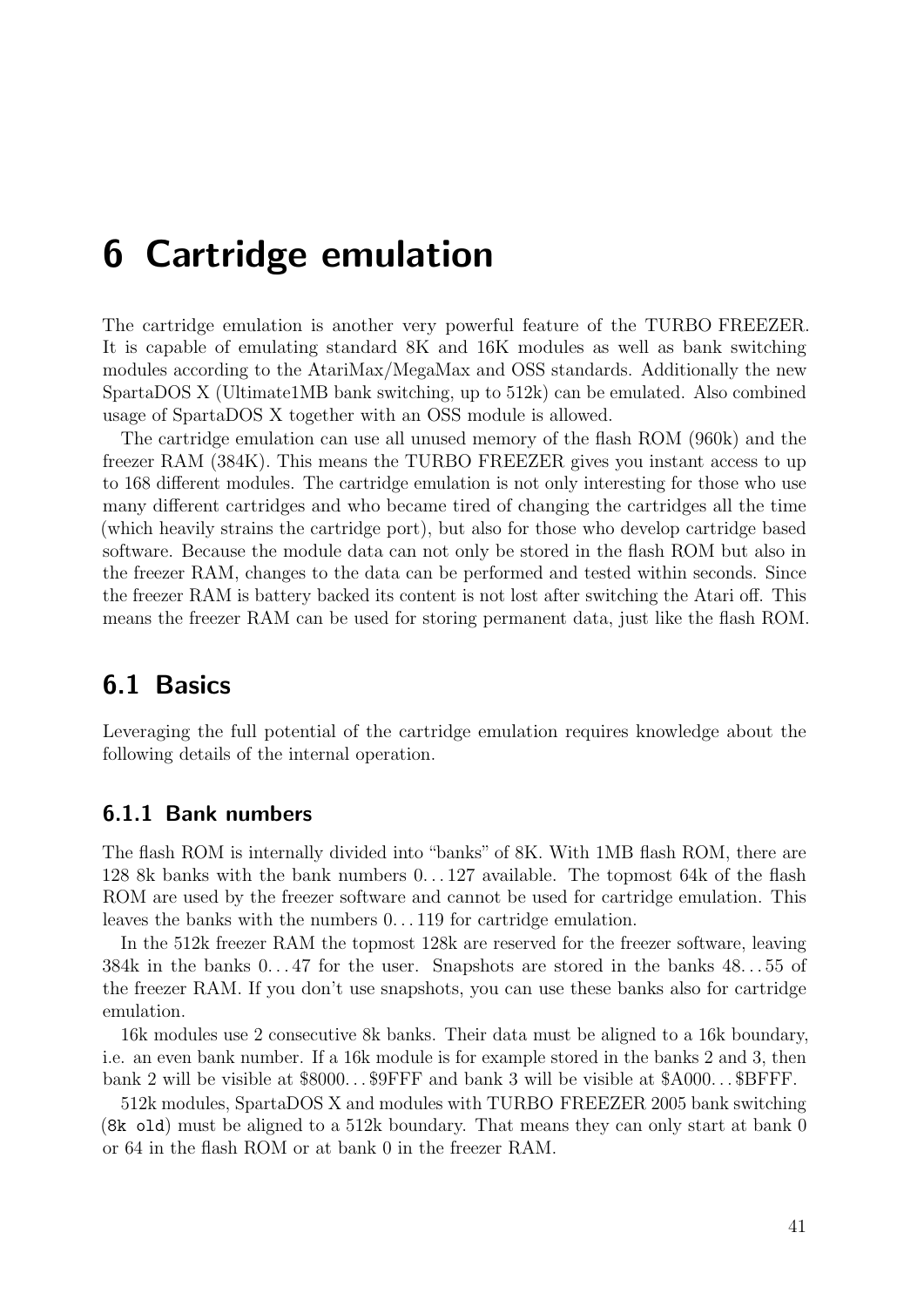The SpartaDOS X emulation uses the same bank switching scheme as the "Ultimate 1MB" extension. The corresponding image has a maximum size of 512k. Currently the SpartaDOS X 4.45 image for the Ultimate 1MB extension has 256k and can therefore be used without problems at bank 0 or 64 in the flash ROM or at bank 0 in the freezer RAM.

#### <span id="page-41-0"></span>6.1.2 Module types

The module type defines at which address in the Atari the data from the cartridge emulation shall be visible. Also additional bank switching registers (e.g. for OSS modules) are activated the area \$D500. . . \$D5FF, depending on the module type.

The following module types are supported:

| 8k          | 8k standard module, \$A000\$BFFF.<br>The software can access the whole memory, i.e. the flash ROM and the freezer<br>RAM, via the bank switching register of the cartridge emulation.                                                                                                                                                                                 |
|-------------|-----------------------------------------------------------------------------------------------------------------------------------------------------------------------------------------------------------------------------------------------------------------------------------------------------------------------------------------------------------------------|
| 8k+RAM      | 8k module, \$A000\$BFFF<br>with optional 8k RAM bank at \$9000\$BFFF. Both areas can be selected<br>independently via separate bank registers.                                                                                                                                                                                                                        |
| 8k old      | 512k bankswitching module, \$A000\$BFFF.<br>TURBO FREEZER 2005 compatible bank switching.<br>Bank 0 or 64 must be used as start bank.                                                                                                                                                                                                                                 |
| 8k AtariMax |                                                                                                                                                                                                                                                                                                                                                                       |
|             | 1MB (8MBit) bank switching module, \$A000\$BFFF.                                                                                                                                                                                                                                                                                                                      |
|             | Bank switching according to the AtariMax/MegaMax standard.                                                                                                                                                                                                                                                                                                            |
|             | <b>Caution!</b> The cartridge emulation offers 64k less than the AtariMax 8Mbit<br>module. Therefore modules which require the complete 1MB of memory will<br>not work, like for example Space Harrier. When creating own modules with<br>the MaxFlash software, the maximum size of 960k must not be exceeded. In<br>addition the bank 0 must be used as start bank. |
| 16k         | 16k standard module, \$8000\$BFFF.<br>Bank switching is possible like in the 8k mode.                                                                                                                                                                                                                                                                                 |
| OSS         | 16k OSS bank switching module, \$A000\$BFFF.<br>For example MAC/65 or ACTION!.                                                                                                                                                                                                                                                                                        |

# <span id="page-41-1"></span>6.2 Activation of the cartridge emulation

To activate the cartridge emulation, move the "CartEmu" switch to the right position (ON) while the Atari is switched off. When switching the Atari on, a small menu is displayed where the cartridge emulation can be configured.

Additionally you can enter the cartridge emulation menu from the TURBO FREEZER menu via the key [K] or [Shift]+[K]. This works only if the cartridge emulation is currently active, i.e. at least one of the switches "CartEmu" or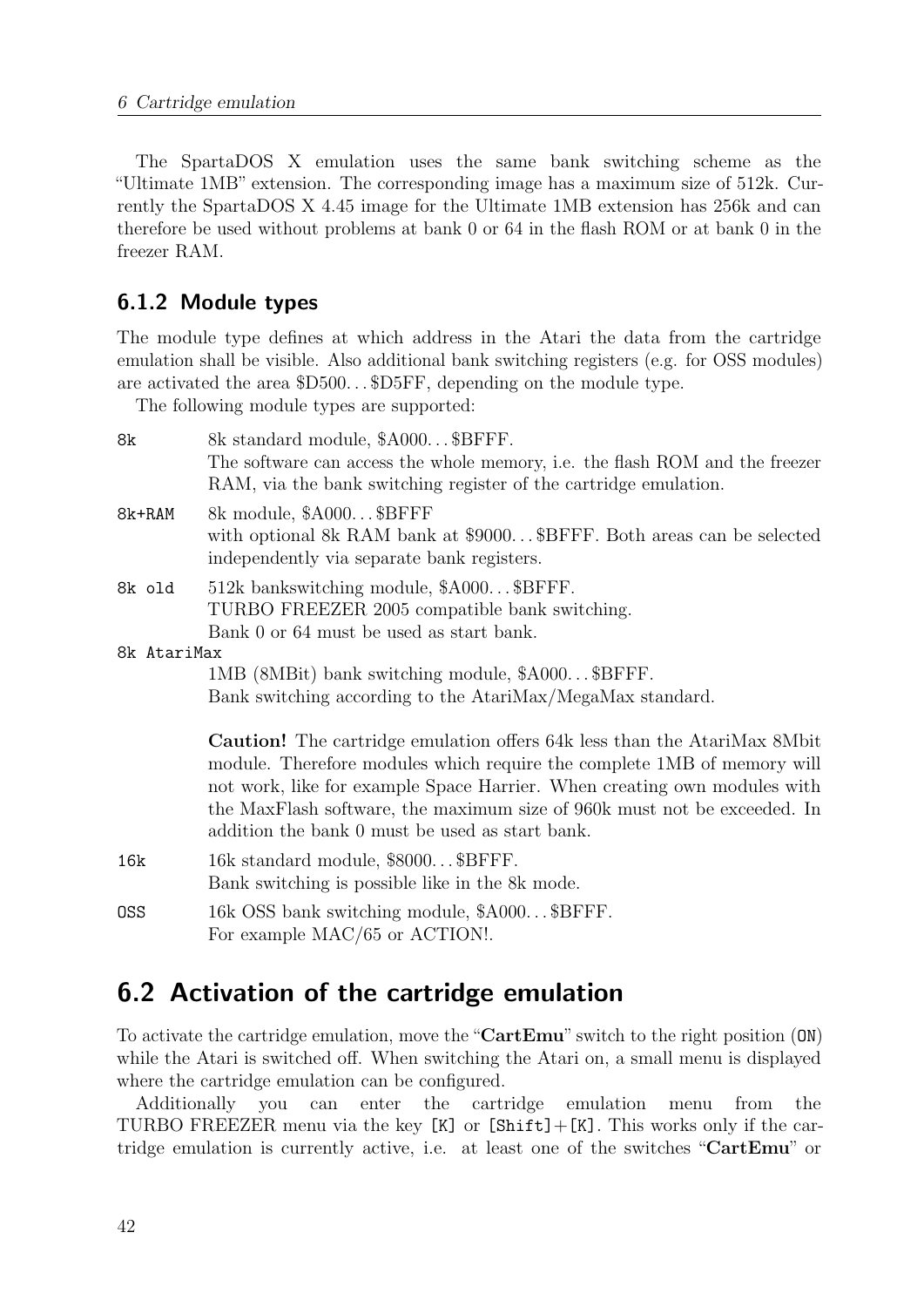"FlashWrite" is in the right position (ON). The cartridge emulation is completely disabled if both switches are in the left position (OFF).

# <span id="page-42-0"></span>6.3 Cartridge emulation menu

The current configuration is displayed in the middle of the screen. The online help with the available options is displayed at the bottom of the screen.

| MODE       | Selects the emulated module type.                                                                                                                                                                                                                                                                                                                                                                                                                                                                                                                                        |
|------------|--------------------------------------------------------------------------------------------------------------------------------------------------------------------------------------------------------------------------------------------------------------------------------------------------------------------------------------------------------------------------------------------------------------------------------------------------------------------------------------------------------------------------------------------------------------------------|
|            | <b>OFF</b> deactivates the cartridge emulation.                                                                                                                                                                                                                                                                                                                                                                                                                                                                                                                          |
|            | PicoDos starts the integrated MyPicoDos instead of a module.                                                                                                                                                                                                                                                                                                                                                                                                                                                                                                             |
| <b>SRC</b> | Selects the flash ROM or freezer RAM as source for the module data.                                                                                                                                                                                                                                                                                                                                                                                                                                                                                                      |
| BANK       | Selects the flash ROM or freezer RAM start bank.                                                                                                                                                                                                                                                                                                                                                                                                                                                                                                                         |
| <b>SDX</b> | Selects the SpartaDOS X emulation. You can choose between OFF,<br>ROM Bank O, ROM Bank 64 and RAM Bank O.                                                                                                                                                                                                                                                                                                                                                                                                                                                                |
| BOOT       | Selects if the module shall be started via a cold start (COLD) or a warm<br>start (WARM). This option should normally be set to COLD, because other-<br>wise the operating system variables and the module are not correctly initial-<br>ized. The option WARM is intended for developers and only makes sense if<br>the cartridge emulation was activated from the TURBO FREEZER menu via<br>$[Shift] + [K]$ . This way the cartridge emulation can be reconfigured while<br>keeping the internal RAM of the ATARI unchanged. This can be useful during<br>development. |

Some frequently used configurations can be selected with a single key press.

- [D] Selects the default configuration: Mode 8k, Bank 0, Source ROM, SDX OFF and Boot Cold.
- [P] Selects the Mode PicoDos.
- [O] Deactivates the cartridge emulation: Mode OFF, SDX OFF

Pressing the [RETURN] key activates the currently selected configuration. Pressing [ESC] deactivates the cartridge emulation and restarts the Atari.

# <span id="page-42-1"></span>6.4 Command summary

The debugger supports the following commands, which all begin with K, to control the cartridge emulation. The commands have the same effect as manually chaning the configuration registers starting at \$D500, but some people are said to prefer mnemonics over manual entry of hexadecimal values.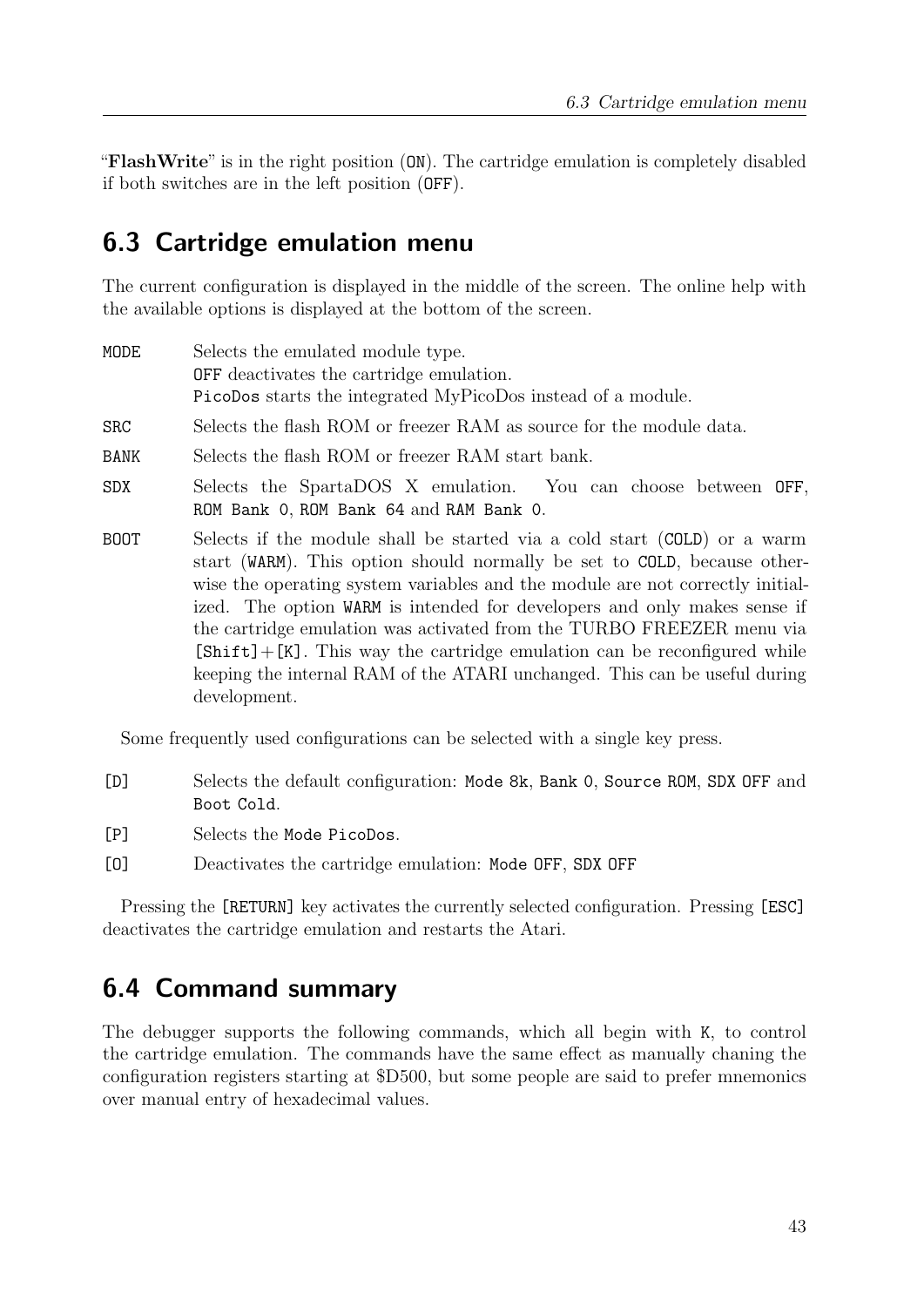| Κ                                                                                                                                                                                                                                                                                                                                                    | Display cartridge emulation configuration                                                                                                                                                                                                                                                 |  |  |  |  |  |  |
|------------------------------------------------------------------------------------------------------------------------------------------------------------------------------------------------------------------------------------------------------------------------------------------------------------------------------------------------------|-------------------------------------------------------------------------------------------------------------------------------------------------------------------------------------------------------------------------------------------------------------------------------------------|--|--|--|--|--|--|
| K < 0                                                                                                                                                                                                                                                                                                                                                | Deactivate cartridge emulation completely:<br>Sets module type and SpartaDOS X emulation to OFF, all banks to 0 and<br>source to ROM                                                                                                                                                      |  |  |  |  |  |  |
| KM <type< td=""><td colspan="7">Sets module type of the cartridge emulation. Possible values:<br/>off<br/>0<br/>8<br/>8k module<br/>8k module with optional 8k RAM bank at \$8000<br/>8R<br/>8k module with TURBO FREEZER 2005 bankswitching<br/>80<br/>8k AtariMax/MegaMax module<br/>A<br/>16k module<br/>16<br/>16k OSS module<br/>0</td></type<> | Sets module type of the cartridge emulation. Possible values:<br>off<br>0<br>8<br>8k module<br>8k module with optional 8k RAM bank at \$8000<br>8R<br>8k module with TURBO FREEZER 2005 bankswitching<br>80<br>8k AtariMax/MegaMax module<br>A<br>16k module<br>16<br>16k OSS module<br>0 |  |  |  |  |  |  |
| KB <bank< td=""><td>Select 8k main bank, <math>(\\$00\$7F)</math>.</td></bank<>                                                                                                                                                                                                                                                                      | Select 8k main bank, $(\$00$7F)$ .                                                                                                                                                                                                                                                        |  |  |  |  |  |  |
| KBE <mode< td=""><td colspan="6">Switch 8k main bank on/off:<br/><math>\mathrm{off}</math><br/>0<br/>1<br/>on</td></mode<>                                                                                                                                                                                                                           | Switch 8k main bank on/off:<br>$\mathrm{off}$<br>0<br>1<br>on                                                                                                                                                                                                                             |  |  |  |  |  |  |
| KR <bank< td=""><td>Select optional 8k RAM bank <math>(\\$00\\$3D)</math></td></bank<>                                                                                                                                                                                                                                                               | Select optional 8k RAM bank $(\$00\$3D)$                                                                                                                                                                                                                                                  |  |  |  |  |  |  |
| KRE <mode< td=""><td colspan="5">Switch optional 8k RAM bank on/off:<br/>off<br/>0<br/>1<br/>on</td></mode<>                                                                                                                                                                                                                                         | Switch optional 8k RAM bank on/off:<br>off<br>0<br>1<br>on                                                                                                                                                                                                                                |  |  |  |  |  |  |
| KX <mode< td=""><td>Select SpartaDOS X emulation mode:<br/>off<br/>0<br/>on and in flash ROM at bank 0<br/><math>\mathbf{1}</math><br/>on and in flash ROM at bank 64<br/>2<br/>on and in freezer RAM at bank 0<br/>3</td></mode<>                                                                                                                   | Select SpartaDOS X emulation mode:<br>off<br>0<br>on and in flash ROM at bank 0<br>$\mathbf{1}$<br>on and in flash ROM at bank 64<br>2<br>on and in freezer RAM at bank 0<br>3                                                                                                            |  |  |  |  |  |  |
| KXB <bank< td=""><td colspan="4">Select SpartaDOS X emulation bank (\$00\$3F). Only possible, if emulation<br/>was activated via KX</td></bank<>                                                                                                                                                                                                     | Select SpartaDOS X emulation bank (\$00\$3F). Only possible, if emulation<br>was activated via KX                                                                                                                                                                                         |  |  |  |  |  |  |
| KXM <mode< td=""><td colspan="4">Select SpartaDOS X mode. Only possible, if emulation was activated via KX<br/>SpartaDOS X off, additional module off<br/>0<br/>SpartaDOS X on, additional module off<br/>1<br/>SpartaDOS X off, additional module on<br/>C</td></mode<>                                                                             | Select SpartaDOS X mode. Only possible, if emulation was activated via KX<br>SpartaDOS X off, additional module off<br>0<br>SpartaDOS X on, additional module off<br>1<br>SpartaDOS X off, additional module on<br>C                                                                      |  |  |  |  |  |  |
| K0 <bank< td=""><td colspan="6">Select OSS bank. Only possible, if emulation was activated via KM<d<br>OSS module off<br/>0<br/><math>1\ldots 3</math><br/>Select OSS bank 13</d<br></td></bank<>                                                                                                                                                    | Select OSS bank. Only possible, if emulation was activated via KM <d<br>OSS module off<br/>0<br/><math>1\ldots 3</math><br/>Select OSS bank 13</d<br>                                                                                                                                     |  |  |  |  |  |  |
| KW <mode< td=""><td>Switch write access to cartridge emulation on/off:<br/>off<br/>0<br/>1<br/>on</td></mode<>                                                                                                                                                                                                                                       | Switch write access to cartridge emulation on/off:<br>off<br>0<br>1<br>on                                                                                                                                                                                                                 |  |  |  |  |  |  |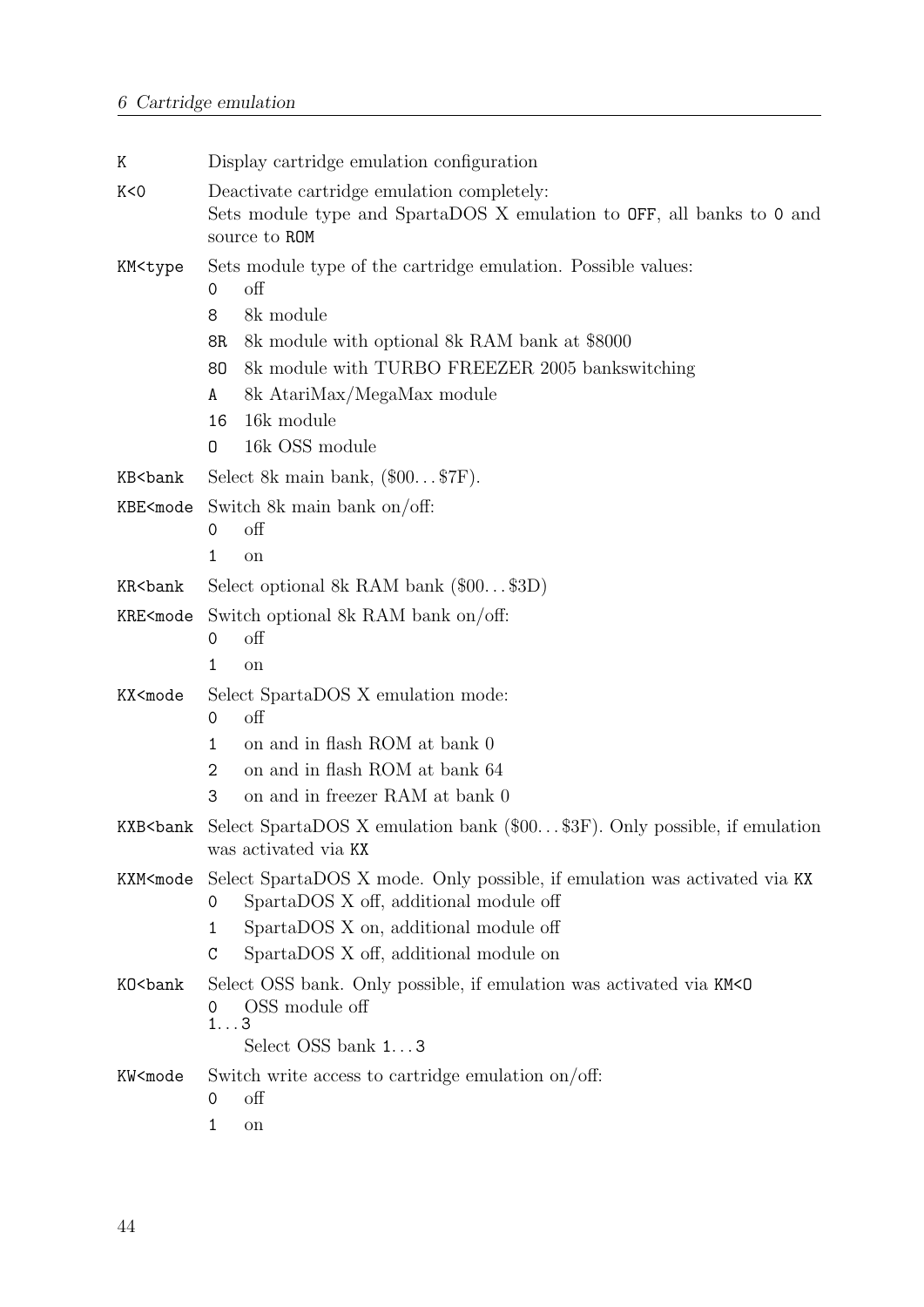KS<source

Select source for the cartridge emulation:

- 0 flash ROM
- 1 freezer RAM

KN<mode Switch menu for cartridge emulation on/off:

- 0 cartridge emulation normal, menu deactivated
- 1 cartridge emulation off, menu activated

# <span id="page-44-0"></span>6.5 Further information

## <span id="page-44-1"></span>6.5.1 Using "real" cartridges

When using a "real" module in the cartridge port of the Atari 600 XL / 800 XL or in the cartridge port of the Atari XE adapter board of the TURBO FREEZER, the cartridge emulation should be deactivated completely. To this end the "CartEmu" as well as the "FlashWrite" switch must be moved to the left position (OFF). Otherwise the system may not work correctly, particularly if the cartridge uses bank switching.

# <span id="page-44-2"></span>6.5.2 TRIG3 – \$D013

Compared to the cartridge emulation of the TURBO FREEZER 2005, a small but important detail in the cartridge emulation of the TURBO FREEZER 2011 has been improved. If the cartridge emulation is active, the presence of a module is correctly reported when reading the TRIG3 (\$D013) register. This means the new cartridge emulation behaves 100% like a "real" module and patching of module images, which was necessary for the TURBO FREEZER 2005, is no longer required.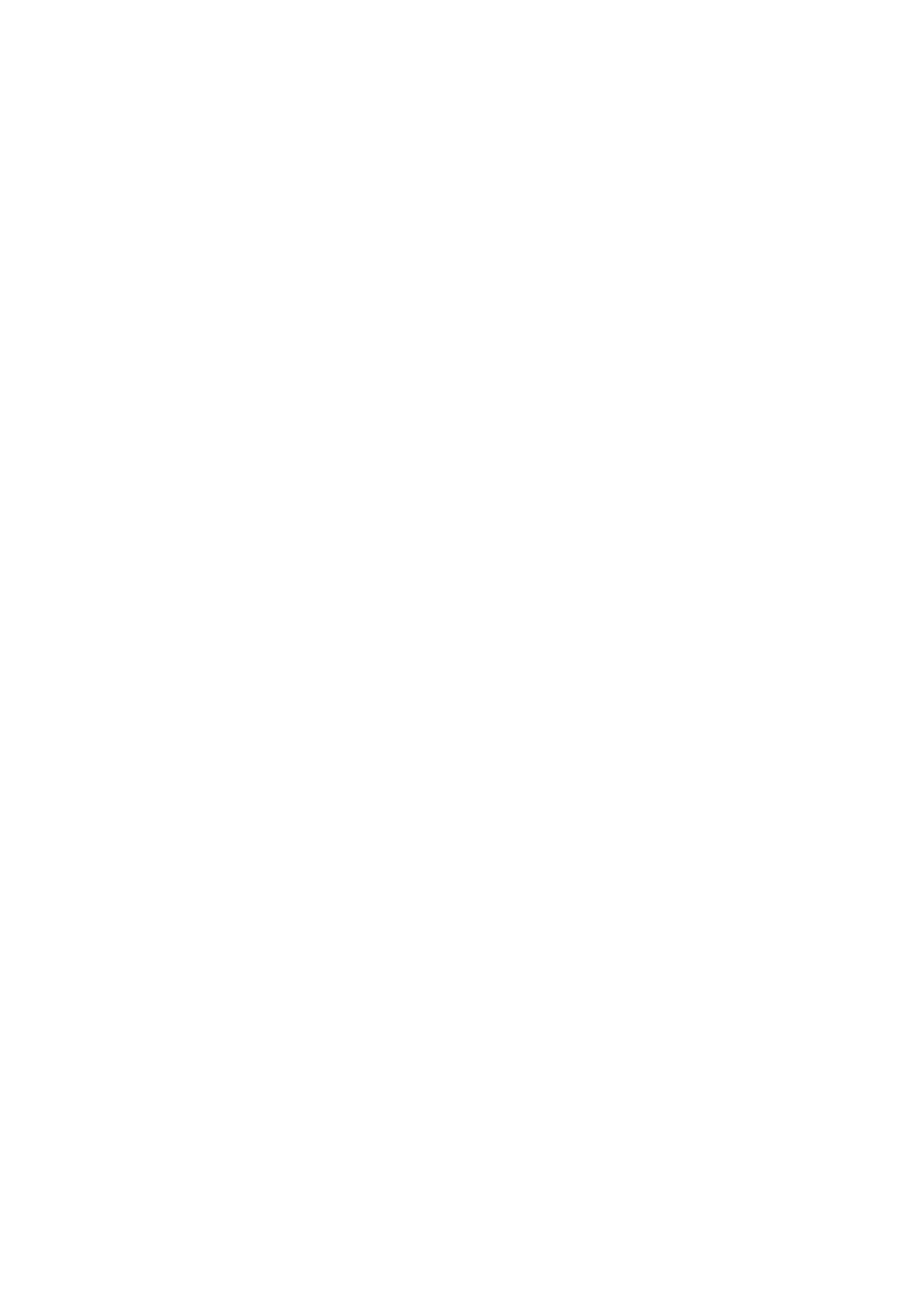# <span id="page-46-0"></span>7 Programming the flash ROM

# <span id="page-46-1"></span>7.1 Basics

The software of the TURBO FREEZERs is not, as this is normally the case, stored in an EPROM but in a flash ROM. The big advantage of the flash ROM is that it can be re-programmed directly via the Atari. This means software updates can be installed at any time and the unused parts of the flash ROM can be filled with module data without the need for a special programming device. The flash ROM in the TURBO FREEZER can be re-programmed up to 1.000.000 times, which should be enough for most experiments.

The flash ROM and the freezer RAM of the TURBO FREEZER are normally protected against overwriting. The "FlashWrite" must be moved to the right position (ON) to enable write access to both memories. If the switch is in the left position (OFF), the flash ROM and the freezer RAM are write protected. It is very unlikely that any software overwrites the flash ROM accidentally. To program the flash ROM a special write sequence must be sent to the flash ROM, otherwise write access is simply ignored. Therefore is not really dangerous to have the "**FlashWrite**" switch in the right position (ON) permanently.

When using "real" bank switching cartridges in the cartridge port both the "CartEmu" as well as the "FlashWrite" switch should be turned OFF. This prevents a conflict between the cartridge emulation and the bank switching cartridges.

Caution: It is important that the "OldOS" switch is turned OFF during flashing in order to ensure that the flash ROM is exclusively accessible by the flashing program. If the Oldrunner is active at the same time conflicts can occur – e.g. when an interrupt is raised – and the Atari can crash.

## <span id="page-46-2"></span>7.2 Banks and blocks in the flash ROM

It is helpful to know some details about the inner structure of the flash ROM in order to use it best. The used flash ROM is partitioned into blocks of 64k each (i. e. eight 8k banks). These blocks can be re-programed completely independent of each other. This means that e. g. changes to the data of the cartridge emulation to not impact the freezer software and vice versa.

Unfortunately the partitioning into 64k blocks also has a small disadvantage. It is not possible to re-program only a part of a 64k block. Still free, not yet programmed parts can be programmed later on. You can for example first program an 8k module into bank 0 and program later another 8k module into bank 1 of the same block. But is it recommended to merge several e. g. 8k modules into a large file and program them then in one go. The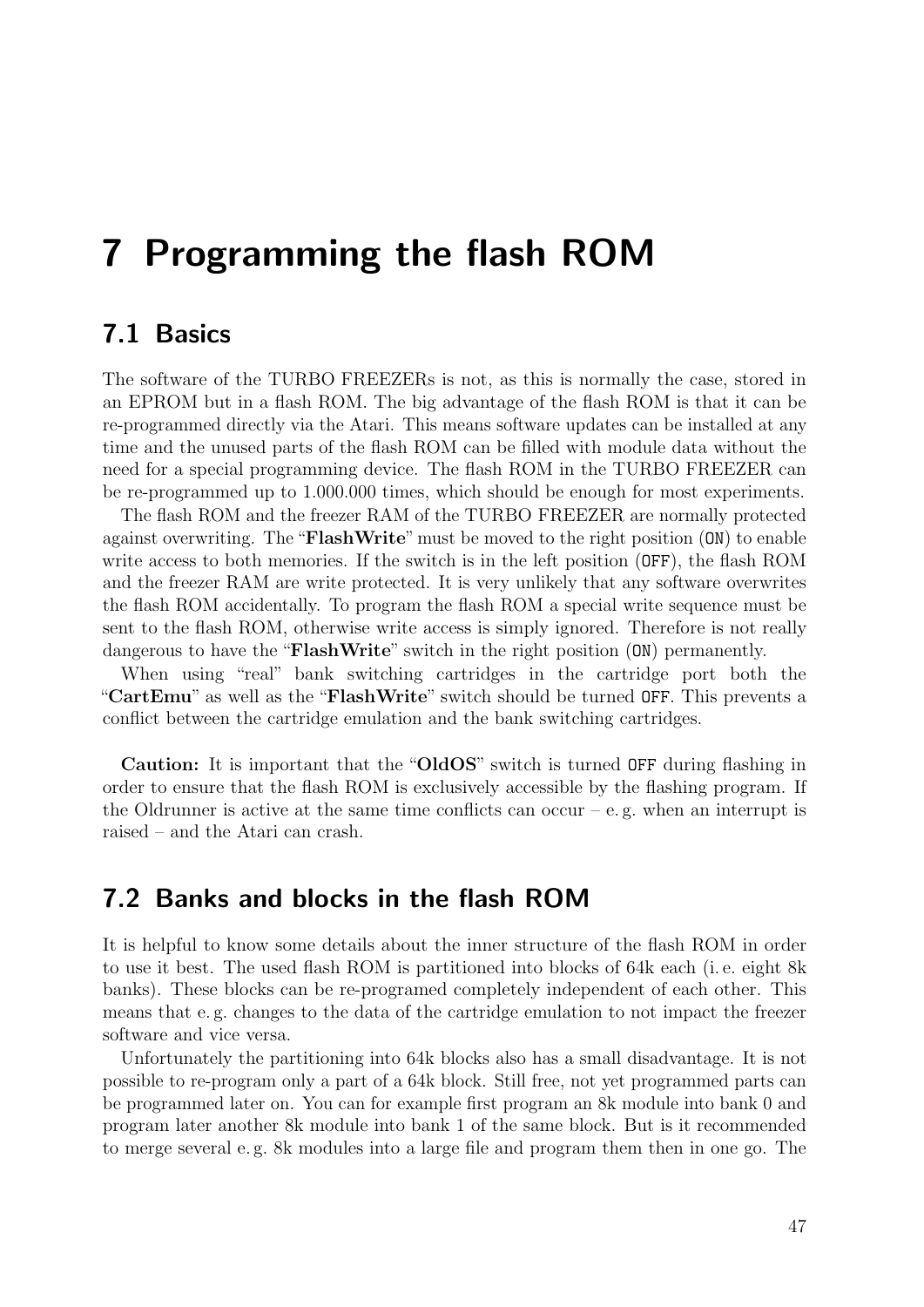restriction to 64k blocks does of course not apply to the freezer RAM. There every 8k bank can be programmed separately.

If the start bank is not at a 64k block boundary, then the flash program asks if the complete 64k block shall first be erased or not. If the 64k block is not erased, unused (e. g. previously erased) parts of a 64k block can be filled with data. If you accidentally try to overwrite already used parts, an error message appears and you have to re-program the complete 64k block.

# <span id="page-47-0"></span>7.3 Starting the flash program

To program the flash ROM resp. the freezer RAM the "FlashWrite" switch must be turned right (ON). The program FLASH.COM must be loaded from the system disk. If the switch is turned OFF, then the program will not find the flash ROM and will output an error message. In this case you can turn the switch right and confirm the question restart program? with [Y]. The flash program outputs the following information when it starts:

- Type of the flash ROM
- Version number and date of freezer software in the flash ROM

In case no freezer software is present in the flash ROM, the output reads  $n/a$  instead of the version number. The version number can also be displayed in the debugger via the VER command.

## <span id="page-47-1"></span>7.4 Using the flash program

The flash program offers the following operations:

```
Program CartEmu flash
```
Program the flash ROM area of the cartridge emulation (banks 0. . . 119). The area for the freezer software (banks 120. . . 127) remains protected in this case and cannot be overwritten accidentally. If you only work with the cartridge emulation, then you should always only use this operation.

```
Program CartEmu+Freezer flash
```
Program the complete flash ROM (banks  $0 \dots 127$ ). With this you can update also the freezer software (banks  $120...127$ ).

```
Write flash to file
```
Write the flash ROM content to a file.

Program RAM

Program the freezer RAM (banks  $0...47$ ).

#### Write RAM to file

Write the freezer RAM content to a file.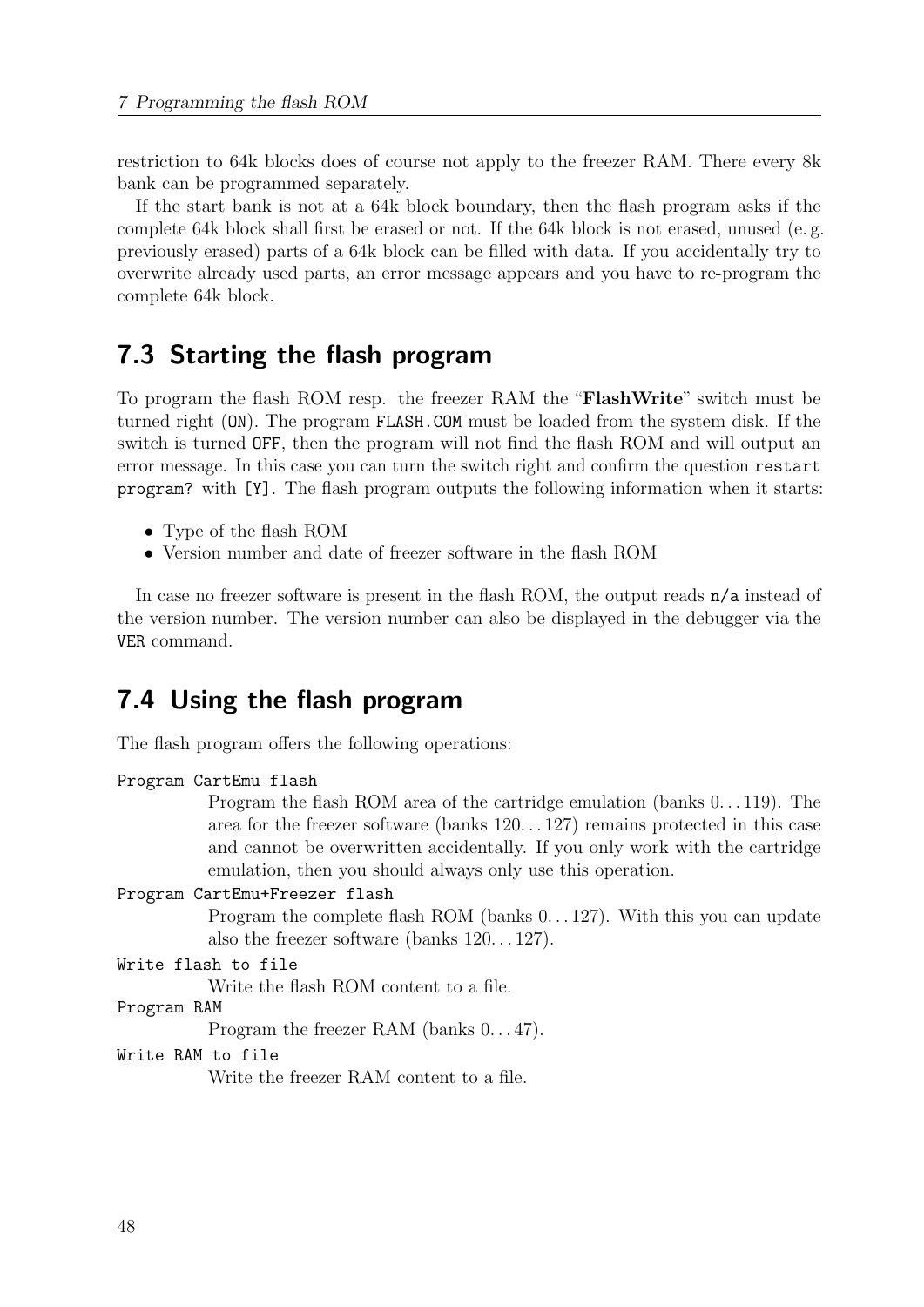Erase flash

Erase the complete flash ROM.

Caution: This will erase the complete flash ROM, including the freezer software. In order to then use the TURBO FREEZER in a normal fashion you have to first re-program the freezer software again starting at bank 120. Otherwise the Atari will crash if the "Freeze" button is pressed or if the cartridge emulation or the Oldrunner is activated.

Start CartEmu

Jump to the menu of the cartridge emulation. With this you can test the module you have just programmed.

# <span id="page-48-0"></span>7.5 Programming the flash ROM and freezer RAM

The following steps are performed when programing the flash ROM resp. the freezer RAM. At first the flash program asks the user for the first bank number to be programmed. Valid values are 0. . . 127 for the flash ROM and 0. . . 47 for the freezer RAM. Then the flash program asks for the number of 8k banks to be programmed. If you confirm the default value 0, the complete file will be programmed automatically.

Now the name of the file which contains the data to be programmed must be entered. The file must only contain the data to be programmed, i. e. it must not contain a COM header or something similar and the file size must be a multiple of 8k. The single 8k banks of the flash ROM (or the freezer RAM) are now programmed sequentially. When programing the flash ROM, every 64k block will be erased when a 64k block boundary is reached. Programming will also stop if the end of the flash ROM or freezer RAM area is reached before the end of the file is reached.

During keyboard input and during programming, the current operation can be aborted with the [BREAK] key at any time.

### <span id="page-48-1"></span>7.6 Updating the freezer software

If the freezer software in the flash ROM was overwritten or erased accidentally, or if the software shall be replaced by a newer version, then the file FREEZER.ROM from the system disk must be programmed to the banks 120. . . 127 of the flash ROM. To this end the following steps are required:

- 1. Turn the "FlashWrite" switch right (ON).
- 2. Load the flash program FLASH.COM from the system disk.
- 3. Choose the 2nd menu item (Program CartEmu+Freezer flash).
- 4. Enter start bank 120.
- 5. Confirm the default value 0 for the number of banks with [RETURN].
- 6. Enter FREEZER.ROM as file name.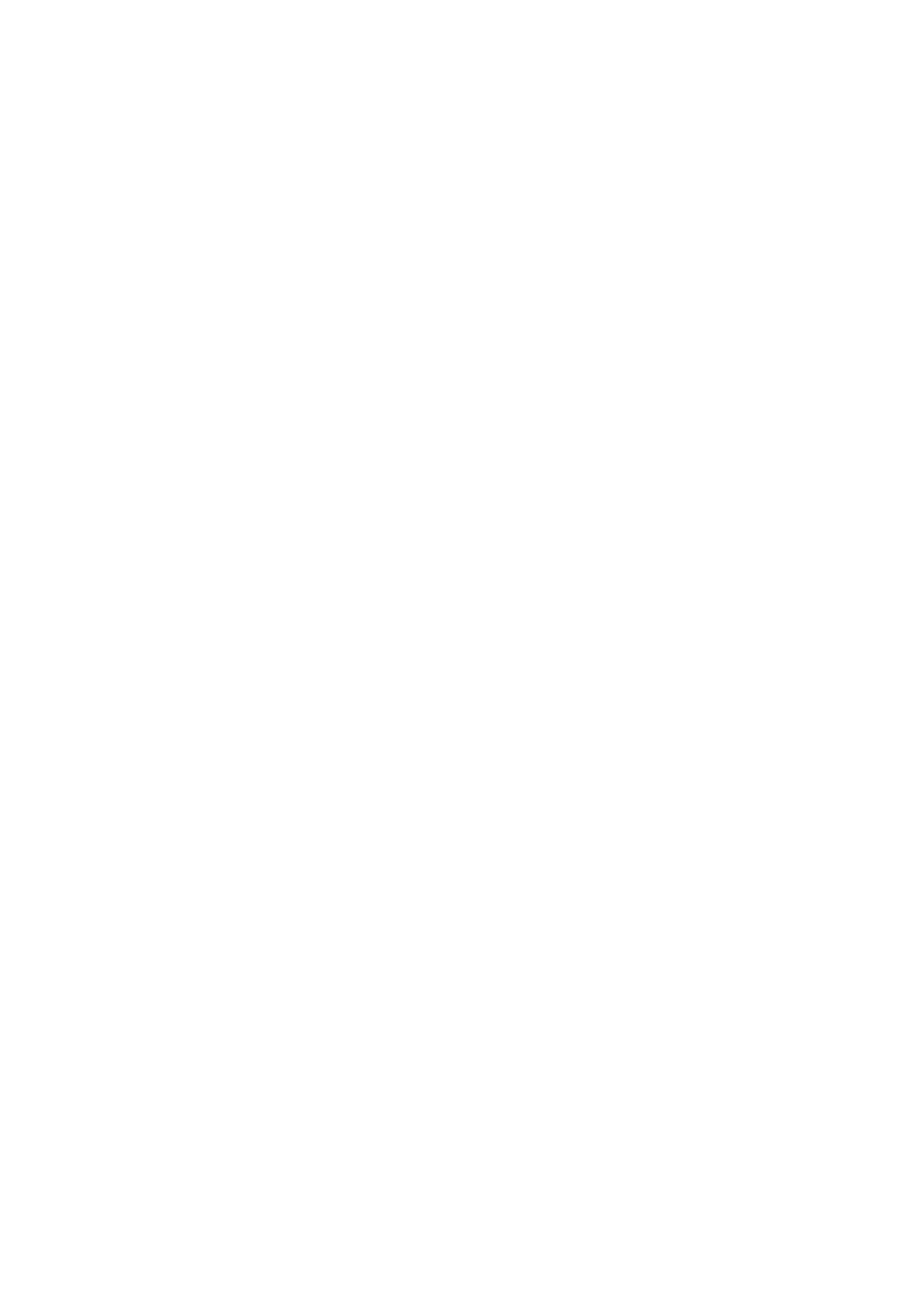# <span id="page-50-0"></span>8 For experts: Technical details

## <span id="page-50-1"></span>8.1 Hardware

The heart of the TURBO FREEZER is the Xilinx XC95144XL CPLD. It contains the complete logic of the freezer and controls the freezer RAM as well as the cartridge emulation. There are 1MB flash ROM and 1MB battery backed freezer RAM present which are shared between the functional blocks, i.e. freezer, cartridge emulation and 512k RAM extension.

When the freezer RAM or the flash ROM of the freezer have to be mirrored into the Atari, the internal RAM and ROM of the Atari must be deactivated. This is achieved using a small trick. The freezer pulls the line of the ANTIC refresh pin, which is intended to be an output, to "low". This makes the MMU in the Atari believe that ANTIC is performing a memory refresh, hence it deactivates all built-in memory. According to Bernhard Engl, who works as a full-time chip designer nowadays, it is not dangerous to pull a "high" level "low" from outside in the NMOS-Depletion-Load technology, because that is how NMOS works anyway. If the ANTIC had been manufactured in CMOS technology, this approach would have been dangerous and could have damaged the ANTIC – and there never had been a TURBO FREEZER.

# <span id="page-50-2"></span>8.2 Memory partitions

#### <span id="page-50-3"></span>8.2.1 Freezer RAM

512k of the freezer RAM are directly assigned to the 512k RAM extension. The remaining 512k RAM are shared between the freezer and the cartridge emulation. The freezer can access the upper 128k (banks 48. . . 63) of this area. The topmost 16k (banks 62 and 63) are exclusively reserved for the freezer (i. e. for the hardware register shadowing). The bank switching in the freezer addresses the freezer RAM not in 8k banks, like the cartridge emulation, but in 4k banks. The cartridge emulation can access the complete RAM except for the last 16k, making available a maximum of 496k (banks  $0 \dots 61$ ).

#### <span id="page-50-4"></span>8.2.2 Flash ROM

The cartridge emulation can access the complete 1MB flash ROM, the freezer can access the upper 512k thereof. The topmost 64k are reserved for the freezer software, the Oldrunner OS and the cartridge emulation menu. The topmost 64k (banks 120. . . 127) are currently used as follows.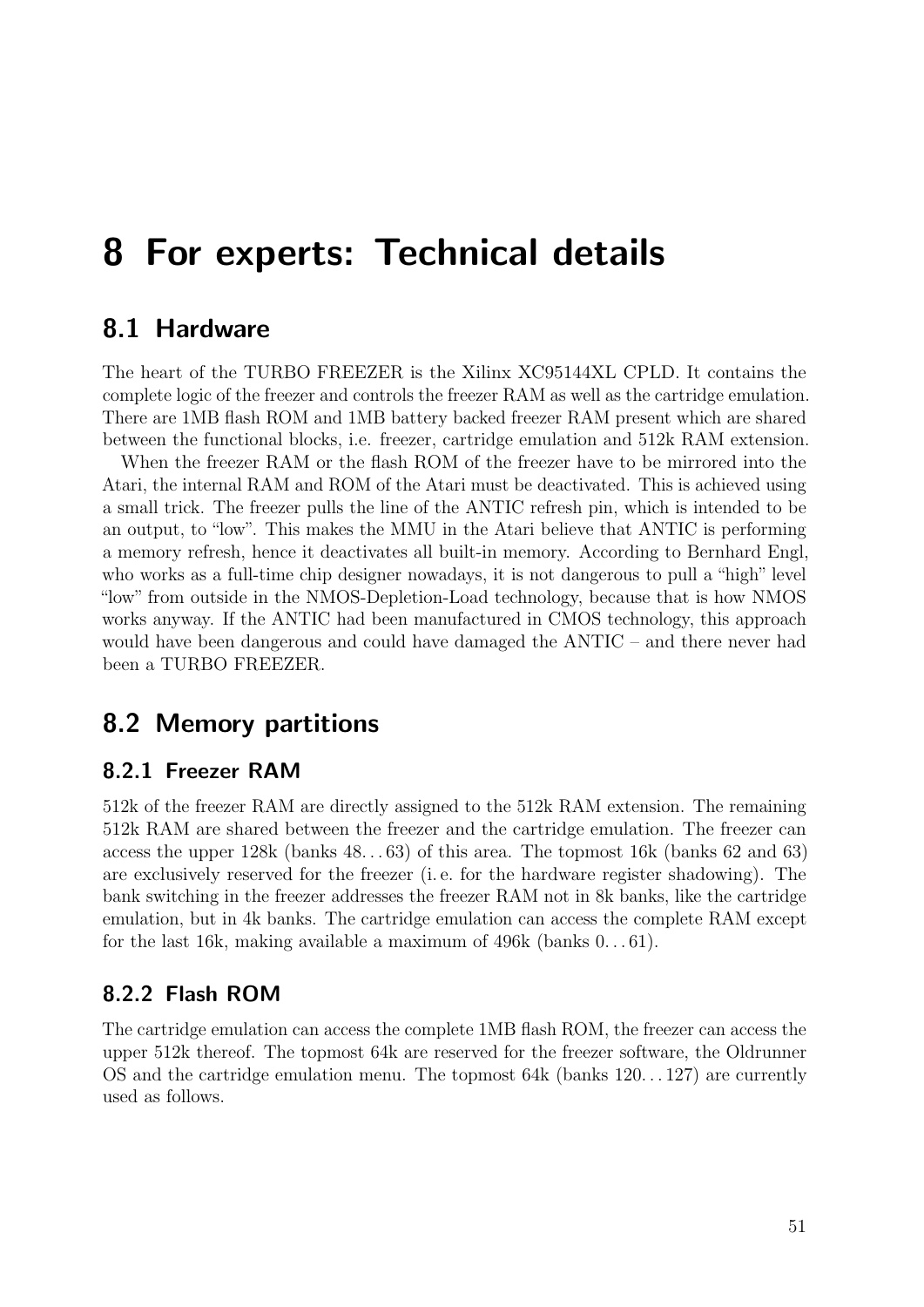- Bank 120: Free
- Bank 121: Free
- Bank 122: Free
- Bank 123: Freezer software bank 3
- Bank 124: Freezer software bank 1 (start bank)
- Bank 125: Freezer software bank 2
- Bank 126: Cartridge emulation menu
- Bank 127: Oldrunner OS

The banks 127 (Oldrunner OS), 126 (cartridge emulation) and 124 (freezer software) are "hardwired" in the CPLD logic. The usage of the remaining banks 120. . . 123 and 125 may change in later versions.

# <span id="page-51-0"></span>8.3 Freezer

As long as the "Freeze" button is not pressed, the freezer is completely invisible for the Atari. That means, no software can detect if there is a freezer attached to the Atari or not. Only when the button is pressed, the freezer becomes visible and active.

#### <span id="page-51-1"></span>8.3.1 Shadowing of hardware registers

The freezer uses the following "trick" to read the content of the non-readable hardware registers of ANTIC, GTIA and POKEY. Whenever there is a write access to the area \$D000. . . \$D7FF, the freezer RAM is also activated. This way the freezer software can read the data of the custom chips from there without problems. The write access to the RAM is only performed if the "Freeze" button has not been pressed yet. Otherwise the freezer software itself would overwrite the stored data.

The addresses of custom chips in the Atari are not completely decoded. The ANTIC can for example be accessed via the addresses  $D40x$ ,  $D41x$ , .... When  $22$  is written to \$D400 and \$00 is written to \$D410 afterwards, both values will end up in the DMACTL register of the ANTIC. DMACTL will have the value \$00 after the 2nd write access.

Some programs use these tricks. To enable the freezer to restore the exact state upon resuming, the freezer logic has to take this in account. Therefore the non-decoded address lines are pulled "low" when shadowing the hardware register. For ANTIC (\$D4xx) and POKEY (\$D2xx) these are A4–A7, for GTIA (\$D0xx) these are A5–A7.

If the Atari contains stereo POKEY extension, then the first POKEY is accessible via  $D20x$ ,  $D22x$ , ..., the second POKEY via  $D21x$ ,  $D23x$ , .... Turning the "Stereo" switch of the freezer right (ON) changes the shadowing logic. During access to \$D2xx the address lines A5–A7 are pulled "low" then and the data of both POKEYs are stored correctly.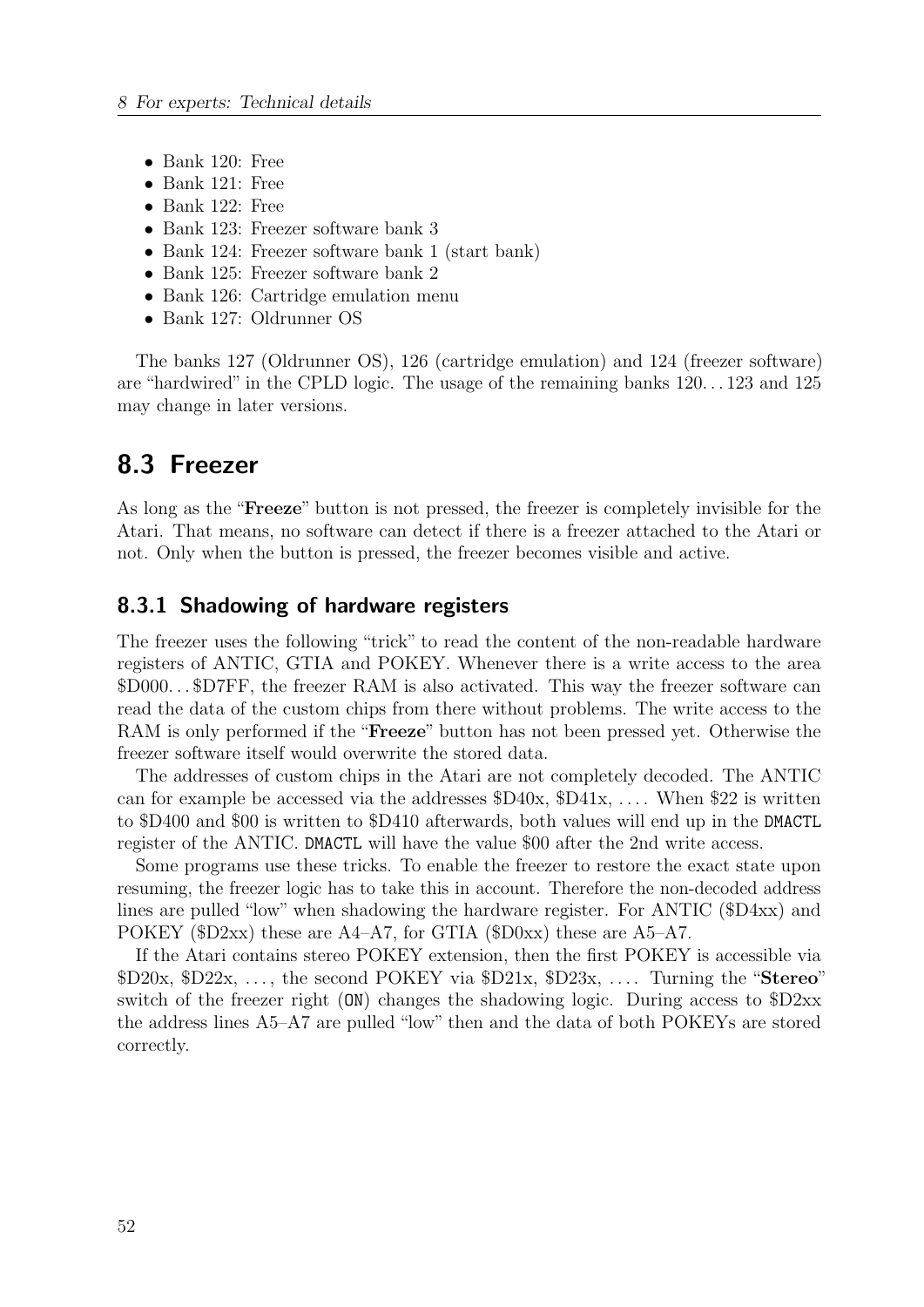#### <span id="page-52-0"></span>8.3.2 Mirroring the freezer memory in

When the freezer is activated, the freezer RAM resp. the flash ROM is mirrored to the area \$0000. . . \$3FFF. Bank switching is used to choose between 32 RAM banks of 4k each (a total of 128k) and 64 ROM banks of 8k each (a total of 512k). The memory map in the Atari looks as follows.

- $$0000...$0FFF: Fixed 4k RAM bank (bank 31)$
- $$1000...$1FFF: Switchable 4k RAM bank (bank  $0...31$ )$
- $$2000...$  \$3FFF: Switchable 8k ROM bank (bank 64... 127)

The 64 ROM banks of 8k each are located at the end of the flash ROM and correspond to the banks 64. . . 127 of the cartridge emulation. The 32 RAM banks of 4k each are located at the end of the freezer RAMs and correspond to the banks 48. . . 63 of the cartridge emulation. The last 4k bank (bank 31) is used for the shadowing of the hardware registers and is mirrored to the address \$0000 in the Atari if the freezer is activated.

#### <span id="page-52-1"></span>8.3.3 Activating the freezer

The freezer logic has 5 internal states.

- Freezer deactivated
- Freezer half activated
- Freezer activation triggered
- Freezer activated
- Freezer temporarily deactivated

After switching the Atari on, the freezer is in the state "deactivated". In this state and in the state "half activated" all write access to the custom chip area is stored in the shadow RAM.

When the "**Freeze**" button is pressed, nothing happens at first. Only when the first access to the area \$FFF8. . . \$FFFF (which contains also the IRQ and NMI vectors) is performed and the "Freeze" button is still pressed, the freezer reacts. It saves the state of the A2 line (which is required later on to distinguish between IRQ and NMI) and enters the state "half activated". In the next clock cycle there are now these two possibilities:

- If the "**Freeze**" button is no longer pressed or an access to another memory area than \$FFF8. . . \$FFFF is performed, the freezer enters the "deactivated" state again.
- If the "**Freeze**" button is still pressed and there is an access to the memory area \$FFF8. . . \$FFFF again, the freezer performs the transition to the state "activation triggered" as described below.

The freezer deactivates the memory in the Atari and puts the value \$21 on the data bus. This changes the interrupt vectors to the address \$21xx, as the CPU is currently trying to load the high byte of the interrupt vector. The low byte stems from the previous access to the \$FFF8. . . \$FFFF area and therefore has the original value.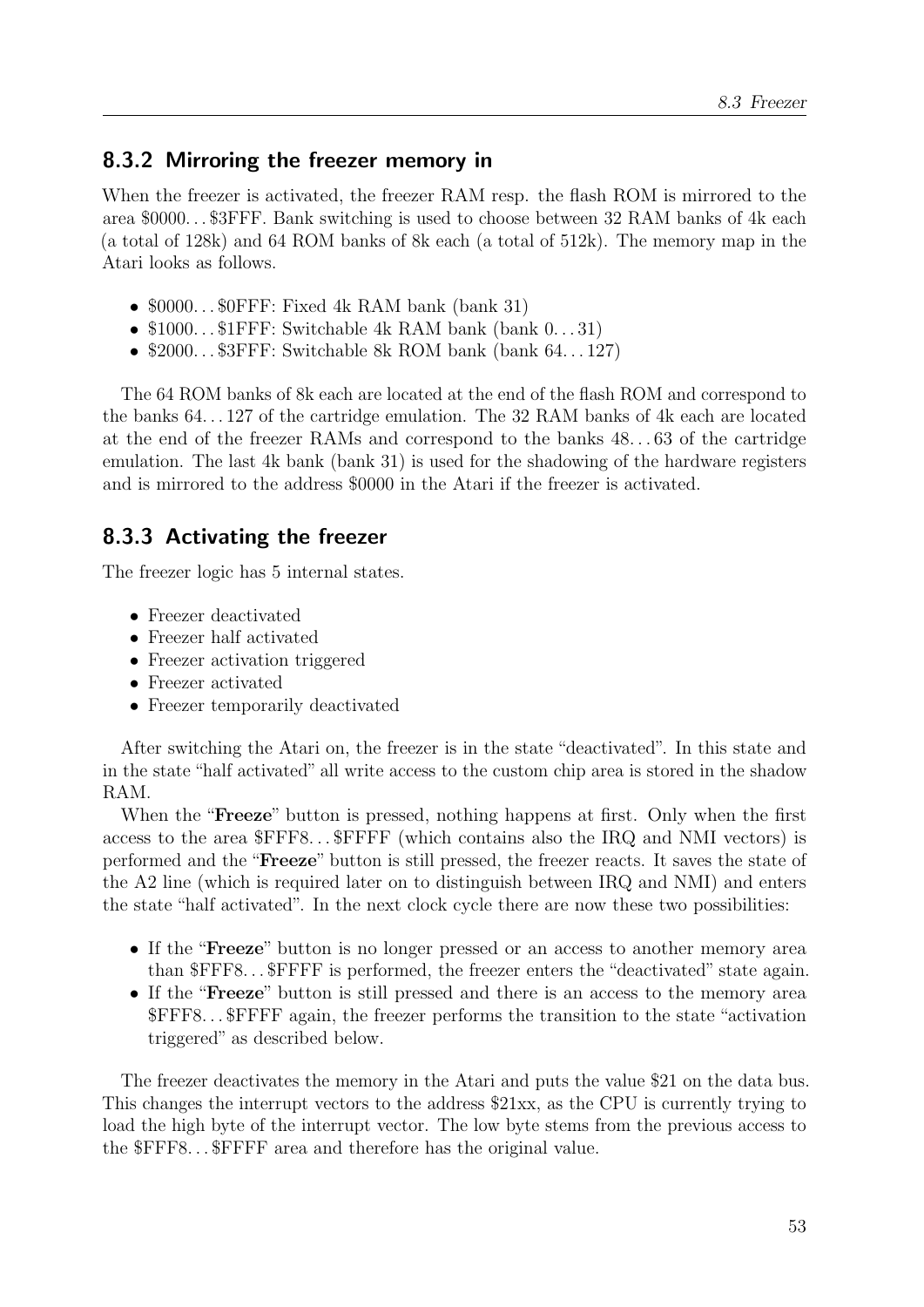After this, the freezer enters the state "activation triggered". Just like in the state "activated" the TURBO FREEZER now mirrors its own memory in. The ROM bank 124 with the start code of the freezer software is mirrored to the memory area \$2000... \$3FFF. Starting at \$2000 a complete page full of "RTI" instructions is present. After this, i. e. starting at \$2100 a so-called "NOP slide", i. e. a page full of "NOP" instructions for the "rerouted" interrupt routine is present. The actual freezer software starting with the initialization routine follows after that.

During the activation phase, the occurrence of IRQs is no problem, because they are masked by the CPU during the execution of an interrupt routine anyway. If an NMI occurs during the activation phase, the freezer reroutes its interrupt vectors to the address \$20xx. There only "RTI" are present and the NMI will be ended again immediately. This means the freezer "suppresses" all further interrupts during the activation phase.

After running through the NOP slide and disabling the interrupts the software puts the freezer into the state "activated" via a write access to the address \$D720. If the now activated freezer software wants to access the Atari memory in the area \$0000. . . \$3FFF it first has to disable the freezer RAM resp. the flash ROM temporarily. This is done via a write access to the address \$D700, which puts the freezer into the state "temporarily deactivated". An additional write access to the address \$D700 puts the freezer back into the state "activated" and the freezer RAM resp. the flash ROM are mirrored in again.

When the freezer software is exiting and the interrupted program is resumed, the freezer has of course to be put into the state "deactivated" again. This is done via a read access to the address \$D700.

#### <span id="page-53-0"></span>8.3.4 Configuration registers

When the freezer is activated, a number of configuration registers is mirrored into the area \$D700. . . \$D7FF. When these registers are accessed, the internal memory in the Atari is deactivated to prevent problems with potentially installed internal extensions.

| $\phi$ DT00 $\phi$ DT01.1100201 Drave Contribity |  |  |  |  |  |  |  |  |
|--------------------------------------------------|--|--|--|--|--|--|--|--|
|                                                  |  |  |  |  |  |  |  |  |
| $\sim$                                           |  |  |  |  |  |  |  |  |

| \$D700\$D70F: Freezer State Control (w) |  |  |  |  |  |
|-----------------------------------------|--|--|--|--|--|
|-----------------------------------------|--|--|--|--|--|

Write access to this register toggles the freezer between the states "activated" and "temporarily deactivated".

| \$D700\$D70F: Freezer Disable (r) |  |
|-----------------------------------|--|
|-----------------------------------|--|

|  | $-$ | $-$ | $-$ | $-$ |  |
|--|-----|-----|-----|-----|--|

A read access to this register put the freezer into the state "deactivated".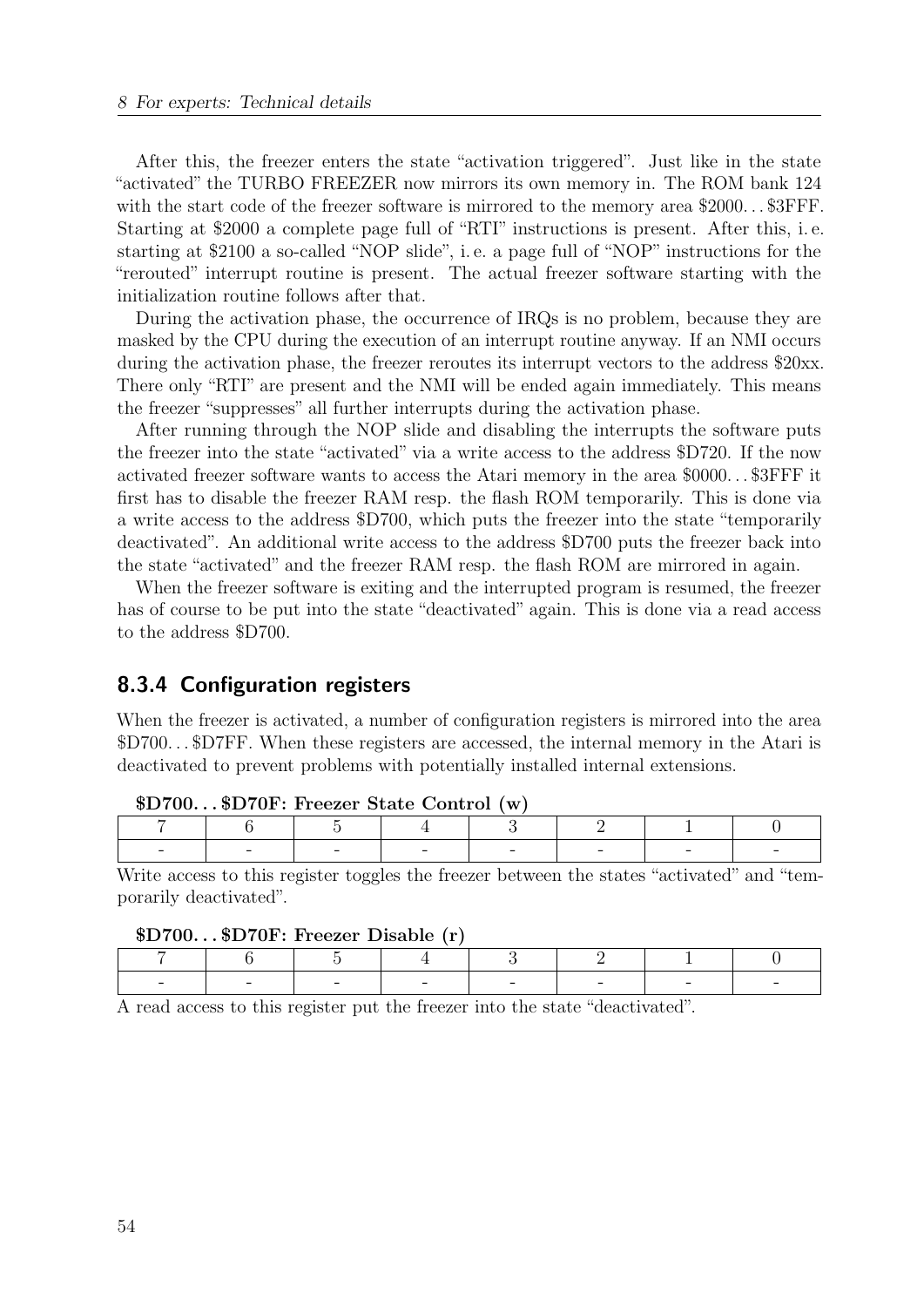| $D710SD71F$ : Freezer RAM A4/A5 (r/w) |  |  |  |  |  |
|---------------------------------------|--|--|--|--|--|
|---------------------------------------|--|--|--|--|--|

| $\overline{\phantom{0}}$ | $\sim$ | <b>Contract Contract Contract</b> | $\sim$ |  |
|--------------------------|--------|-----------------------------------|--------|--|

A read access to this register changes the handling of the address lines A4 and A5 when accessing the freezer RAM  $(\text{\$0000...$1FFF})$ . A4 is set to the state A2 had when the freezer was activated. A5 is set to the current state of the "Stereo" switch. This way the freezer software can detect if the freezer was activated via an NMI or via an IRQ and if the stereo POKEY mode is active or not. A write access to this register resets the logic to the normal handling again.

#### \$D720. . . \$D72F: Freezer Startup Complete (r/w)

| $\sim$ | $\sim$ | <b>Contract Contract Contract Contract</b><br>$\sim$ | the company of the company of | $\mathbf{I}$<br>$\sim$ | - |
|--------|--------|------------------------------------------------------|-------------------------------|------------------------|---|

A read or write access to this register puts the freezer from the state "activation triggered" into the state "activated".

#### $D740...SD77F: Flash ROM Bank Select (r/w)$

| - | $\sim$ | $\overline{\phantom{0}}$ | $-$ | $\sim$ | $\overline{\phantom{0}}$ | - |  |
|---|--------|--------------------------|-----|--------|--------------------------|---|--|

A read or write access to these registers selects the 8k flash ROM bank which is mirrored to \$2000... \$3FFF. An access to \$D740 selects bank 64, \$D741 selects bank 65, ... \$D77F selects bank 127.

\$D780. . . \$D79F: Freezer RAM Bank Select (r/w)

| $-$ | $\overline{\phantom{a}}$ |  | $-$ | $\overline{\phantom{a}}$ | $\sim$ |  |  |
|-----|--------------------------|--|-----|--------------------------|--------|--|--|

A read or write access to these registers selects the 4k freezer RAM bank which is mirrored to \$1000. . . \$2FFF. An access to \$D780 selects bank 0, \$D781 selects bank 1, . . . \$D79F selects bank 31.

### <span id="page-54-0"></span>8.3.5 Freezer software and OS ROMs

The freezer software uses its own code for the most functions (e. g. the keyboard input) instead of using the routines of the operating system. This makes the software mostly independent of the used operating system and also independent of the state of the Atari when freezing is triggered. Yet the used operation system must provide some functions to ensure correct operation of the freezer software and these functions must behave like in the original operating system.

- Standard character set at \$E000. . . \$E3FF
- NMI and IRQ handling
- SIO function (\$E459), used by the SIO command in the debugger and when save to or loading from cassette

All alternative OS versions which have been available so far, like for example "QMEG OS" or "Romdisk OS", fulfill these requirements. Problems came up recently with the new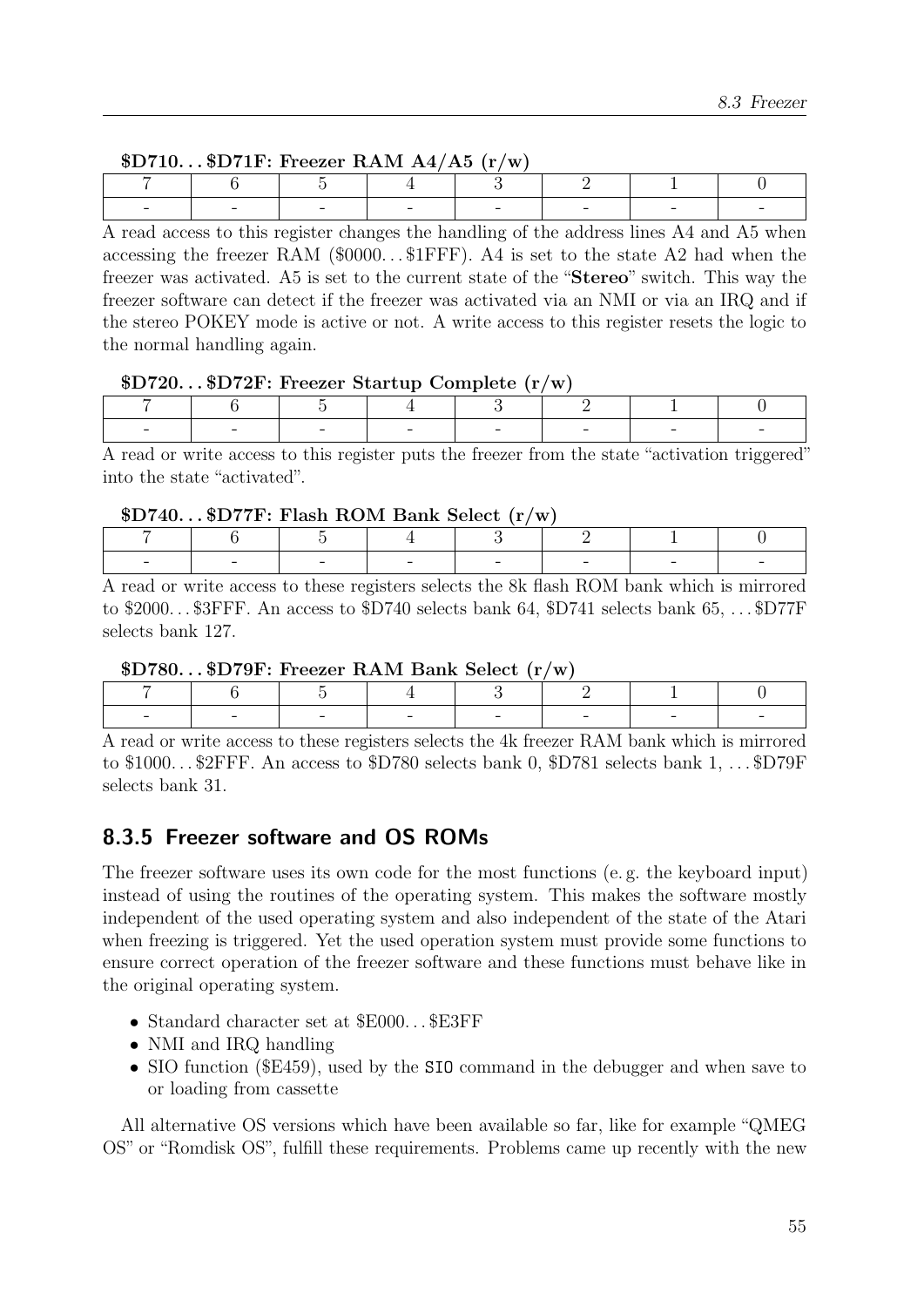"Ultimate 1MB BIOS". It neither contains a standard interrupt handling nor a character set at \$E000. Therefore the screen is completely garbled when the freezer is activated from within the "Ultimate 1MB BIOS".

## <span id="page-55-0"></span>8.4 512k RAM extension

A separate 512k RAM chip is included for the 512k RAM extension. This way the freezer, the cartridge emulation with modules in the freezer RAM, and the RAM extension can be used in parallel to the full extent.

Because the PIA signals are not available on the PBI, the CPLD must mimic the behavior of the PIA registers. The PIA in the Atari keeps working "in parallel", so BASIC, OS ROM, and Self Test are controlled as usual. Read access to the PIA is ignored by the CPLD, i. e. in this case the Atari reads the real PIA registers as usual. The logic only reacts on write access to the addresses \$D301 (PORTB) and \$D303 (PBCTL). The CPLD also saves the value of bit 2 of PBCTL, which controls if the access is performed on the data register PORTB (bit  $2 = 1$ ) or on the data direction register (bit  $2 = 0$ ).

The CPLD stores the data of a write access to \$D301 either in the internal data register or in the internal data direction register. If a PIA pin it setup as an input, then pull-up resistors in the Atari pull it "high". If a PIA pin is setup as an output, then the data register controls if a "low" or a "high" signal is output.

The CPLD emulates exactly this behavior and therefore behaves exactly like every other RAM extension in the Atari. The Oldrunner OS for example sets PORTB up as input because the 400/800 had 4 joystick ports – but no RAM/ROM control via PORTB. This automatically deactivates every RAM extension, because bit 4 of PORTB must be "low" to activate the RAM extension. But the emulated pull-up resistor in the CPLD pulls the pin "high" automatically in this case, like it would have been the case in the PIA.

The rest of the RAM extension logic is relatively simple. If the "**Ramdisk**" switch is turned ON and if bit 4 of the emulated PORTB register has the value 0, then the internal memory of the Atari is disabled for every access to \$4000...\$7FFF and a 16k bank of the 512k RAM extension is mirrored in instead. The bits 2,3,5,6,7 of the emulated PORTB register determine in this case which of the 32 banks of 16k size shall be used.

## <span id="page-55-1"></span>8.5 Oldrunner

The Oldrunner is active if the "OldOS" switch is turned to  $ON$ ). For every access to \$E000. . . \$FFFF bank 127 of the flash ROM is mirrored in and for every access to \$C000. . . \$CFFF the internal memory is deactivated. This makes the Atari behave exactly like the original Atari 400/800, which did not have any memory at  $C000...$  SCFFF. When the Math Pack area (\$D800. . . \$DFFF) is accessed, the internal OS ROM of the Atari will be mirrored in and the Math Pack contained in the OS will be used.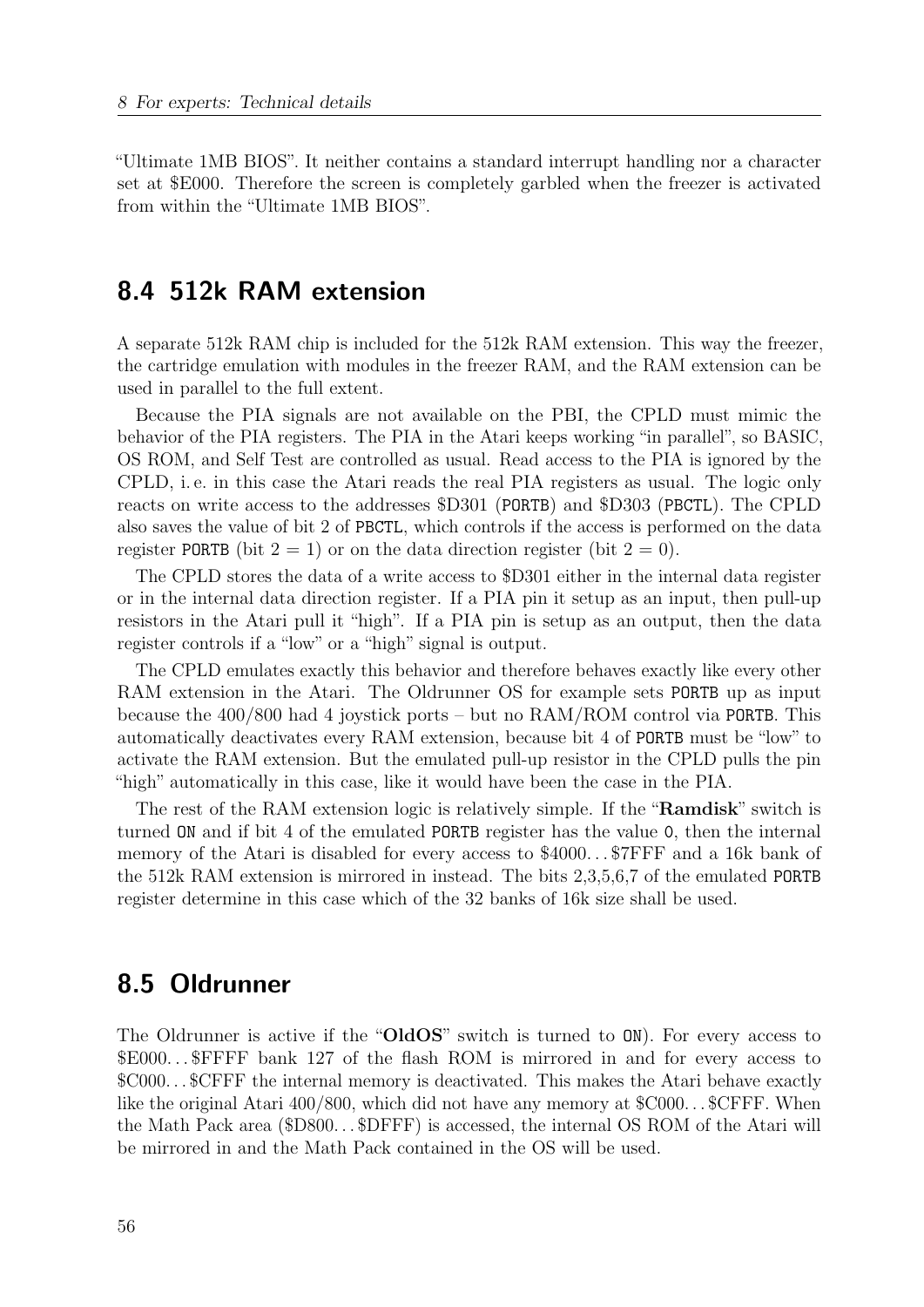# <span id="page-56-0"></span>8.6 Cartridge emulation

The cartridge emulation offers very many configuration options. Controlling all these options only with switches would not have been handy. Therefore the major part of the configuration is performed via software, for example from within the menu of the cartridge emulation or from within the debugger of the freezer.

# <span id="page-56-1"></span>8.6.1 Configuration switches

One function of the "CartEmu" and "FlashWrite" switches is to control access to the configuration registers. If both switches are turned OFF, then the configuration registers are inaccessible. If at least one of the switches is turned ON, then the configuration registers \$D590. . . \$D596 can be accessed.

If the "CartEmu" switch is turned ON when the Atari is switched on, then bit 2 of the register \$D595 is initialized to 1. This disables the rest of the cartridge emulation configuration and activates the cartridge emulation menu.

If the "FlashWrite" switch is turned OFF, then no write access to the flash ROM resp. the freezer RAM is possible. The only exception is the 8k+RAM mode in which write access to the optional 8k freezer RAM bank at \$8000. . . \$9FFF is always possible. If the "FlashWrite" is turned ON, then write access to the flash ROM and the freezer RAM is possible after is has been enabled via bit 0 of the register \$D595.

## <span id="page-56-2"></span>8.6.2 Configuration registers

The configuration registers at \$D590...\$D596 become accessible if at least one of the "CartEmu" or "Flash Write" switches is turned ON. These registers are writeable and readable. All unused bits of these registers should be set to 0. During a read access to the registers, all unused bits also return 0. All registers except register \$D595 are set to \$00 during power-on. If the "**CartEmu**" switch is turned **OFF**, the register is set to \$00. If it is turned ON, the register is set to \$04. Depending on the active modules type (e. g. in OSS or AtariMax mode) additional registers are accessible in the area \$D500. . . \$D5FF.

| D590: Bank (r/w) |  |  |
|------------------|--|--|
|------------------|--|--|

| $\overline{\phantom{0}}$ |  | $ -$<br>בבבנטי<br>$\tilde{\phantom{a}}$ |  |  |
|--------------------------|--|-----------------------------------------|--|--|

Number of the selected bank for the cartridge emulation  $(0...127)$ . Bit 0 is ignored in 16k mode.

|  |  | \$D591: Bank Enable (r/w) |  |  |  |
|--|--|---------------------------|--|--|--|
|--|--|---------------------------|--|--|--|

| $\sim$<br>$\sim$<br>-<br>$\overline{\phantom{a}}$<br>-<br>- |  |  |  | ---- |
|-------------------------------------------------------------|--|--|--|------|

State of the ROM bank of the module. The value 0 disables the module, 1 enables it. In 8k+RAM mode this bit only controls the area at \$A000. . . \$BFFF. The optional RAM area at \$8000. . . \$9FFF is controlled by the register \$D593.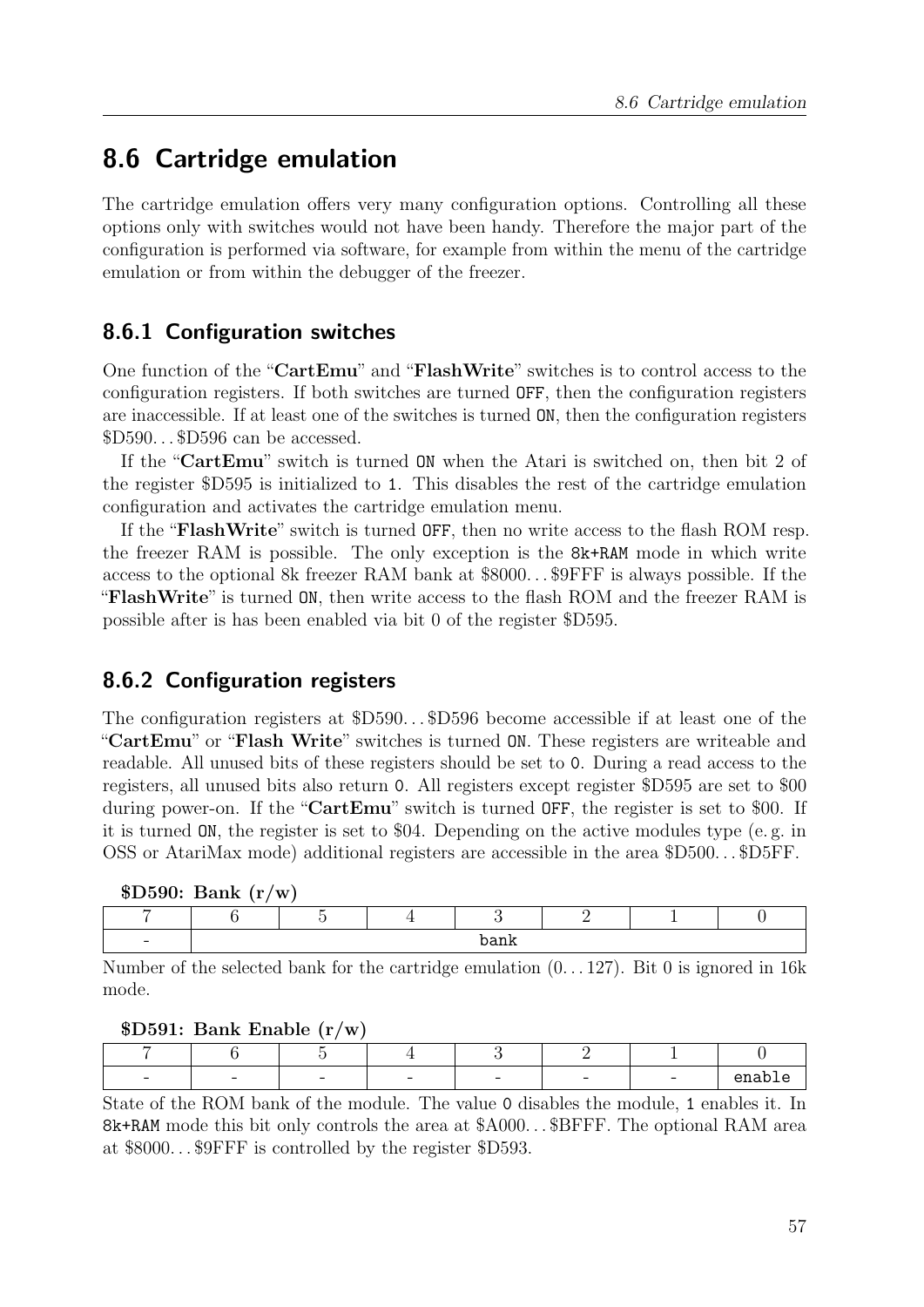#### \$D592: RAM Bank (r/w)

| - |  |  | $ -$ |  |
|---|--|--|------|--|

Number of the selected RAM bank (0. . . 63) in 8k+RAM mode.

#### \$D593: RAM Bank Enable (r/w)

| $\sim$ | $-$ | $-$ | $\overline{\phantom{0}}$ | - | $\sim$ | $-$ | $\sim$<br>◡ |
|--------|-----|-----|--------------------------|---|--------|-----|-------------|

State of the RAM bank of the module. In 8k+RAM mode the value 0 disables the RAM bank, 1 enables it.

#### \$D594: Mode (r/w)

|  |  |  | $-$<br>mnn |  |
|--|--|--|------------|--|

Type of the emulated module. The following modules types are supported.

- 0: Cartridge emulation deactivated
- 1: 8k module
- 2: 8k+RAM module
- 3: 8k module with TURBO FREEZER 2005 bank switching
- 4: 16k module
- 5: OSS module
- 6: AtariMax module
- 7: Reserved, do not use!

#### \$D595: Misc Configuration (r/w)

| $\sim$ | - | $\overline{\phantom{a}}$ | $\overline{\phantom{0}}$ | - | menu | source | $- - - -$<br>. . |
|--------|---|--------------------------|--------------------------|---|------|--------|------------------|

- menu Cartridge emulation menu control 0 Normal cartridge emulation 1 Activate cartridge emulation menu (bank 126) source Module data source
	- 0 Flash ROM
		- 1 Freezer RAM

#### write Write access control

- 0 Write access disabled
- 1 Write access allowed, if the "FlashWrite" switch is turned ON in addition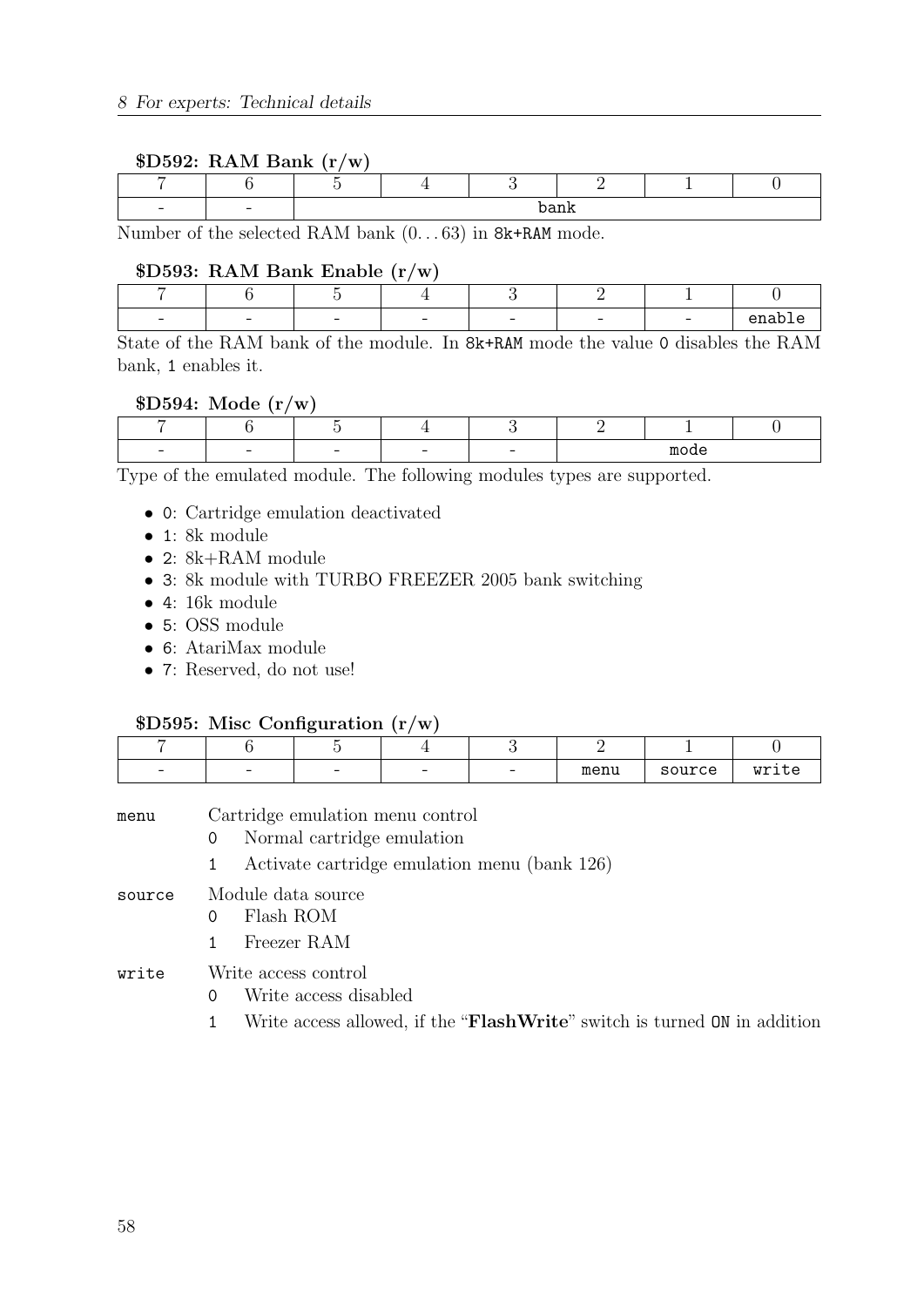#### \$D596: SDX Configuration (r/w)

| _____ | _____                    | ---- |   |   |  |
|-------|--------------------------|------|---|---|--|
|       |                          |      |   |   |  |
| -     | $\overline{\phantom{a}}$ | -    | - | - |  |

#### 00 SpartaDOS X deactivated

- 01 SpartaDOS X in freezer RAM starting at bank 0
- 10 SpartaDOS X in flash ROM starting at bank 0
- 11 SpartaDOS X in flash ROM starting at bank 64

#### 8.6.2.1 Additional registers in 8k mode with TURBO FREEZER 2005 bank switching

#### $$D540...$D57F: Bank Select (r/w)$

|  | $\sim$ |  | - |  |
|--|--------|--|---|--|

A read or write access to this area selects the bank. An access to address \$D540 selects bank 0, \$D541 selects bank 1, ..., \$D57F selects bank 63. If the bank register \$D590 is set to a bank in the range  $64...127$ , then  $D540...SD57F$  will refer to the banks  $64...127$ instead of the banks 0. . . 63.

#### \$D580: Cart Disable (r/w)

|  | $\overline{\phantom{a}}$ |   | - | $-$ |  |
|--|--------------------------|---|---|-----|--|
|  |                          | . |   |     |  |

A read or write access to this register disables the module.

#### \$D581: Cart Enable (r/w)

| $\overline{\phantom{a}}$ | $\overline{\phantom{0}}$ | $\sim$ $\sim$<br>$\sim$ | <b>Contract Contract Contract</b> | ___ | $\sim$ |  |
|--------------------------|--------------------------|-------------------------|-----------------------------------|-----|--------|--|

A read or write access to this register enables the module.

#### \$D584: Write Disable (r/w)

|  | $\sim$<br>$\sim$ | $\sim$ | $\overline{\phantom{a}}$ | $\overline{\phantom{a}}$ |  |
|--|------------------|--------|--------------------------|--------------------------|--|

A read or write access to this register disables write access to the module.

#### \$D585: Write Enable (r/w)

|  | $\sim$ | $\sim$ | __ | $\sim$ | $\sim$ |  |
|--|--------|--------|----|--------|--------|--|

A read or write access to this register enables write access to the module.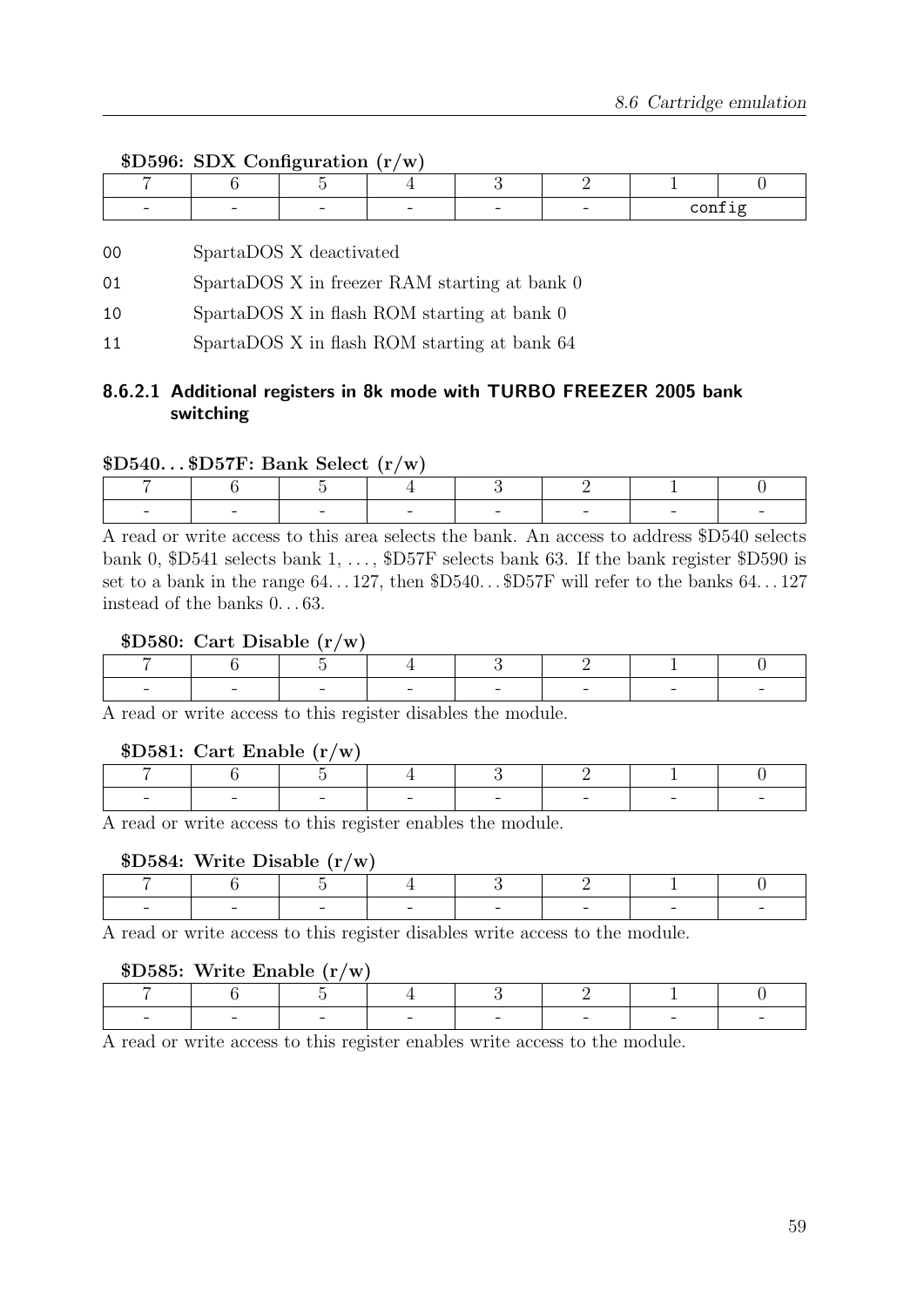#### 8.6.2.2 Additional registers in OSS mode

|        | $\psi$ Dou $\cdots$ $\psi$ Dour $\cdots$ Dop Dalik peter (1) w $\cdots$                                                                                                                 |  |   |                                                          |   |  |  |  |  |  |  |  |
|--------|-----------------------------------------------------------------------------------------------------------------------------------------------------------------------------------------|--|---|----------------------------------------------------------|---|--|--|--|--|--|--|--|
|        | 6                                                                                                                                                                                       |  | 4 | 3                                                        | 2 |  |  |  |  |  |  |  |
|        |                                                                                                                                                                                         |  |   |                                                          |   |  |  |  |  |  |  |  |
|        | These registers implement the bank select and cart disable as in OSS modules of type "M091".<br>A read or write access to the respective address activates the following configuration. |  |   |                                                          |   |  |  |  |  |  |  |  |
| \$D500 |                                                                                                                                                                                         |  |   | Module enabled, \$A000\$AFFF bank 1, \$B000\$BFFF bank 0 |   |  |  |  |  |  |  |  |
| \$D501 |                                                                                                                                                                                         |  |   | Module enabled, \$A000\$AFFF bank 3, \$B000\$BFFF bank 0 |   |  |  |  |  |  |  |  |
| \$D508 | Module disabled                                                                                                                                                                         |  |   |                                                          |   |  |  |  |  |  |  |  |

#### $$D500$ .  $D50F$   $OSS$  Bank Select  $(r/w)$

\$D509 Module enabled, \$A000...\$AFFF bank 2, \$B000...\$BFFF bank 0

#### 8.6.2.3 Additional registers in AtariMax mode

#### $$D500...$D57F: Bank Select (r/w)$

|  | $\overline{\phantom{0}}$ | $-$ | - | $-$ |  |
|--|--------------------------|-----|---|-----|--|

A read or write access to this area activates the module and selects the bank. An access to address \$D500 selects bank 0, \$D501 selects bank 1, ..., \$D57F selects bank 127.

#### \$D580: Cart Disable (r/w)

|  | - |  |  |  |
|--|---|--|--|--|

A read or write access to this register disables the module.

Caution: In the original AtariMax module the addresses \$D581...\$D5FF can also be used to disable the module. The cartridge emulation only offers this single address for this.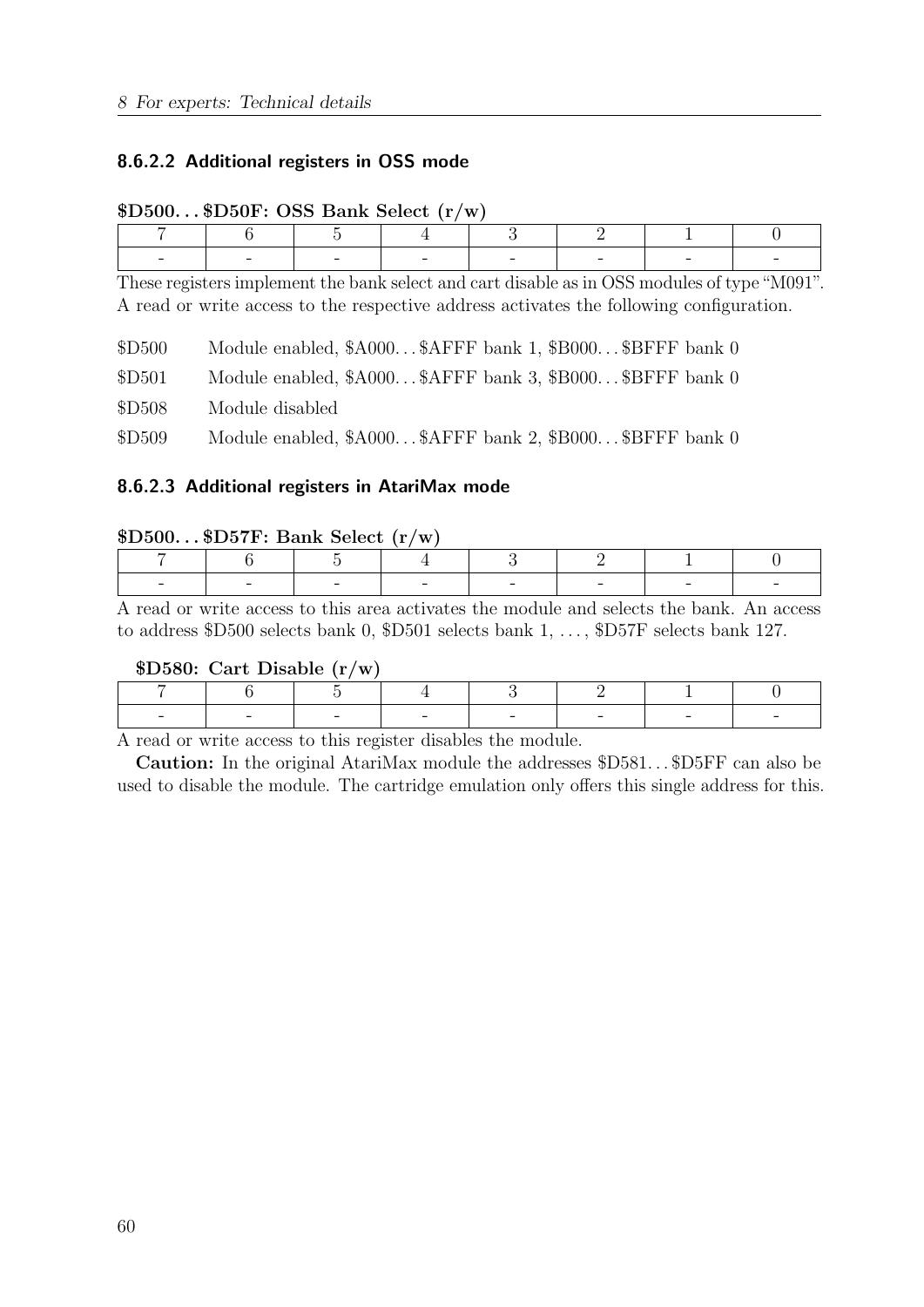#### 8.6.2.4 Additional registers when SpartaDOS X is active

| $D5E0$ : Bank Select $(r/w)$ |                                                                                                                                                                                                                                                          |      |   |   |               |  |          |
|------------------------------|----------------------------------------------------------------------------------------------------------------------------------------------------------------------------------------------------------------------------------------------------------|------|---|---|---------------|--|----------|
|                              | 6                                                                                                                                                                                                                                                        | Ġ,   | 4 | 3 | $\mathcal{D}$ |  | $\theta$ |
| control                      |                                                                                                                                                                                                                                                          | bank |   |   |               |  |          |
| control                      | SpartaDOS X control<br>SpartaDOS X enabled, additional module disabled<br>00<br>SpartaDOS X enabled, additional module disabled<br>01<br>SpartaDOS X disabled, additional module enabled<br>10<br>SpartaDOS X disabled, additional module disabled<br>11 |      |   |   |               |  |          |
| bank                         | $SpartaDOS X$ bank select (bank $063$ )                                                                                                                                                                                                                  |      |   |   |               |  |          |

If the SpartaDOS X emulation has been activated via the register \$D596, it has priority over the rest of the cartridge emulation. The cartridge emulation then behaves as if an original SpartaDOS X module was "plugged in".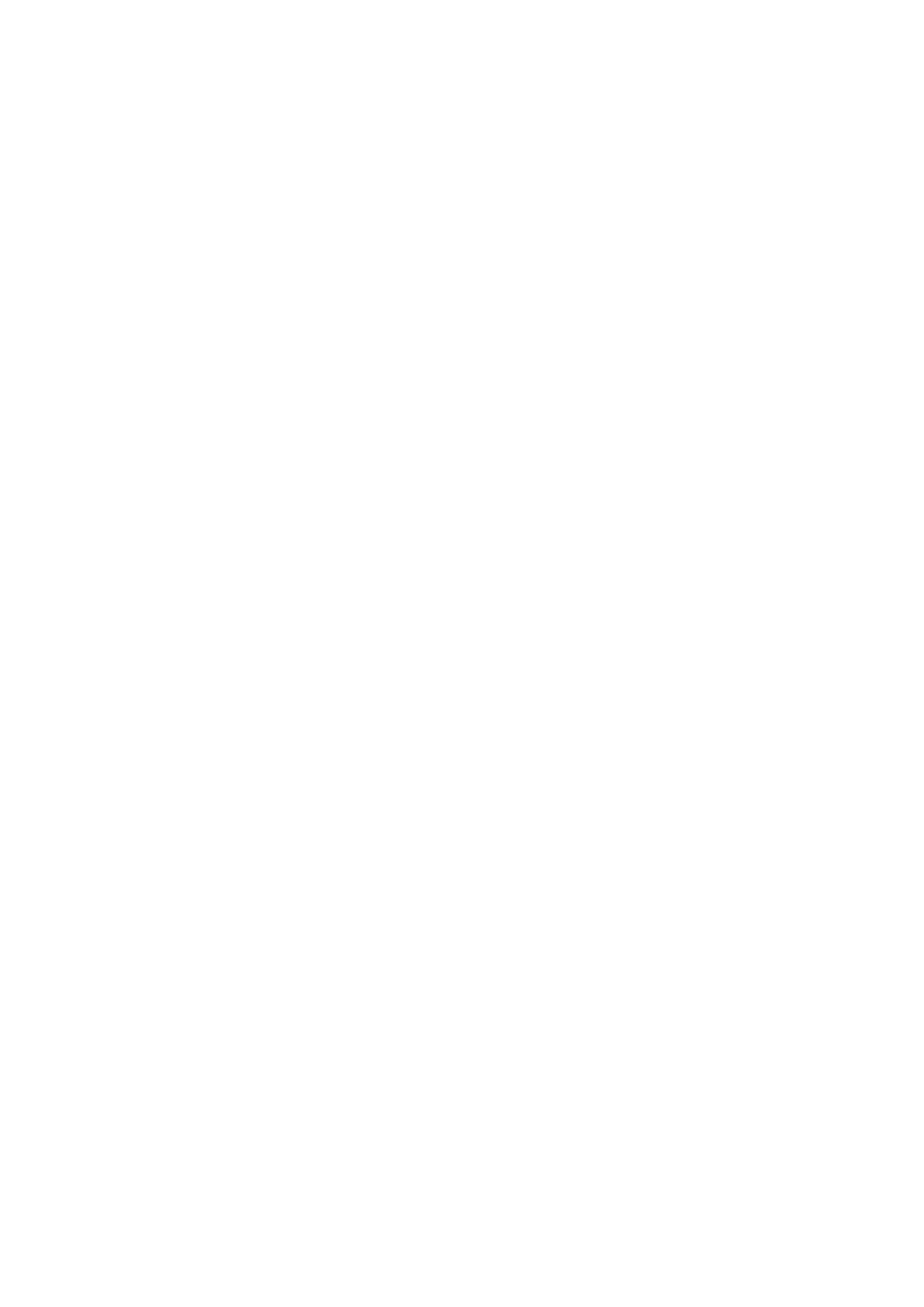# <span id="page-62-0"></span>9 Further information and downloads

• TURBO FREEZER

<http://turbofreezer.horus.com> Up to date information, updates and more.

• ABBUC

<http://www.abbuc.de> Source of supply where TURBO FREEZER can be ordered. This website is mainly in German language.

• Xilinx

<http://www.xilinx.com> Data sheets of the CPLD XC95144XL, download of the development environment ISE WebPACK.

• ST Microelectronics <http://www.st.com> Data sheets of the Flash ROM 29F040B.